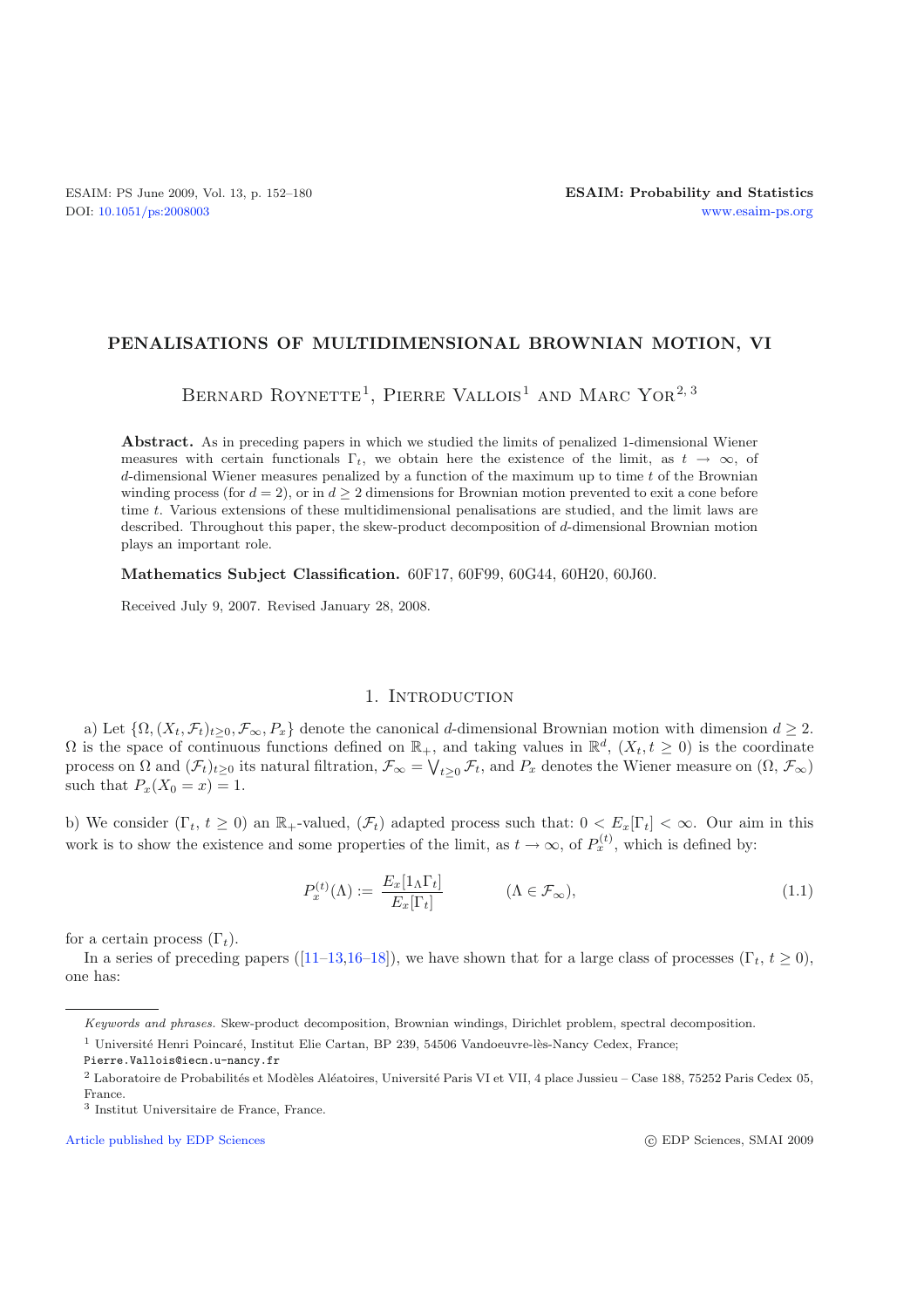<span id="page-1-0"></span>i) for every  $s \geq 0$ , and every  $\Lambda_s \in \mathcal{F}_s$ ,

<span id="page-1-5"></span><span id="page-1-4"></span><span id="page-1-1"></span>
$$
\lim_{t \to \infty} P_x^{(t)}(\Lambda_s) \quad \text{exists.} \tag{1.2}
$$

ii) this limit is of the form

$$
E_x[1_{\Lambda_s} \ M_s^{\Gamma}], \tag{1.3}
$$

where  $(M_s^{\Gamma}, s \geq 0)$  is a  $((\mathcal{F}_s)_{s \geq 0}, P_x) \mathbb{R}_+$ -valued martingale.

A survey of our main results involving various processes  $(\Gamma_t)$  is given in [\[15](#page-28-4)]; see also [\[14\]](#page-28-5) for some complements.

Our main tool used to prove  $(1.2)$  and  $(1.3)$  is the following

<span id="page-1-2"></span>**Theorem 1.1.** *Assume that, for every fixed*  $s \geq 0$ *:* 

$$
\frac{E_x[\Gamma_t|\mathcal{F}_s]}{E_x[\Gamma_t]} \underset{t \to \infty}{\to} M_s^{\Gamma} \qquad a.s. \tag{1.4}
$$

*and*

$$
E_x[M_s^{\Gamma}] = 1. \tag{1.5}
$$

*Then:*

(1)  $\forall s > 0, \forall \Lambda_s \in \mathcal{F}_s$ 

$$
\frac{E_x[1_{\Lambda_s} \Gamma_t]}{E_x[\Gamma_t]} \underset{t \to \infty}{\to} E_x[1_{\Lambda_s} M_s^{\Gamma}]
$$
\n(1.6)

(2)  $(M_s^{\Gamma}, s \ge 0)$  *is a*  $((\mathcal{F}_s)_{s \ge 0}, P_x) \mathbb{R}_+$ *-valued martingale such that*  $M_0^{\Gamma} = 1$ *.* 

The proof of Theorem  $1.1$  – which is true independently of this Brownian scheme and, in particular, of the dimension  $d$  – is quite elementary. It hinges upon Scheffé's lemma (see [\[5](#page-28-6)], p. 37, T21).

c) We now assume that the hypotheses of Theorem [1.1](#page-1-2) are satisfied. Then, the formula:

<span id="page-1-3"></span>
$$
Q_x(\Lambda_s) = E_x[1_{\Lambda_s} M_s^{\Gamma}], \quad s \ge 0, \Lambda_s \in \mathcal{F}_s
$$
\n
$$
(1.7)
$$

induces a family of probabilities  $(Q_x, x \in \mathbb{R}^d)$  on the canonical space  $(\Omega, \mathcal{F}_{\infty})$ . In the articles  $([11-13, 16-18])$  $([11-13, 16-18])$  $([11-13, 16-18])$ , we described precisely the main properties of the canonical process  $(X_t, t \geq 0)$  under  $Q_x$ . The aim of the present work is to study several penalisations with respect to  $(\Gamma_t, t \geq 0)$  in a multidimensional framework, *i.e.*: we assume  $d \geq 2$ .

d) For this purpose, for  $x \neq 0$ , we shall use the skew-product decomposition of  $(X_t, t \geq 0)$ :

$$
X_t = R_t \Theta_{H_t},\tag{1.8}
$$

where

(i)  $(\Theta_u, u \ge 0)$  is a Brownian motion on the unit sphere  $S_{d-1}$  in  $\mathbb{R}^d$ . Recall that  $(\Theta_u, u \ge 0)$  is the diffusion process with the infinitesimal generator  $\frac{1}{2}\tilde{\Delta}$ , where  $\tilde{\Delta}$  denotes the Laplace-Beltrami operator on  $S_{d-1}$ ;

(ii) the process  $(R_t := |X_t|, t \geq 0)$  is a Bessel process with dimension d, or index  $\nu = \frac{d}{2} - 1$  which is independent from  $(\Theta_u, u \geq 0)$ ;

(iii) 
$$
H_t = \int_0^t \frac{\mathrm{d}s}{R_s^2}.
$$

When  $d = 2$ , formula  $(1.8)$  may be written:

$$
X_t = R_t \exp\left(i\beta_{H_t}\right) \tag{1.9}
$$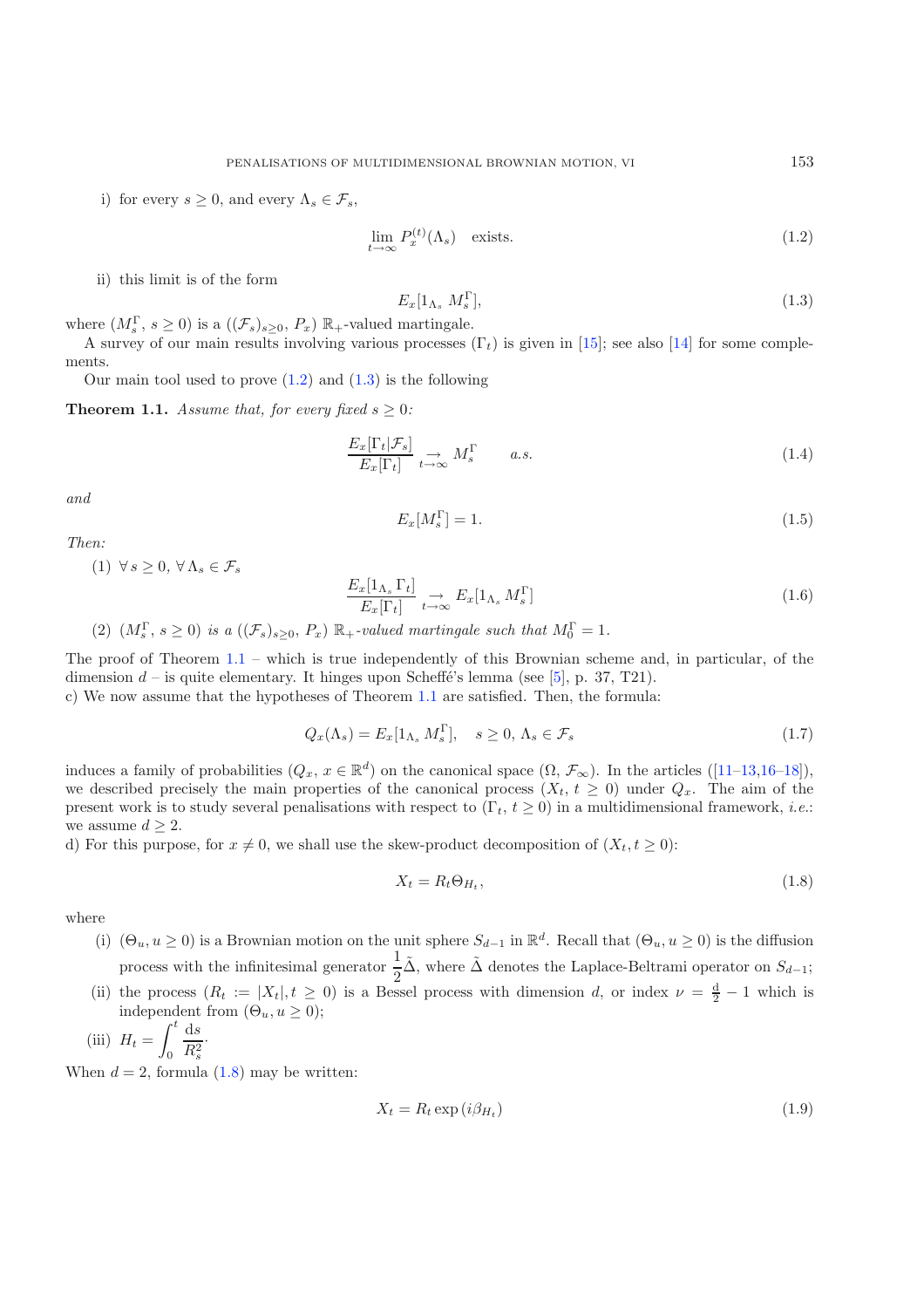where, now  $(\beta_u, u \geq 0)$  is a standard real-valued Brownian motion, independent from  $(R_t, t \geq 0)$ , a two dimensional Bessel process. The process

<span id="page-2-0"></span>
$$
\theta_t := \beta_{H_t} = \theta_0 + \text{Im}\left(\int_0^t \frac{\mathrm{d}X_s}{X_s}\right), \quad t \ge 0,
$$

shall be called the winding process of X around 0. (We may choose  $\theta_0 \in [0, 2\pi)$ , with  $x = |x| \exp(i\theta_0)$ ). e) **Notation:** Throughout the paper, we shall use the notation  $(X_u; u \ge 0)$  for the process X indexed by  $u \in \mathbb{R}_+$ or  $(X(u); u \ge 0)$  when the latter notation may be more convenient.

f) The paper is organized as follows: it is devoted to the penalisations of d-dimensional Brownian motion by the functionals  $(\Gamma_t, t \geq 0)$ , displayed below in  $(1.10)$ – $(1.12)$ .

<span id="page-2-1"></span>(i) In Section [2](#page-2-2) we restrict ourselves to  $d = 2$ . We first consider in Theorem [2.1](#page-3-0) the case where  $\Gamma_t$  is a function of the one-sided maximum of the winding process:

$$
\Gamma_t = \varphi(S_t^{\theta}) \quad \text{with} \quad S_t^{\theta} = \sup_{s \le t} \theta_s = \sup_{s \le t} \beta_{H_s}. \tag{1.10}
$$

We also study in Theorem [2.9](#page-10-0) the penalisation with the more general functionals

$$
\Gamma_t = \varphi(S_t^{\theta}) \exp\left(-\lambda (S_t^{\theta} - \theta_t)\right),\tag{1.11}
$$

for some Borel function  $\varphi : \mathbb{R}_+ \to \mathbb{R}_+$ , and  $\lambda \geq 0$  (see also Th. [2.14\)](#page-13-0).

(ii) Section [3](#page-16-0) is devoted to the penalisations related to a cone C in  $\mathbb{R}^d$  with  $d \geq 2$ . More precisely, if C is a cone with vertex the origin, and basis  $\mathcal{O}$  (where  $\mathcal{O}$  is an open set of the unit sphere  $S_{d-1}$ ), we study the penalisation with:

$$
\Gamma_t = 1_{\{T_c > t\}} \exp\left(\frac{\gamma}{2}H_t + \rho R_t\right) \qquad (\gamma \in \mathbb{R}, \, \rho \ge 0)
$$
\n(1.12)

where  $T_{\mathcal{C}} = \inf \{ u \geq 0 : X_u \notin \mathcal{C} \}$  is the exit time of the cone  $\mathcal{C}$ .

At the end of Section [3,](#page-16-0) we study the case when  $d = 2$ , and the functional  $\Gamma_t$  equals  $f(\overline{\theta}_t, \underline{\theta}_t)$ , with  $\overline{\theta}_t = S_t^{\theta} = \sup_{s \leq t} \theta_s, \underline{\theta}_t = \inf_{s \leq t} \theta_s.$ 

Thus,  $\Gamma_t$  is a function of the maximum and minimum of the winding process. In fact, we only study the particular case:  $f(s, i)=1_{s\leq \alpha_1, i>\alpha_0}$ , with:  $\alpha_0 < 0 < \alpha_1$ .

g) Another penalisation study for Brownian motion in  $\mathbb{R}^2$  is discussed in [\[10\]](#page-28-7); it involves the penalisation process:

<span id="page-2-3"></span>
$$
\Gamma_t := \exp\left(-\frac{1}{2} \int_0^t V(X_s) \mathrm{d}s\right) \tag{1.13}
$$

where V is a function with compact support from  $\mathbb{R}^2$  to  $\mathbb{R}_+$ . Note that such penalisations have been studied in [\[12\]](#page-28-8), when  $(X_s, s \ge 0)$  is a 1-dimensional Brownian motion, or more generally, a Bessel process with index  $\mu \in ]-1,0[$ . Thus, our extension in [\[10\]](#page-28-7) complements the Bessel studies in [\[12](#page-28-8)] and corresponds to the case  $\mu = 0.$ 

# <span id="page-2-2"></span>2. Penalisation with a function of the one-sided maximum of the continuous winding of planar Brownian motion

a) We keep the notation from the Introduction. We write the skew-product representation of the canonical 2-dimensional Brownian motion  $(X_t)$ , starting at  $x \neq 0$ , as:

$$
X_t = R_t \exp(i\beta_{H_t}), \qquad t \ge 0,
$$
\n
$$
(2.1)
$$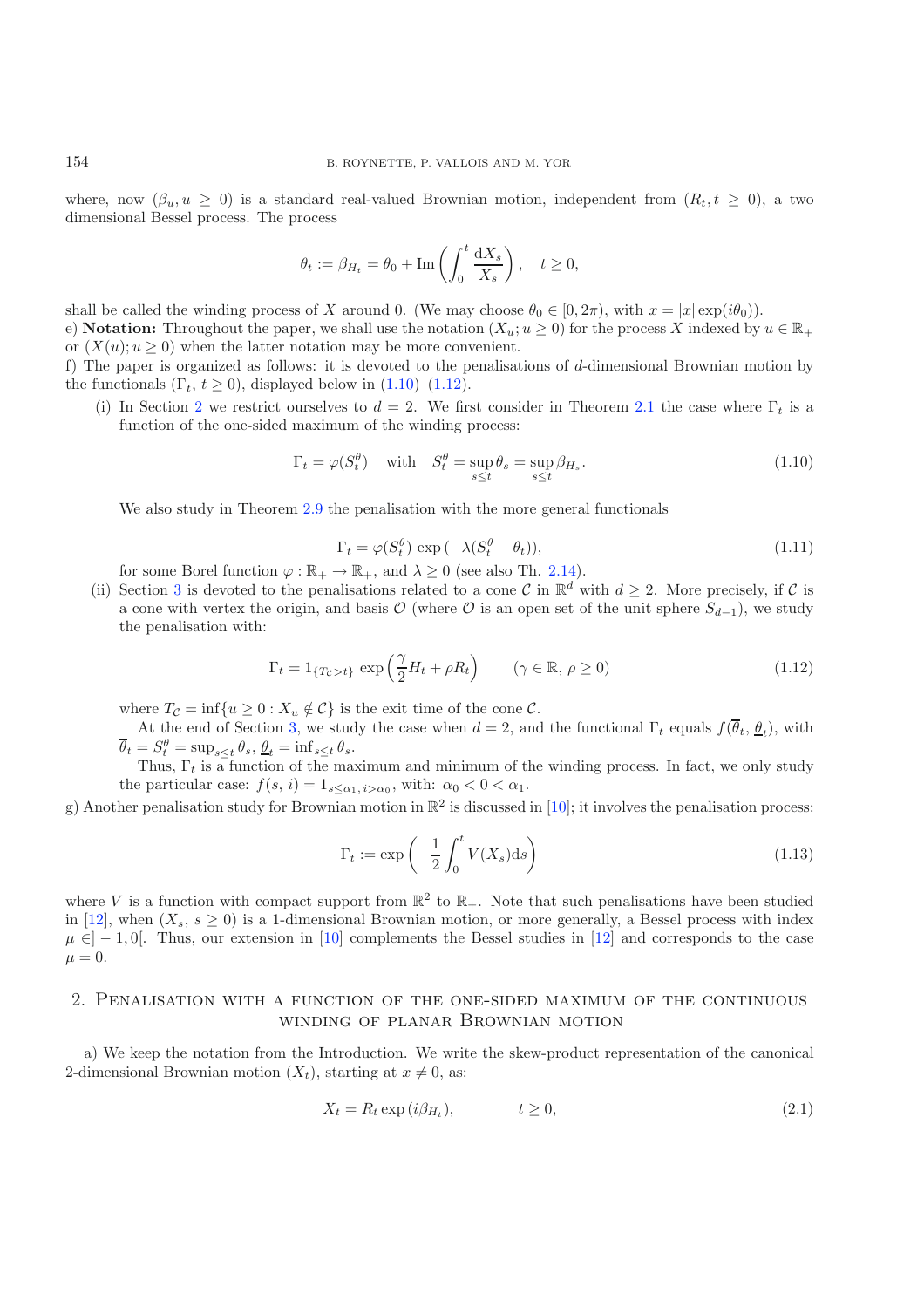where:

• 
$$
R_t = |X_t|
$$
 is a 2-dimensional Bessel process starting

at 
$$
r = |x|
$$
 *i.e.*:  $d = 2, \nu = 0$  is the corresponding Bessel index; (2.2)

• 
$$
H_t = \int_0^t \frac{\mathrm{d}s}{R_s^2};\tag{2.3}
$$

• 
$$
(\beta_u, u \ge 0)
$$
 is a linear Brownian motion;  $(2.4)$ 

<span id="page-3-3"></span>• the processes 
$$
(\beta_u, u \ge 0)
$$
 and  $(R_t, t \ge 0)$  are independent. (2.5)

In fact,

<span id="page-3-4"></span>
$$
\theta_t := \beta_{H_t}, \quad t \ge 0,\tag{2.6}
$$

is the process of continuous windings of  $(X_t, t \geq 0)$  around 0; we denote:

<span id="page-3-1"></span>
$$
S_t^{\theta} = \sup_{s \le t} \theta_s \equiv \sup_{u \le H_t} (\beta_u)
$$
\n(2.7)

the one-sided maximum process of  $\theta$ .

b) Let  $\varphi : \mathbb{R}_+ \to \mathbb{R}_+$  a Borel function such that  $\int_0^\infty$  $\varphi(y)dy = 1$ , and define

<span id="page-3-2"></span>
$$
\Phi(u) = \int_0^u \varphi(y) dy.
$$
\n(2.8)

<span id="page-3-0"></span>We now describe the limiting laws obtained by the penalisations of  $P_x$  with the functionals  $\Gamma_t = \varphi(S_t^{\theta}), t \ge 0$ .

**Theorem 2.1.** *1) Suppose that the starting point* x *is a positive real number; we take*  $\beta_0 = 0$ *. Let*  $\varphi$  *as above. For every*  $s \geq 0$ *, and*  $\Lambda_s \in \mathcal{F}_s$ *,* 

$$
\lim_{t \to \infty} \frac{E_x[1_{\Lambda_s} \varphi(S_t^{\theta})]}{E_x[\varphi(S_t^{\theta})]} \quad exists. \tag{2.9}
$$

*2) This limit is equal to*

$$
E_x[1_{\Lambda_s}M_s^{\varphi}] \tag{2.10}
$$

*where:*

$$
M_s^{\varphi} = \varphi(S_s^{\theta})(S_s^{\theta} - \theta_s) + 1 - \Phi(S_s^{\theta}).
$$
\n(2.11)

*Moreover,*  $(M_s^{\varphi}, s \ge 0)$  *is a*  $((\mathcal{F}_s, s \ge 0), P_x)$  *positive martingale which converges to* 0  $P_x$  *a.s., as*  $s \to \infty$ *. 3) The formula*

$$
Q_x^{\varphi}(\Lambda_s) = E_x[1_{\Lambda_s} M_s^{\varphi}] \tag{2.12}
$$

*induces a probability on*  $(\Omega, \mathcal{F}_{\infty})$ *. Under*  $Q_x^{\varphi}$  ( $x \neq 0$ )*, the canonical process* ( $X_t, t \geq 0$ ) *satisfies:* 

- (i) the random variable  $S^{\theta}_{\infty}$  is finite a.s. and admits  $\varphi$  as its probability density;
- (ii) *let*  $\tilde{g} = \inf\{s \ge 0 : S_s^{\theta} = S_{\infty}^{\theta}\} = \sup\{s \ge 0 : \theta_s = S_{\infty}^{\theta}\},\ \text{then, } Q_x^{\varphi}(0 < \tilde{g} < \infty) = 1;$
- (iii) the process  $(X_t, t \geq 0)$  admits the skew-product representation [\(2.1\)](#page-2-3), where:
	- (a)  $R_t := |X_t|, t \geq 0$ , is a 2-dimensional Bessel process, independent from the process  $(\beta_s, s \geq 0)$ ,
	- (b) *let*  $(A_u, u \ge 0)$  *denote the inverse of*  $(H_t, t \ge 0)$ *, i.e.:*  $A_u = \inf\{t : H_t > u\}$  *and define*  $g = A_{\tilde{g}}$ *, then*
		- i.  $(\beta_s, s \leq g)$  *and*  $(\beta_g \beta_{g+s}, s \geq 0)$  *are independent;*
		- ii.  $(\beta_g \beta_{g+s}, s \ge 0)$  *is a* 3*-dimensional Bessel process;*
		- iii. *Conditionally on*  $S^{\theta}_{\infty} = y$ ,  $(\beta_s, s \leq g)$  *is a Brownian motion considered up to the first time when it reaches* y*.*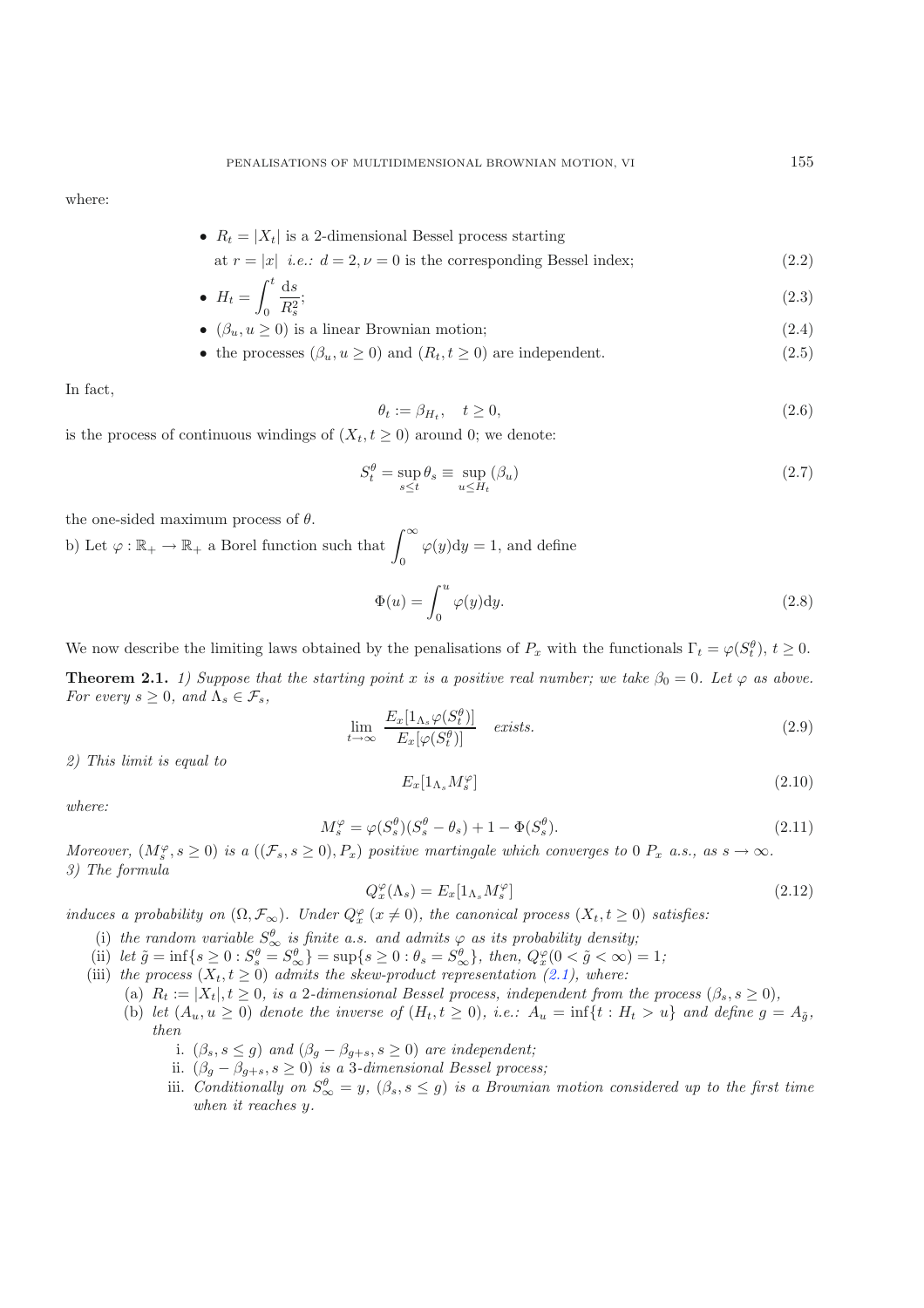**Remark 2.2.** To deal with any  $x \in \mathbb{R}^2$ ,  $x \neq 0$ , we should start with  $\varphi : \mathbb{R} \to ]0, \infty[$  such that  $\int_{\mathbb{R}} \varphi(y) dy = 1$ .

The associated function  $\Phi$  is  $\Phi(u) = \int^u$ −∞  $\varphi(y)dy.$ 

<span id="page-4-2"></span>Note that when  $x = \rho e^{i\theta_0}$   $(0 \le \theta_0 < 2\pi)$  is the starting point of  $(X_t)$ , then we take  $\beta_0 = \theta_0$ . It can be shown that  $(2.9)$  and  $(2.10)$  hold with:

$$
M_s^{\varphi} = [\varphi(S_s^{\theta})(S_s^{\theta} - \theta_s) + 1 - \Phi(S_s^{\theta})] \frac{1}{1 - \Phi(\theta_0)}.
$$
\n(2.13)

<span id="page-4-0"></span>We state in Remark [2.8](#page-9-0) below an extension of Theorem [2.1.](#page-3-0) To prove Theorem [2.1,](#page-3-0) we first present two lemmas.

**Lemma 2.3.** Let  $(R_t, t \geq 0)$  denote a 2-dimensional Bessel process starting from  $r \neq 0$ , and  $H_t =$  $\int_0^t$ 0  $\mathrm{d}s$  $R_s^2$ · *Then, for every*  $m > 0$ *, one has:* 

<span id="page-4-3"></span><span id="page-4-1"></span>
$$
E_r \left[ \left( \frac{\log t}{2\sqrt{H_t}} \right)^m \right] \underset{t \to \infty}{\to} E[|N|^m] = \left( \frac{2^m}{\pi} \right)^{\frac{1}{2}} \Gamma\left(\frac{m+1}{2}\right) \tag{2.14}
$$

*where* N *denotes a standard centered Gaussian random variable.*

**Remark 2.4.** Lemma [2.3](#page-4-0) is in fact equivalent to the celebrated asymptotic result due to Spitzer ([\[19\]](#page-28-9), see also Durrett  $[2]$  $[2]$ , and *e.g.* Pap-Yor  $[6]$  $[6]$ , Pitman-Yor  $([7,8])$  $([7,8])$  $([7,8])$  $([7,8])$  for many complements):

$$
\frac{2\theta_t}{\log t} \stackrel{(law)}{\underset{t \to \infty}{\longrightarrow}} C,\tag{2.15}
$$

where C denotes a standard Cauchy variable.

In fact, due to the skew-product representation of  $(\theta_t, t \ge 0)$ ,  $(2.15)$  is equivalent to:

$$
\frac{4H_t}{(\log t)^2} \stackrel{(law)}{\underset{t \to \infty}{\to}} T_1 \stackrel{(law)}{=} \frac{1}{N^2}
$$
\n(2.16)

and [\(2.14\)](#page-4-2) expresses the convergence of negative moments of the LHS of [\(2.16\)](#page-4-3) to the corresponding ones of the RHS. (In  $(2.16)$ ,  $T_1$  denotes the first hitting time of level 1 by a standard Brownian motion starting from 0.) *Proof of Lemma [2.3.](#page-4-0)* 1) We note:

$$
\alpha_t = \left(\frac{\log t}{2}\right)^2\tag{2.17}
$$

and we use the "elementary identity":

$$
\frac{1}{x^{m/2}} = \frac{1}{\Gamma(\frac{m}{2})} \int_0^\infty e^{-ux} u^{\frac{m}{2}-1} du, \quad x > 0.
$$
 (2.18)

<span id="page-4-4"></span>Thus, we obtain:

$$
E_r\left[\left(\frac{\log t}{2\sqrt{H_t}}\right)^m\right] = E_r\left[\left(\frac{\alpha_t}{H_t}\right)^{m/2}\right] = \frac{1}{\Gamma\left(\frac{m}{2}\right)} \int_0^\infty E_r\left[e^{-u\frac{H_t}{\alpha_t}}\right] u^{\frac{m}{2}-1} \mathrm{d}u
$$

$$
= \frac{1}{\Gamma\left(\frac{m}{2}\right)2^{\frac{m}{2}-1}} \int_0^\infty v^{m-1} E_r\left[e^{-\frac{v_t^2}{2}H_t}\right] \mathrm{d}v,\tag{2.19}
$$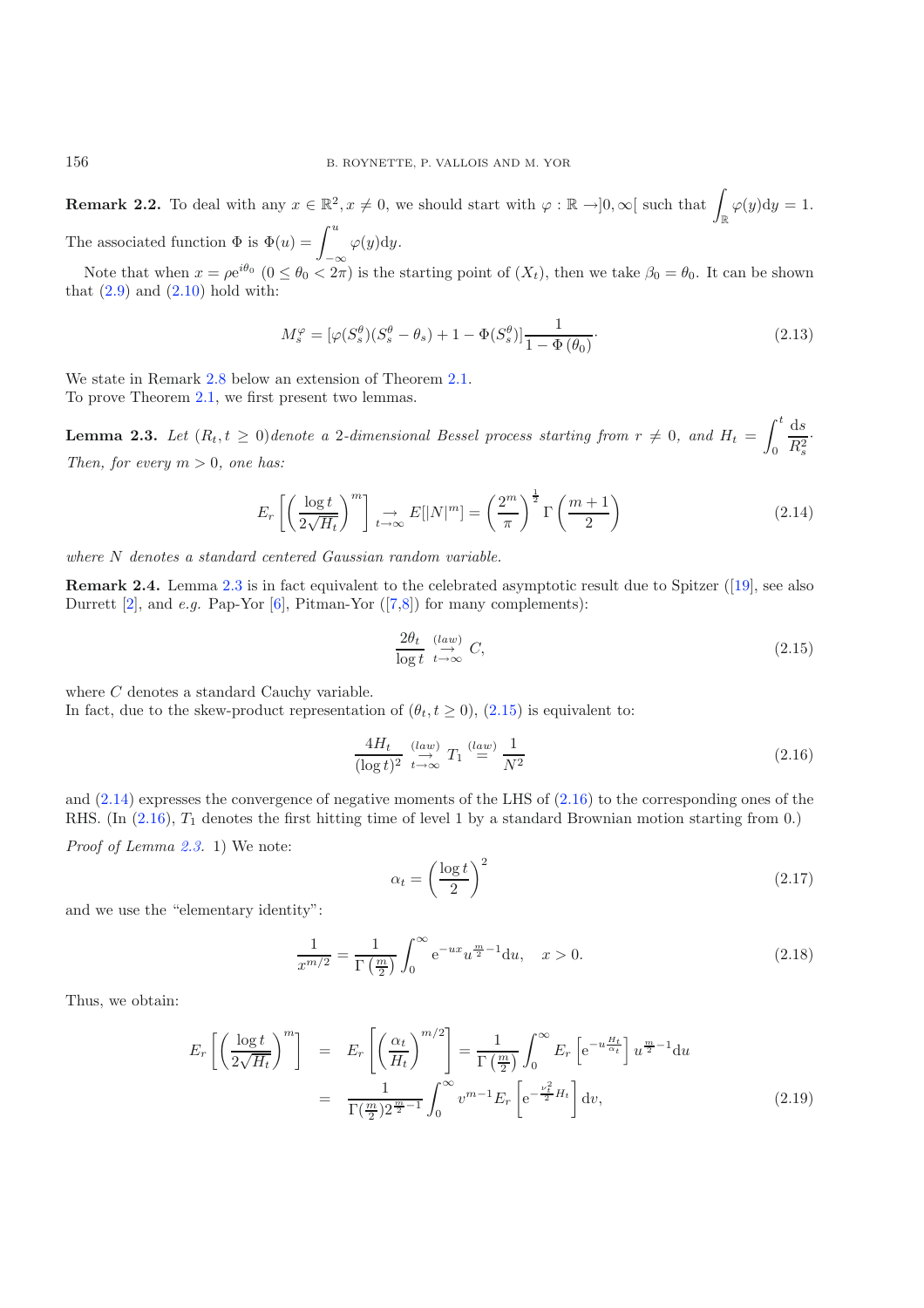<span id="page-5-1"></span><span id="page-5-0"></span>where we have denoted:  $\nu_t = \frac{v}{\log \sqrt{t}}$ .

<span id="page-5-5"></span>2) Let  $E_r^{(\gamma)}$  be the expectation for a Bessel process with index  $\gamma$ , starting from r. Recall the absolute continuity formula (see  $[9]$  $[9]$ , Ex. 1.22, p. 450):

$$
E_r^{(\mu)}\left[\xi_t \exp\left\{\frac{\mu^2 - \nu^2}{2} H_t\right\}\right] = E_r^{(\nu)}\left[\xi_t \left(\frac{r}{R_t}\right)^{\nu - \mu}\right],\tag{2.20}
$$

where  $\xi_t$  is any non-negative  $\sigma(R_s, s \leq t)$ -measurable r.v.

Applying [\(2.20\)](#page-5-0) with  $\mu = 0$ ,  $\nu = \nu_t$ , and  $\xi_t = 1$  leads to:

$$
E_r^{(0)}\left[\exp\left\{-\frac{\nu_t^2}{2}H_t\right\}\right] = E_r^{(\nu_t)}\left[\left(\frac{r}{R_t}\right)^{\nu_t}\right].\tag{2.21}
$$

Plugging  $(2.21)$  in  $(2.19)$  we obtain:

<span id="page-5-4"></span>
$$
E_r\left[\left(\frac{\log t}{2\sqrt{H_t}}\right)^m\right] = \frac{1}{\Gamma(\frac{m}{2})2^{\frac{m}{2}-1}} \int_0^\infty v^{m-1} \psi(v,t) \mathrm{d}v,\tag{2.22}
$$

<span id="page-5-3"></span>where:

$$
\psi(v,t) := E_r^{(\nu_t)} \left[ \left( \frac{r}{R_t} \right)^{\nu_t} \right].
$$
\n(2.23)

<span id="page-5-2"></span>Using the scaling property of Bessel processes we get:

$$
\psi(v,t) = \left(\frac{r}{\sqrt{t}}\right)^{\nu_t} E_{r/\sqrt{t}}^{(\nu_t)} \left[\left(\frac{1}{R_1}\right)^{\nu_t}\right].
$$
\n(2.24)

a) Since the density function of  $R_1$  under  $P_{r/\sqrt{t}}^{(\nu_t)}$  is explicitly known (see for instance [\[9](#page-28-14)], p. 446), we have:

$$
E_{r/\sqrt{t}}^{(\nu_t)} \left[ \left( \frac{1}{R_t} \right)^{\nu_t} \right] = \int_0^\infty y \exp\left\{ -\frac{1}{2} \left( y + \frac{r}{\sqrt{t}} \right)^2 \right\} \left( \frac{\sqrt{t}}{r} \right)^{\nu_t} I_{\nu_t} \left( \frac{ry}{\sqrt{t}} \right) dy,
$$
\n(2.25)

with

$$
I_{\mu}(z) = \left(\frac{z}{2}\right)^{\mu} \sum_{k=0}^{\infty} \frac{1}{\Gamma(k+1)\Gamma(k+\mu+1)} \left(\frac{z}{2}\right)^{2k}.
$$
\n(2.26)

Since

$$
\lim_{t \to \infty} \nu_t = 0,\tag{2.27}
$$

it is easy to deduce from [\(2.26\)](#page-5-2) that

$$
\lim_{t \to \infty} y \exp\left\{-\frac{1}{2}\left(y + \frac{r}{\sqrt{t}}\right)^2\right\} \left(\frac{\sqrt{t}}{r}\right)^{\nu_t} I_{\nu_t}\left(\frac{ry}{\sqrt{t}}\right) = ye^{-\frac{y^2}{2}}.
$$
\n(2.28)

It is clear that  $(2.26)$  implies that:

$$
I_{\mu}(z) \le \left(\frac{z}{2}\right)^{\mu} I_0(z), \quad (\mu > 0, z > 0). \tag{2.29}
$$

Therefore, for any  $t \geq 1$ , we have: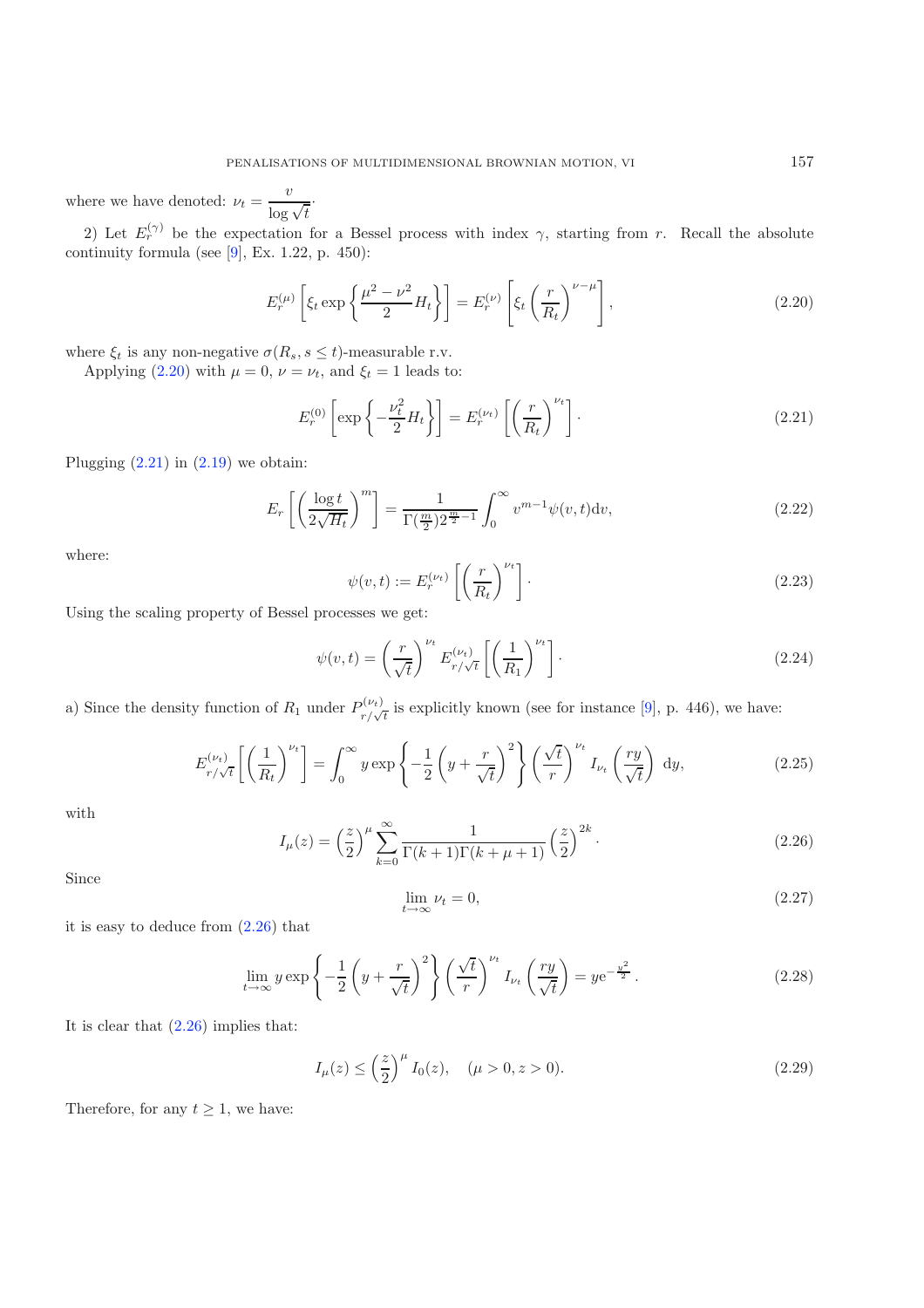$$
y \exp\left\{-\frac{1}{2}\left(y+\frac{r}{\sqrt{t}}\right)^2\right\} \left(\frac{\sqrt{t}}{r}\right)^{\nu_t} I_{\nu_t}\left(\frac{ry}{\sqrt{t}}\right) \le 2\left(\frac{y}{2}\right)^{1+\nu_t} I_0(ry) e^{-\frac{y^2}{2}}.
$$
 (2.30)

Since v is fixed and  $I_0(z) \sim \frac{1}{z \to \infty} e^{-z}$  (*cf.* [\[4\]](#page-28-15), p. 123), we may apply the dominated convergence theorem in the right-hand side of [\(2.25\)](#page-5-3):

<span id="page-6-1"></span>
$$
\lim_{t \to \infty} E_{r/\sqrt{t}}^{(\nu_t)} \left[ \left( \frac{1}{R_t} \right)^{\nu_t} \right] = \int_0^\infty y e^{-\frac{y^2}{2}} dy = 1. \tag{2.31}
$$

Note that:

$$
\lim_{t \to \infty} \left(\frac{r}{\sqrt{t}}\right)^{\nu_t} = e^{-v}.\tag{2.32}
$$

As a result:

$$
\lim_{t \to \infty} \psi(v, t) = e^{-v}.
$$
\n(2.33)

<span id="page-6-4"></span>b) Using the definition of  $\nu_t$ , it is clear that:

$$
\left(\frac{r}{\sqrt{t}}\right)^{\nu_t} \le e^{-\frac{v}{2}}, \text{ for any } t \ge r^4. \tag{2.34}
$$

Note that  $1 + \nu_t \le 2$  as soon as  $v \le \log(\sqrt{t})$ , then, using  $(2.24)$ ,  $(2.25)$ ,  $(2.30)$  and  $(2.34)$ , we get:

<span id="page-6-3"></span>
$$
\psi(v,t) \le 2e^{-\frac{v}{2}} \int_0^\infty (1+y)^2 I_0(ry) e^{-\frac{v^2}{2}} dy
$$
  
 
$$
\le K e^{-\frac{v}{2}} \quad (v \le \log(\sqrt{t}), \ t \ge r^4). \tag{2.35}
$$

<span id="page-6-2"></span>Consequently, applying the dominated convergence theorem leads to:

$$
\lim_{t \to \infty} \int_0^{\infty} v^{m-1} \psi(v, t) 1_{\{v \le \log(\sqrt{t})\}} dv = \int_0^{\infty} v^{m-1} e^{-v} dv.
$$
\n(2.36)

c) We claim that:

$$
\lim_{t \to \infty} \int_0^\infty v^{m-1} \psi(v, t) 1_{\{v > \log(\sqrt{t})\}} dv = 0.
$$
\n(2.37)

We define:

$$
A(t) := \int_0^\infty v^{m-1} \psi(v, t) 1_{\{v > \log(\sqrt{t})\}} dv.
$$

Using  $\Gamma(k + \nu_t + 1) \geq \Gamma(\nu_t + 1)$   $(k \geq 0)$  and  $(2.26)$  we get:

$$
I_{\nu_t}\left(\frac{ry}{\sqrt{t}}\right) \le \frac{1}{\Gamma(\nu_t + 1)} \left(\frac{r}{\sqrt{t}}\right)^{\nu_t}\left(\frac{y}{2}\right)^{\nu_t} \exp\left\{\frac{r^2y^2}{2t}\right\}.
$$
\n(2.38)

Then, it is easy to deduce from  $(2.24)$ ,  $(2.25)$ ,  $(2.34)$  and  $(2.38)$  that:

$$
A(t) \le 2 \int_0^\infty \frac{v^{m-1}}{\Gamma(\nu_t + 1)} e^{-\frac{v}{2}} 1_{\{v > \log(\sqrt{t})\}}
$$

$$
\times \left( \int_0^\infty \left(\frac{y}{2}\right)^{1+\nu_t} \exp\left\{-\left(1 - \frac{r^2}{2t}\right) \frac{y^2}{2}\right\} dy \right) dv. \tag{2.39}
$$

<span id="page-6-0"></span>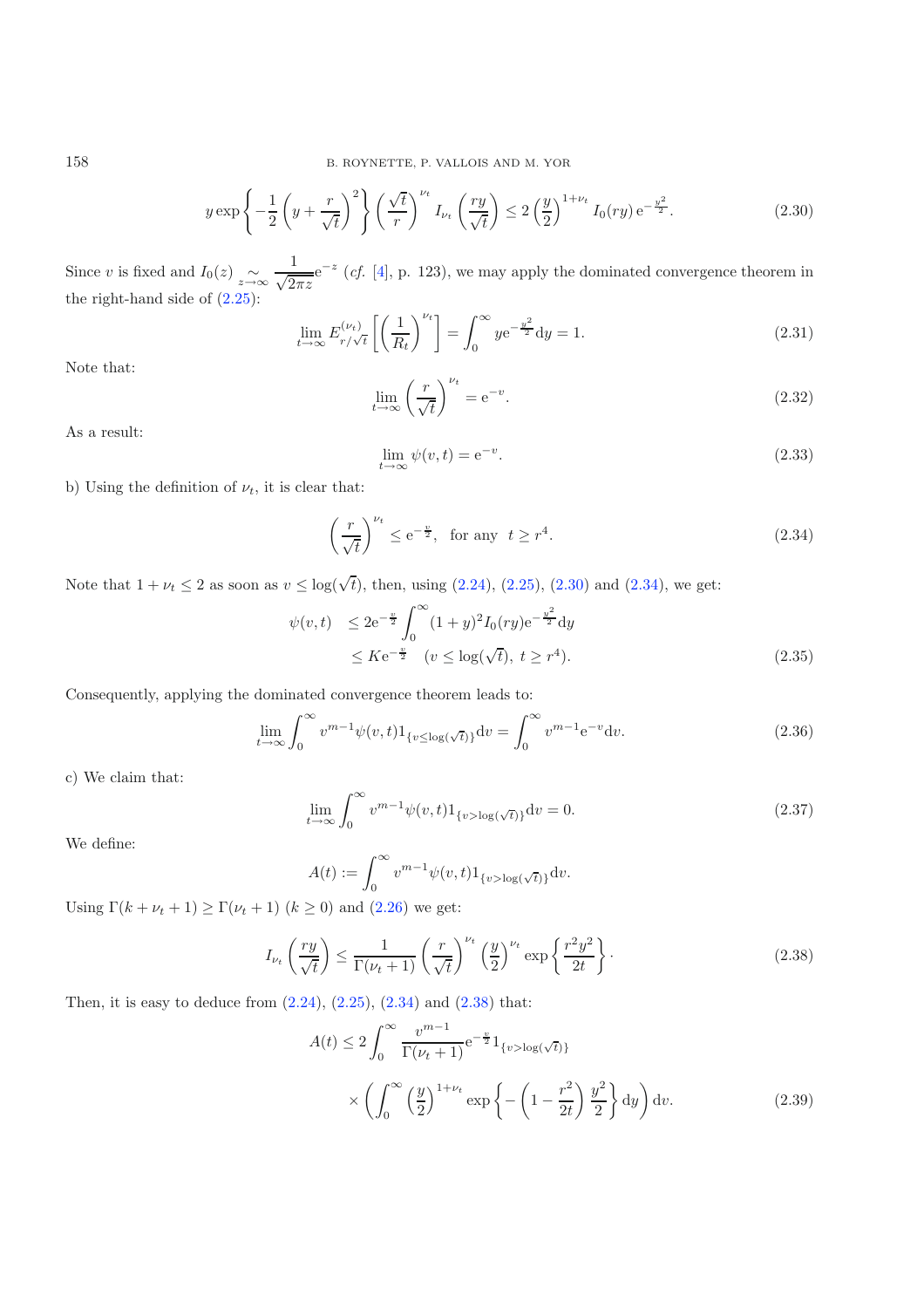<span id="page-7-0"></span>Let  $t \geq r^2$ , then  $1 - \frac{r^2}{2t} \geq \frac{1}{2}$  $\frac{1}{2}$  and  $A(t) \leq 2$  $\int^{\infty}$ 0  $\frac{v^{m-1}}{\Gamma(\nu_t+1)} e^{-\frac{v}{2}} 1_{\{v > \log(\sqrt{t})\}}$  $\int f^{\infty}$  $\theta$  $\ell^y$ 2  $\int^{1+\nu_t} e^{-\frac{y^2}{4}} dy$  $\overline{ }$  $\mathrm{d}v$  $\leq 2$  $\int^{\infty}$ 0  $v^{m-1} \frac{\Gamma(1 + \nu_t/2)}{\Gamma(\nu_t + 1)} e^{-\frac{v}{2}} 1_{\{v > \log(\sqrt{t})\}} dv$  $\leq 2$  $\int^{\infty}$ 0  $v^{m-1}e^{-\frac{v}{2}}1_{\{v>\log(\sqrt{t})\}}dv.$ 

This shows  $(2.37)$ .

d) Using [\(2.36\)](#page-6-4) and [\(2.37\)](#page-6-3) and passing to the limit in [\(2.22\)](#page-5-5) as  $t \to \infty$ , we obtain:

<span id="page-7-4"></span>
$$
\lim_{t \to \infty} E_r \left[ \left( \frac{\log t}{2\sqrt{H_t}} \right)^m \right] = \frac{1}{\Gamma(\frac{m}{2})2^{\frac{m}{2}-1}} \int_0^\infty v^{m-1} e^{-v} dv = \frac{\Gamma(m)}{\Gamma(\frac{m}{2})2^{\frac{m}{2}-1}} \n= \frac{1}{\sqrt{\pi}} 2^{\frac{m}{2}} \Gamma\left(\frac{m+1}{2}\right) = E(|N|^m)
$$
\n(2.40)

from the Legendre duplication formula (see  $[4]$ , p. 4); [\(2.40\)](#page-7-0) is precisely the statement of Lemma [2.3.](#page-4-0)  $\Box$ 

The next Lemma is a corollary of Lemma [2.3.](#page-4-0)

<span id="page-7-1"></span>**Lemma 2.5.** *For every integrable function*  $\Psi : \mathbb{R}_+ \to \mathbb{R}_+$ *, one has:* 

$$
\lim_{t \to \infty} (\log t) E_x \left[ \Psi(S_t^{\theta}) \right] = \frac{4}{\pi} \int_0^{\infty} \Psi(y) dy.
$$
\n(2.41)

*Proof of Lemma [2.5.](#page-7-1)* The identity:

$$
E_x\left[\Psi(S_t^{\theta})\right] = E_x\left[\Psi\left(\sqrt{H_t} \, |N|\right)\right]
$$
\n(2.42)

holds, since:

$$
S_u^{\beta} := \sup_{s \le u} \beta_s \tag{2.43}
$$

<span id="page-7-3"></span><span id="page-7-2"></span>is distributed as  $\sqrt{u}|N|$ , and  $(H_t, t \ge 0)$  is independent from  $(\beta_u, u \ge 0)$ . Hence:

$$
(\log t) E_x \left[ \Psi(S_t^{\theta}) \right] = (\log t) \sqrt{\frac{2}{\pi}} \int_0^{\infty} e^{-z^2/2} E_x \left[ \Psi(z \sqrt{H_t}) \right] dz
$$
  

$$
= (\log t) \sqrt{\frac{2}{\pi}} E_x \left[ \int_0^{\infty} \frac{1}{\sqrt{H_t}} \exp \left\{-\frac{y^2}{2H_t} \right\} \Psi(y) dy \right]
$$
  

$$
= 2 \sqrt{\frac{2}{\pi}} \int_0^{\infty} E_x \left[ Z_t \exp \left\{-\frac{y^2}{2H_t} \right\} \right] \Psi(y) dy,
$$
 (2.44)

where

$$
Z_t := \frac{\log t}{2\sqrt{H_t}}.\tag{2.45}
$$

We have:

$$
\int_0^\infty E_x \left[ Z_t \exp \left\{ -\frac{y^2}{2H_t} \right\} \right] \Psi(y) dy = E_x \left[ Z_t \right] \int_0^\infty \Psi(y) dy + \delta(t), \tag{2.46}
$$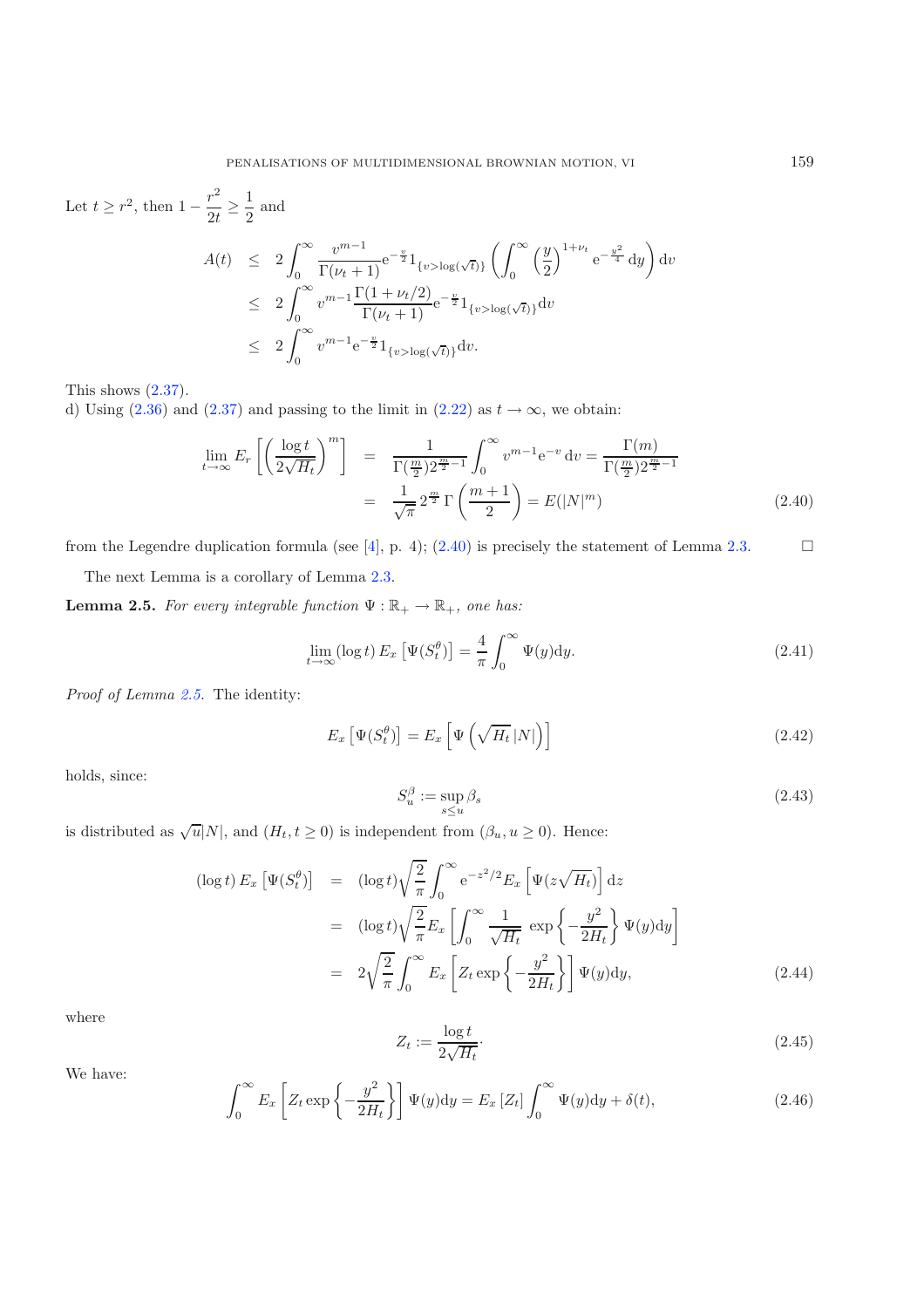where

<span id="page-8-1"></span><span id="page-8-0"></span>
$$
\delta(t) := \int_0^\infty E_x \left[ Z_t \left( \exp\left\{-\frac{y^2}{2H_t} \right\} - 1 \right) \right] \Psi(y) dy.
$$
\n(2.47)

First, observe that Lemma [2.3](#page-4-0) implies that

$$
\lim_{t \to \infty} E_x[Z_t] = \sqrt{\frac{2}{\pi}}.\tag{2.48}
$$

Next, we claim that:

$$
\lim_{t \to \infty} \delta(t) = 0. \tag{2.49}
$$

·

Applying Cauchy Schwarz inequality we obtain:

$$
\left| E_x \left[ Z_t \left( \exp \left\{ -\frac{y^2}{2H_t} \right\} - 1 \right) \right] \right| \leq \left( E_x [Z_t^2] \right)^{1/2} \left( E_x \left[ \left( 1 - \exp \left\{ -\frac{y^2}{2H_t} \right\} \right)^2 \right] \right)^{1/2}
$$

According to Lemma [2.3,](#page-4-0)  $t \mapsto E_x[Z_t^2]$  is a bounded function. Since  $H_t \underset{t \to \infty}{\to} \infty$  a.s., we may conclude that:

$$
\lim_{t \to \infty} (E_x[Z_t^2])^{1/2} \left( E_x \left[ \left( 1 - \exp \left\{ - \frac{y^2}{2H_t} \right\} \right)^2 \right] \right)^{1/2} = 0.
$$

It is now clear that [\(2.49\)](#page-8-0) follows from the dominated convergence theorem. As a result,  $(2.44)$ ,  $(2.46)$ ,  $(2.48)$  and  $(2.49)$  show  $(2.41)$ .

<span id="page-8-2"></span>**Corollary 2.6.** *Let*  $\varphi$  *as in Theorem [2.1](#page-3-0) and*  $\Phi$  *be defined by [\(2.8\)](#page-3-3). Then:* 

$$
\lim_{t \to \infty} (\log t) P_x(S_t^{\theta} < c) = \frac{4}{\pi} c \qquad (c > 0)
$$
\n
$$
\tag{2.50}
$$

*and*

$$
\lim_{t \to \infty} (\log t) E_x \left[ \varphi(a + S_t^{\theta}) 1_{\{S_t^{\theta} > b - a\}} \right] = \frac{4}{\pi} (1 - \Phi(b)) \quad (b > a).
$$
\n(2.51)

*Proof of Corollary [2.6.](#page-8-2)* It is an immediate consequence of Lemma [2.5,](#page-7-1) which we apply by choosing as functions  $\Psi$  respectively  $\Psi(u)=1_{[0,c]}(u)$ , and  $\Psi(u) = \varphi(a+u)1_{[b-a,\infty]}(u)$ .  $\Box$ 

**Remark 2.7.** Note that the rates of decay of  $t \to P_x(S_t^{\theta} < c)$  and  $t \to P_0(S_t^{\beta} < c)$  as  $t \to \infty$  are very different (due to the time-change  $(H_t)$ ). Indeed, it is classical, and it has been used in [\[13](#page-28-1)] that:

$$
\lim_{t \to \infty} (\sqrt{t}) P_0(S_t^{\beta} < c) = c \sqrt{\frac{2}{\pi}}. \tag{2.52}
$$

*Proof of Theorem [2.1.](#page-3-0)* a) Let us first prove points 1) and 2) of Theorem 2.1. For  $x \neq 0$ , for every  $s \geq 0$ ,

$$
E\left[\varphi(S_t^{\theta})|\mathcal{F}_s\right] = A(X_s, \theta_s, S_s^{\theta}, t - s),
$$

with:

$$
A(y, a, b, u) = E_y \left[ \varphi \left( b \vee (a + S_u^{\theta}) \right) \right].
$$

Thus:

$$
A(y, a, b, u) = \varphi(b) E_y \left[ 1_{\{S_u^{\theta} < b - a\}} \right] + E_y \left[ \varphi(a + S_u^{\theta}) 1_{\{S_u^{\theta} > b - a\}} \right].
$$

 $\hfill \square$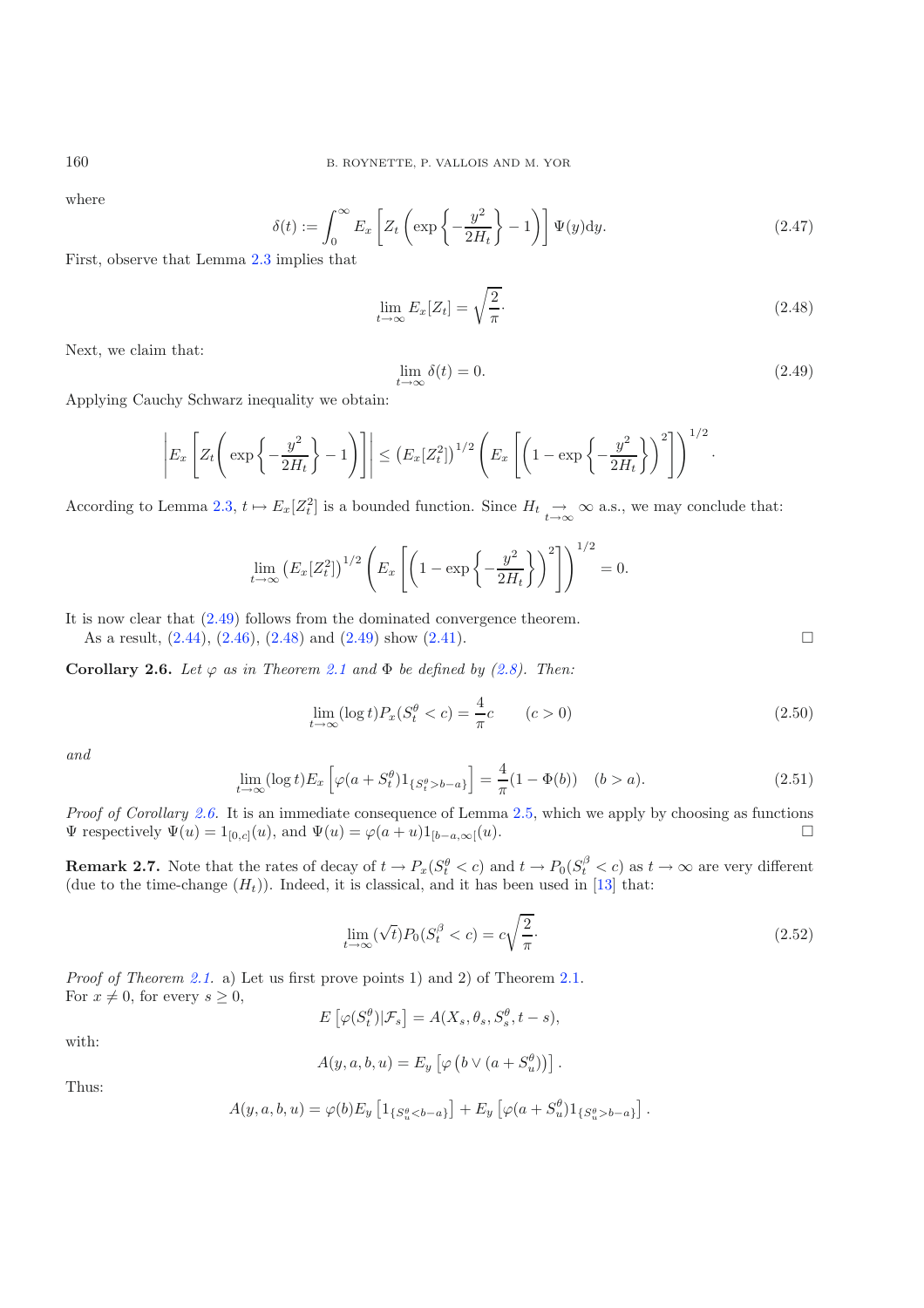<span id="page-9-1"></span>Hence, from Corollary [2.6:](#page-8-2)

$$
E\left[\varphi(S_t^{\theta})|\mathcal{F}_s\right] \quad \underset{t \to \infty}{\sim} \quad \frac{4}{\pi} \varphi(S_s^{\theta}) \left( (S_s^{\theta} - \theta_s) + 1 - \Phi(S_s^{\theta}) \right) \frac{1}{\log(t - s)} \tag{2.53}
$$

$$
E\left[\varphi(S_t^{\theta})\right] \underset{t \to \infty}{\sim} \frac{4}{\pi} \frac{1}{\log t}.
$$
\n(2.54)

Consequently [\(2.53\)](#page-9-1) and [\(2.54\)](#page-9-1) imply that [\(1.4\)](#page-1-4) holds with  $\Gamma_t = \varphi(S_t^{\theta})$  and  $M_t^{\Gamma} = M_t^{\varphi}$ , with  $M_t^{\varphi} = \varphi(S_t^{\theta})(S_t^{\theta} \theta_t$ ) + 1 –  $\Phi(S_t^{\theta})$ .

It has been already proved (see Prop. 3.1 in [\[13](#page-28-1)]) that  $(M_t^{\varphi})$  is  $P_x$ -martingale. Therefore  $E_x$   $[M_t^{\varphi}] = 1$ . This shows [\(1.5\)](#page-1-5). Applying Theorem [1.1](#page-1-2) gives 1) and 2) of Theorem [2.1.](#page-3-0)

b) The end of the proof of Theorem [2.1](#page-3-0) is then quite similar to that of Theorem 4.6 in [\[13\]](#page-28-1), modulo the change of clock  $(H_t, t \geq 0)$ . We refer the reader to that proof.

<span id="page-9-0"></span>**Remark 2.8.** We note that the penalisation with  $f(S_t^{\theta})$  where  $(\theta_t)$  denotes the winding number of our C-valued Brownian motion  $X_t = U_t + iV_t, t \ge 0$ , is the limiting case of penalisations with respect to  $f(S_t^{\theta^{(\alpha)}})$ , where:

$$
\theta_t^{(\alpha)} := \int_0^t \frac{U_s \mathrm{d} V_s - \mathrm{d} V_s \mathrm{d} U_s}{R_s^{\alpha}}, \quad t \ge 0,
$$

for  $0 < \alpha < 2$ , for which the discussion is in fact easier than for  $\alpha = 2$ .

We claim that Theorem [2.1](#page-3-0) is still valid when  $S^{\theta}$  is replaced by  $S^{\theta^{(\alpha)}}$ .

Indeed, we still have:

$$
\theta_t^{(\alpha)} = \gamma \left( \int_0^t R_s^{2(1-\alpha)} \mathrm{d} s \right),
$$

where  $(\gamma_u)$  is a Brownian motion independent of  $(R_s, s \geq 0)$ , but now we also have:

$$
E_x \left[ \int_0^t R_s^{2(1-\alpha)} ds \right] \underset{t \to \infty}{\sim} C_\alpha \int_0^t s^{1-\alpha} ds = \frac{C_\alpha}{2-\alpha} t^{2-\alpha},
$$

for an universal constant  $C_{\alpha}$ , independent of the starting position x (which now may be taken equal to 0).

Moreover, for some probability density  $f : \mathbb{R}_+ \to \mathbb{R}_+$ , we obtain, with the same kind of arguments as previously:

$$
E_x\left[f(S_t^{\theta^{(\alpha)}})\right] \underset{t \to \infty}{\sim} C'_\alpha \frac{1}{t^{1-\alpha/2}},\tag{2.55}
$$

where  $C'_\alpha$  is a universal multiple (depending on  $\alpha$ ) of  $E_0$  $\lceil \int_1^1$  $R_s^{2(1-\alpha)}$ ds  $\setminus$ <sup>-1/2</sup>] . Due to ([\[9\]](#page-28-14), Cor. 1.12,

Chap. XI), it is easy to prove that the last expectation is finite.

Note that in the case  $\alpha = 2$ , the rate of decay of  $E_x \left[ f(S_t^{\theta^{(\alpha)}}) \right]$  is drastically different as [\(2.41\)](#page-7-4) shows.

To be complete, it would be of some interest to consider also the penalisations with

<span id="page-9-2"></span>
$$
\exp\left\{-\int_0^t R_s^{-\alpha} ds\right\}
$$
, or  $f(S_t^{\theta^{(\alpha)}})$ ,

for  $\alpha > 2$ . We leave this question to the interested reader.

The end of this section is devoted to two generalisations of Theorem [2.1.](#page-3-0) We start with the first one. The notation is the same as previously. Let now  $\psi : \mathbb{R}_+ \to \mathbb{R}_+$  and  $\lambda > 0$  such that:

$$
\int_0^\infty (1 + \lambda y)\psi(y) \mathrm{d}y = 1. \tag{2.56}
$$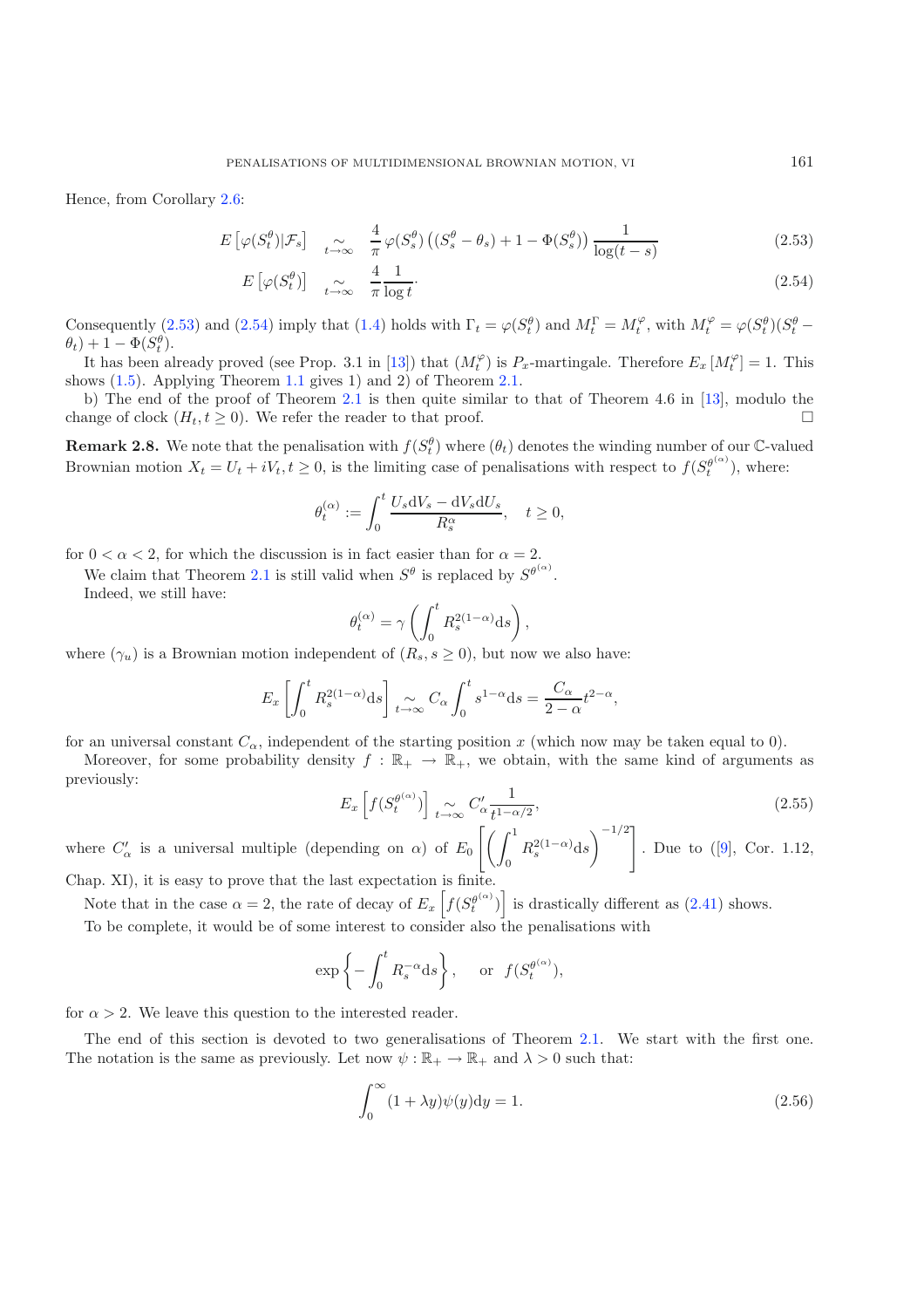<span id="page-10-2"></span><span id="page-10-0"></span>We shall now study the penalisation with  $\Gamma_t = \psi(S_t^{\theta}) \exp(-\lambda(S_t^{\theta} - \theta_t))$  (Th. [2.1](#page-3-0) corresponds to the case  $\lambda = 0$ ). **Theorem 2.9.** *Suppose that* x *is a positive real number. Then, for every*  $s \geq 0$ *, and*  $\Lambda_s \in \mathcal{F}_s$ *,* 

$$
\frac{E_x \left[1_{\Lambda_s} \psi(S_t^{\theta}) \exp \left\{-\lambda (S_t^{\theta} - \theta_t)\right\}\right]}{E_x \left[\psi(S_t^{\theta}) \exp \left\{-\lambda (S_t^{\theta} - \theta_t)\right\}\right]} \underset{t \to \infty}{\to} E_x \left[1_{\Lambda_s} M_s^{\varphi}\right),\tag{2.57}
$$

*with:*

$$
\varphi(y) = \psi(y) + \lambda \int_{y}^{\infty} \psi(u) \mathrm{d}u, \quad y \ge 0.
$$
\n(2.58)

**Remark 2.10.** It follows clearly from  $(2.56)$  that  $\int_{-\infty}^{\infty}$ 0  $\varphi(y)dy = 1$ ; moreover,  $\Phi$ , the primitive of  $\varphi$  such that  $\Phi(0) = 0$ , satisfies:

$$
1 - \Phi(u) = \int_{u}^{\infty} \psi(y)(1 + \lambda(y - u)) \, dy, \quad u \ge 0.
$$
 (2.59)

*Proof of Theorem [2.9.](#page-10-0)* 1) Let  $a \in \mathbb{R}$ ,  $b \ge a_{+}(\text{max}(a, 0))$  and  $t \ge 0$ . Define:

$$
N(a,b,t) := \psi(b)e^{-\lambda(b-a)}E\left[e^{\lambda\theta_t}1_{(S_t^{\theta}\leq b-a)}\right]
$$

$$
+E\left[\psi(a+S_t^{\theta})e^{-\lambda(S_t^{\theta}-\theta_t)}1_{\{S_t^{\theta}>b-a\}}\right].
$$
(2.60)

Since  $\theta_t = \beta_{H_t}$  and  $(H_t, t \ge 0)$  is independent from  $(\beta_u, u \ge 0)$ , we obtain from the explicit knowledge ([\[9\]](#page-28-14), Ex. 3.14, Chap. III, see also [\[3\]](#page-28-16)) of the law of the pair  $(S_u^{\beta} := \sup_{s \le u} \beta_s, \beta_u)$  under  $P_0$ :

$$
P_0(S_u^{\beta} \in dy, \beta_u \in dx) = \frac{2(2y - x)}{\sqrt{2\pi u^3}} e^{-\frac{(2y - x)^2}{2u}} 1_{(x < y, y > 0)} dx dy,
$$
\n(2.61)

$$
N(a, b, t) = E\left[\sqrt{\frac{2}{\pi\xi^3}} \left\{\psi(b)e^{-\lambda(b-a)} \int_0^{b-a} dy \int_{-\infty}^y e^{\lambda x} (2y-x)e^{-\frac{(2y-x)^2}{2\xi}} dx + \int_{b-a}^{\infty} \psi(a+y) dy \int_{-\infty}^y e^{-\lambda(y-x)} (2y-x)e^{-\frac{(2y-x)^2}{2\xi}} dx\right\}\right],
$$

with  $\xi = H_t$ .

Setting  $r = 2y - x$  in the last integral, we obtain:

<span id="page-10-3"></span>
$$
N(a,b,t) = E\left[\sqrt{\frac{2}{\pi\xi^3}}\left\{\psi(b)e^{-\lambda(b-a)}\int_0^{b-a} e^{2\lambda y}dy \int_y^{\infty} re^{-\frac{r^2}{2\xi}-\lambda r}dr + \int_{b-a}^{\infty} \psi(a+y)e^{\lambda y}\int_y^{\infty} re^{-\frac{r^2}{2\xi}-\lambda r}dr\right\}\right].
$$
\n(2.62)

But, from Lemma [2.3](#page-4-0) we have:

$$
\lim_{t \to \infty} (\log t)^3 E\left[\frac{1}{H_t^{\frac{3}{2}}}\right] = 16\sqrt{\frac{2}{\pi}}.\tag{2.63}
$$

Using moreover the fact that  $H_t \to \infty$  as  $t \to \infty$ , we get:

$$
\lim_{t \to \infty} (\log t)^3 N(a, b, t) := N^{\dagger}(a, b), \tag{2.64}
$$

<span id="page-10-1"></span>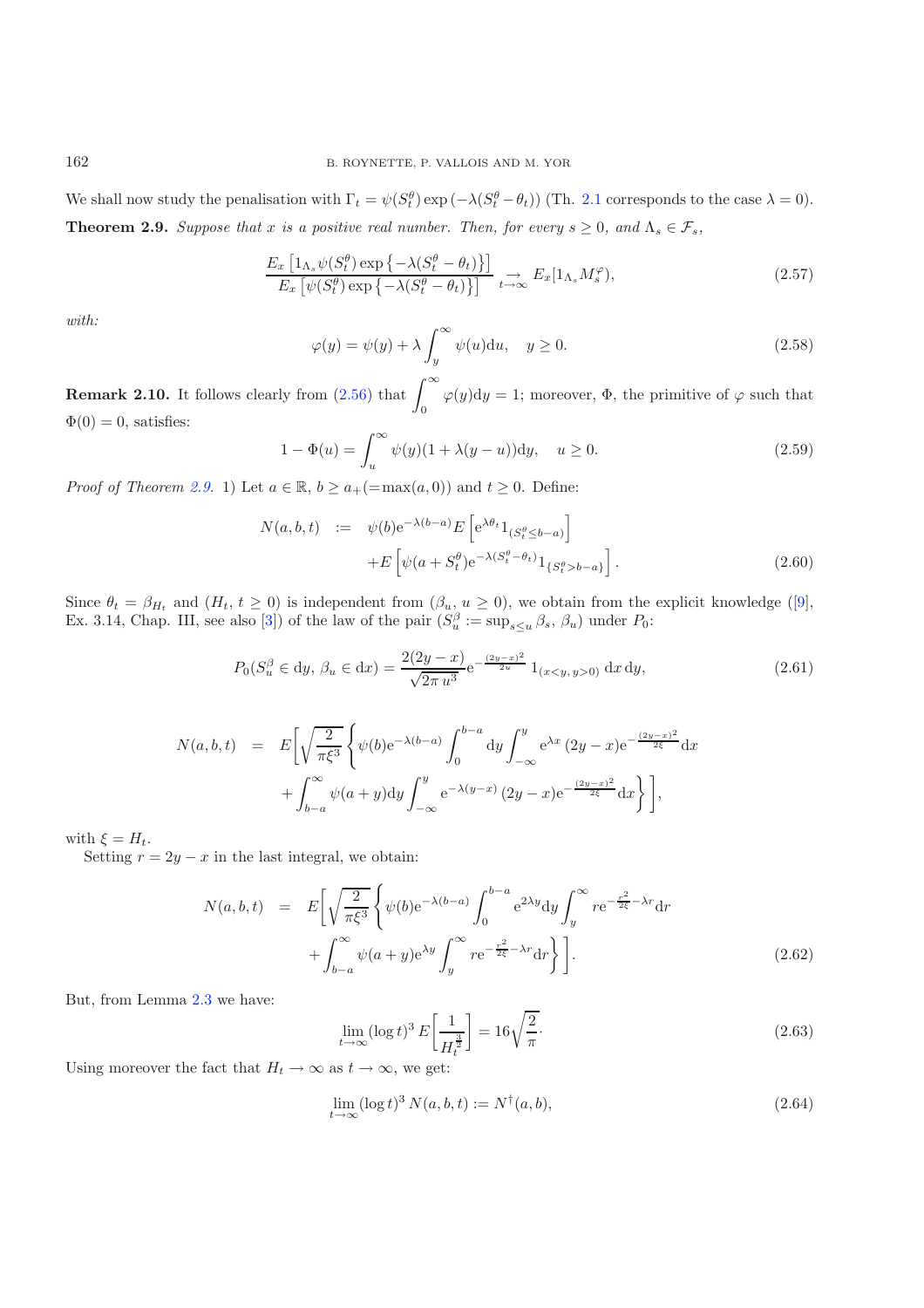<span id="page-11-0"></span>with:

$$
N^{\dagger}(a,b) = \frac{32}{\pi} \left\{ \psi(b)e^{-\lambda(b-a)} \int_0^{b-a} e^{2\lambda y} dy \int_y^{\infty} re^{-\lambda r} dr + \int_{b-a}^{\infty} \psi(a+y)e^{\lambda y} dy \int_y^{\infty} re^{-\lambda r} dr \right\} = \frac{32}{\pi \lambda^2} \left\{ \left( \psi(b) + \lambda \int_b^{\infty} \psi(y) dy \right) (b-a) + \int_b^{\infty} \psi(y) (1 + \lambda(y-b)) dy \right\} = \frac{32}{\pi \lambda^2} ((b-a)\varphi(b) + 1 - \Phi(b))
$$
(2.65)

(the notation [\(2.58\)](#page-10-1) and property [\(2.59\)](#page-10-2) have been used to obtain the last equality).

2) Then, conditioning with respect to  $\mathcal{F}_s$ , and separating the cases when  $S_t^{\theta}$  is attained before, or after s, we obtain:

$$
E_x \left[ \psi(S_t^{\theta}) \exp \left\{-\lambda (S_t^{\theta} - \theta_t) \right\} \Big| \mathcal{F}_s \right] = N(\theta_s, S_s^{\theta}, t - s).
$$

From  $(2.64)$  and  $(2.65)$  we deduce:

$$
\frac{N(\theta_s, S_s^{\theta}, t-s)}{N(0,0,t)} \quad \underset{t \to \infty}{\sim} \quad \left(\frac{\log t}{\log(t-s)}\right)^3 \left[ (S_s^{\theta} - \theta_s) \varphi(S_s^{\theta}) + 1 - \Phi(S_s^{\theta}) \right]
$$
\n
$$
\underset{t \to \infty}{\to} \quad (S_s^{\theta} - \theta_s) \varphi(S_s^{\theta}) + 1 - \Phi(S_s^{\theta}) = M_s^{\varphi}.
$$

Theorem [2.1](#page-3-0) implies that  $E_x[M_s^{\varphi}] = 1$ ; thus, Theorem [2.9](#page-10-0) follows directly from Theorem [1.1.](#page-1-2)  $\Box$  $\hfill \square$ 

We now prepare some material for our second generalisation of Theorem [2.1.](#page-3-0) The notation is the same as previously. Let  $0 < r < R$  two real numbers and define:

$$
\theta_t^{-,r} = \int_0^t \mathbf{1}_{\{R_s < r\}} \, \mathrm{d}\theta_s \tag{2.66}
$$

$$
\theta_t^{+,R} = \int_0^t 1_{\{R_s > R\}} d\theta_s \tag{2.67}
$$

$$
H_t^{-,r} = \int_0^t 1_{\{R_s < r\}} \frac{\mathrm{d}s}{R_s^2} \tag{2.68}
$$

$$
H_t^{+,R} = \int_0^t 1_{\{R_s > R\}} \frac{ds}{R_s^2}.
$$
\n(2.69)

The process  $(\theta_t^{-,r}, t \ge 0)$  (resp.  $(\theta_t^{+,R}, t \ge 0)$ ) is the process of small (resp. big) windings. The following result may be found in Pitman-Yor ([\[7](#page-28-12)]):

<span id="page-11-1"></span>**Theorem 2.11.** *The 4-dimensional vector:*

$$
\left(\frac{4}{(\log t)^2}(H^{-,r}_t,H^{+,R}_t),\frac{2}{\log t}(\theta^{-,r}_t,\theta^{+,R}_t)\right)\ converges\ in\ law,
$$

 $as t \rightarrow \infty to:$ 

$$
\left(\int_0^{T_1} 1_{\{\alpha_s \le 0\}} ds, \int_0^{T_1} 1_{\{\alpha_s > 0\}} ds, \gamma \left(\int_0^{T_1} 1_{\{\alpha_s \le 0\}} ds\right), \gamma \left(\int_0^{T_1} 1_{\{\alpha_s > 0\}} ds\right)\right) \tag{2.70}
$$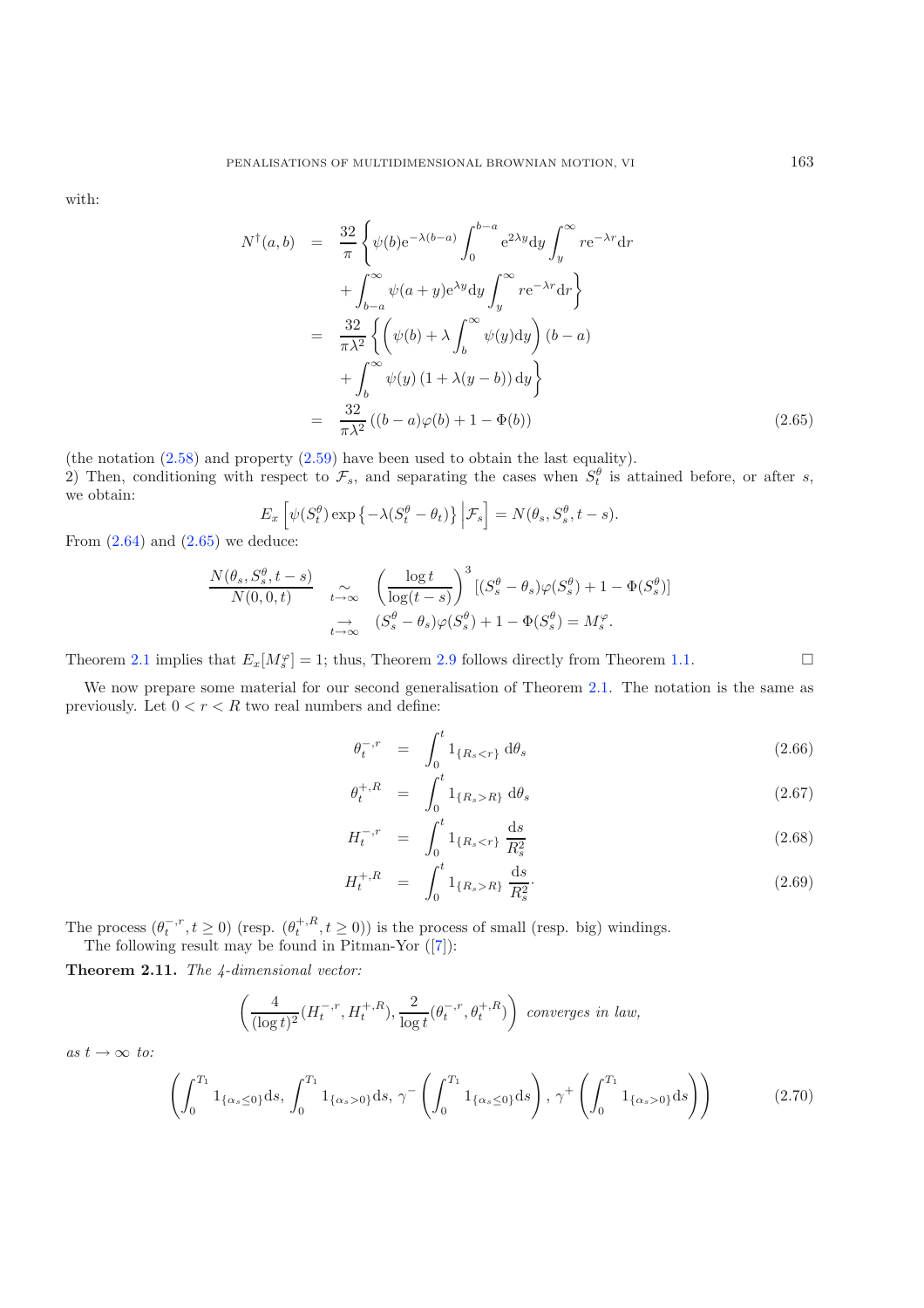*where*  $(\alpha(t), t \geq 0)$ ,  $(\gamma^{-}(t), t \geq 0)$  *and*  $(\gamma^{+}(t), t \geq 0)$  *are three independent 1-dimensional Brownian motions and*  $T_1 = T_1(\alpha) := \inf\{s \geq 0; \alpha_s = 1\}.$ 

We shall use the following lemma, whose proof is postponed to the end of this subsection.

<span id="page-12-1"></span>**Lemma 2.12.** *Let*  $(\alpha_s, s \geq 0)$  *be a real-valued Brownian motion starting from 0, and let*  $T_1 := \inf\{s; \alpha_s = 1\}.$ *We denote:*

$$
A_{T_1}^- := \int_0^{T_1} 1_{\{\alpha_s < 0\}} \, \mathrm{d}s, \quad A_{T_1}^+ := \int_0^{T_1} 1_{\{\alpha_s > 0\}} \, \mathrm{d}s.
$$

*Then, for*  $a, b \in \mathbb{R}$ *:* 

$$
E[(A_{T_1}^-)^a (A_{T_1}^+)^b] < \infty
$$

*if and only if:*  $-\frac{1}{2} < a < \frac{1}{2}$  $\frac{1}{2}$ .

<span id="page-12-0"></span>**Proposition 2.13.** *We define:*

$$
S_t^{\theta^{-,r}} := \sup_{s \le t} \theta_s^{-,r}, \quad S_t^{\theta^{+,R}} := \sup_{s \le t} \theta_s^{+,R}.
$$
 (2.71)

<span id="page-12-2"></span>Let  $\psi : \mathbb{R}_+ \times \mathbb{R}_+ \to \mathbb{R}_+$  be a Borel function such that  $\int_{\mathbb{R}_+^2}$  $\psi(u, v)$ du dv  $< \infty$ *. Let* m, n *two reals, with*  $0 < m < 1$ *. Then:*

$$
\lim_{t \to \infty} \frac{4^{m+n-1}}{(\log t)^{2m+2n-2}} E_x \left[ (H_t^{-,r})^m (H_t^{+,R})^n \psi(S_t^{\theta^{-,r}}, S_t^{\theta^{+,R}}) \right] =
$$
\n
$$
\left( \frac{2}{\pi} \int_{\mathbb{R}_+^2} \psi(u,v) \mathrm{d}u \, \mathrm{d}v \right) E \left[ (A_{T_1}^{-})^{m-1/2} (A_{T_1}^{+})^{n-1/2} \right]. \tag{2.72}
$$

*Proof of Proposition [2.13.](#page-12-0)* We may write  $\theta_t^{-,r} = \gamma_{H_t^{-,r}}^{-,}$ ,  $\theta_t^{+,R} = \gamma_{H_t^{+,R}}^{+,}$ , with  $\gamma^{-}$  and  $\gamma^{+}$  two independent real valued Brownian motions independent from  $(R_s, s \geq 0)$ . Thus:

$$
E_x\left[ (H_t^{-,r})^m (H_t^{+,R})^n \psi(S_t^{\theta^{-,r}}, S_t^{\theta^{+,R}}) \right] = E_x\left[ (H_t^{-,r})^m (H_t^{+,R})^n \psi\left(\sqrt{H_t^{-,r}} |N^-|, \sqrt{H_t^{+,R}} |N^+| \right) \right]
$$
\n(where  $N^-$  and  $N^+$  are two independent Gaussian variables,  
\nindependent from  $(R_s, s \ge 0)$ )\n
$$
= \frac{2}{\pi} \int_{\mathbb{R}_+^2} e^{-\frac{u^2+v^2}{2}} E_x\left[ (H_t^{-,r})^m (H_t^{+,R})^n \psi(\sqrt{H_t^{-,r}} u, \sqrt{H_t^{+,R}} v) \right] du dv
$$
\n
$$
= \frac{2}{\pi} \int_{\mathbb{R}_+^2} \psi(u,v) du dv E_x
$$
\n
$$
\times \left[ (H_t^{-,r})^{m-1/2} (H_t^{+,R})^{n-1/2} \exp\left\{-\frac{u^2}{2H_t^{-,r}} - \frac{v^2}{2H_t^{+,R}} \right\} \right],
$$

and so, by Theorem [2.11](#page-11-1) and Lemma [2.12](#page-12-1) and because  $H_t^{-,r}$  and  $H_t^{+,R}$  converge a.s. to  $\infty$  as  $t \to \infty$ , the quantity:

$$
\frac{4^{m+n-1}}{(\log t)^{2m+2n-2}} E_x \left[ (H_t^{-,r})^m (H_t^{+,R})^n \psi(S_t^{\theta^{-,r}}, S_t^{\theta^{+,R}}) \right]
$$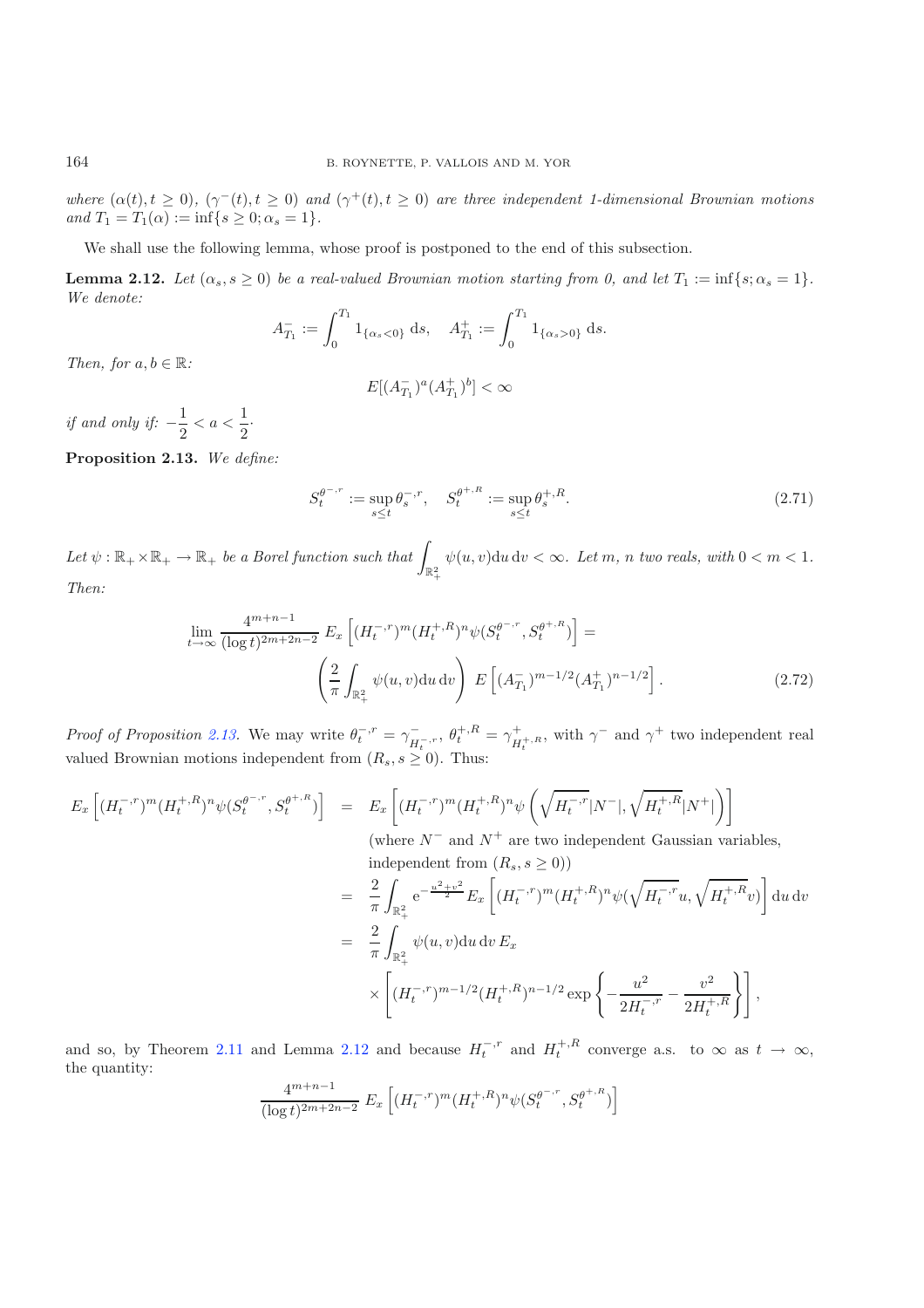converges, as  $t \to \infty$ , to

<span id="page-13-1"></span>
$$
\left(\frac{2}{\pi}\int_0^{\infty}\int_0^{\infty}\psi(x,y)\mathrm{d}x\,\mathrm{d}y\right)\,E\left[(A_{T_1}^-)^{m-1/2}(A_{T_1}^+)^{n-1/2}\right].
$$

Note that  $E[(A_{T_1}^-)^{m-1/2}(A_{T_1}^+)^{n-1/2}] < \infty$  by Lemma [2.12,](#page-12-1) because  $0 < m < 1$  and so  $-\frac{1}{2} < m - \frac{1}{2} < \frac{1}{2}$ 2  $\cdot$  -  $\Box$ 

We may now state our second generalisation of Theorem [2.1.](#page-3-0)

Let  $\psi : \mathbb{R}_+ \times \mathbb{R}_+ \to \mathbb{R}_+$  be integrable and:  $\int_0^\infty$  $\int_0^\infty$ 0  $\psi(u, v) du dv = 1.$ We study penalisation by:  $\Gamma_t^{m,n,\psi} := (H_t^{-,r})^m (H_t^{+,R})^n \psi(S_t^{\theta^{-,r}}, S_t^{\theta^{+,R}}),$ (2.73)

<span id="page-13-0"></span>where *n* is real and  $0 < m < 1$ .

**Theorem 2.14.** *1)* For any  $s \geq 0$  and  $\Lambda_s \in \mathcal{F}_s$ :

$$
\widetilde{Q}_{x}^{\psi}(\Lambda_{s}) = \lim_{t \to \infty} \frac{E_{x}[1_{\Lambda_{s}} \Gamma_{t}^{m,n,\psi}]}{E_{x}(\Gamma_{t}^{m,n,\psi})} \quad exists. \tag{2.74}
$$

*2) This limit is equal to:*

$$
\widetilde{Q}_{x}^{\psi}(\Lambda_{s}) = E_{x}[1_{\Lambda_{s}}\widetilde{M}_{s}^{\psi}]
$$
\n(2.75)

*where:*

$$
\widetilde{M}_{s}^{\psi} = \psi(S_{s}^{\theta^{-,r}}, S_{s}^{\theta^{+,R}})(S_{s}^{\theta^{-,r}} - \theta_{s}^{-,r})(S_{s}^{\theta^{+,R}} - \theta_{s}^{+,R}) \n+ \int_{S_{s}^{\theta^{-,r}}}^{\infty} dx \int_{S_{s}^{\theta^{+,R}}}^{\infty} \psi(x, y) dy \n+ (S_{s}^{\theta^{-,r}} - \theta_{s}^{-,r}) \int_{S_{s}^{\theta^{-,R}}}^{\infty} \psi(S_{s}^{\theta^{-,r}}, y) dy \n+ (S_{s}^{\theta^{+,R}} - \theta_{s}^{+,R}) \int_{S_{s}^{\theta^{+,r}}}^{\infty} \psi(x, S_{s}^{\theta^{+,R}}) dx.
$$
\n(2.76)

*3*)  $(M_s^{\psi}, s \ge 0)$  *is a positive martingale.* 

*4)* The formula [\(2.74\)](#page-13-1) induces a probability on  $(\Omega, \mathcal{F}_{\infty})$ . Under  $\tilde{Q}_{x}^{\psi}$ , the couple  $(S_{\infty}^{\theta^{-,r}}, S_{\infty}^{\theta^{+,R}})$  is finite a.s. and *admits* ψ *as its probability density.*

Note the remarkable feature that the martingale  $(M_s^{\psi}, s \ge 0)$  and the probability  $\tilde{Q}_x^{\psi}$  do not depend on m, n.

*Proof of Theorem [2.14.](#page-13-0)* The proof of Theorem [2.14](#page-13-0) is very similar to that of Theorem [2.1](#page-3-0) and some details are left to the reader. However, it hinges mainly on the relation (which follows from a simple application of the Markov property):

$$
E_x[\Gamma_t^{m,n,\psi} | \mathcal{F}_s] = e\left(X_s, H_s^{-,r}, H_s^{+,R}, S_s^{\theta^{-,r}}, S_s^{\theta^{+,R}}, \theta_s^{-,r}, \theta_s^{+,R}, t-s\right)
$$

where the function  $e$ , which depends on eight arguments, is defined as:

$$
e(x, h^-, h^+, s^-, s^+, \theta^-, \theta^+, u) = E_x \Big[ (h^- + H_u^{-,r})^m (h^+ + H_u^{+, R})^n
$$
  
\$\times \psi(s^- \vee (\theta^- + S\_u^{\theta^{-,r}}), s^+ \vee (\theta^+ + S\_u^{\theta^{+, R}})) \Big].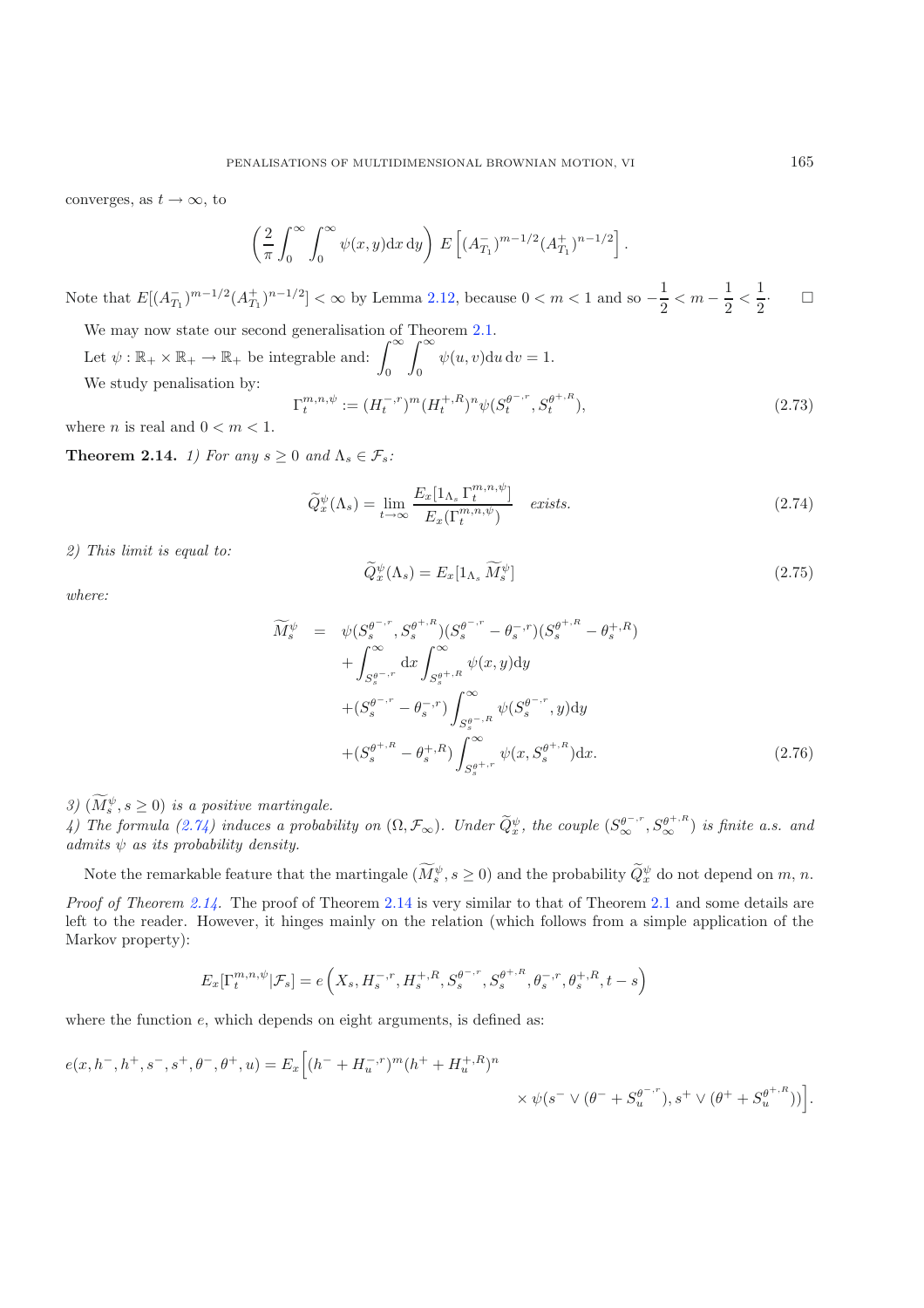Since:

$$
\lim_{t \to \infty} H_t^{-,r} = \lim_{t \to \infty} H_t^{+,R} = \infty,
$$

we deduce from Proposition [2.13](#page-12-0) that:

$$
\frac{E_x[\Gamma_t^{m,n,\psi}|\mathcal{F}_s]}{E_x[\Gamma_t]} \xrightarrow[t \to \infty]{} \int_0^\infty \int_0^\infty \psi(S_s^{\theta^{-,r}} \vee (\theta_s^{-,r} + u), S_s^{\theta^{+,R}} \vee (\theta_s^{+,R} + v)) du dv.
$$

It is easy to verify that the limit equals  $\tilde{M}_s^{\psi}$  $\mathcal{L}$  s .

**Remark 2.15.** Of course, it is tempting to use Theorem [2.14](#page-13-0) with  $m = n = 0$ . Unfortunately, we do not know whether the conclusion holds in this case, since, from Lemma [2.12](#page-12-1) the quantity which then appears in  $(2.72)$  is:

$$
E[(A_{T_1}^-)^{-1/2}(A_{T_1}^+)^{-1/2}] = \infty.
$$

However, we conjecture that the conclusion of Theorem [2.14](#page-13-0) still holds in this case.

*Proof of Lemma [2.12.](#page-12-1)* 1) It is known (see [\[7](#page-28-12)]) that:

$$
A_{T_1}^- = A_{\tau(\frac{1}{2}L_{T_1})}^- = V_{L_{T_1}} \tag{2.77}
$$

where:

•  $(L_u, u \ge 0)$  denotes the local time process at 0 of the 1-dimensional Brownian motion  $(\alpha_u, u \ge 0)$ , and  $(\tau_{\ell}, \ell \geq 0)$  is its right-inverse:

$$
\tau_{\ell} = \inf\{u > 0 : L_u > \ell\};
$$

•  $(V_s, s \ge 0)$  is a stable  $(1/2)$  subordinator, independent of the pair  $(L_{T_1}, A_{T_1}^+)$ ; to be precise:

$$
E[\exp(-\lambda V_s)] = \exp(-s\sqrt{2\lambda})
$$

•  $L_{T_1}$  is exponentially distributed, with parameter (1/2). Therefore,

$$
(A_{T_1}^-,A_{T_1}^+) \stackrel{\text{law}}{=} \left( \left(\frac{1}{2}L_{T_1}\right)^2 \frac{1}{N^2}, A_{T_1}^+ \right)
$$

where N denotes a standard Gaussian variable independent of the pair  $(L_{T_1}, A_{T_1}^+)$ ; hence, for  $a, b \in \mathbb{R}$ :

$$
E\left[ (A_{T_1}^-)^a (A_{T_1}^+)^b \right] = E\left[ \frac{1}{N^{2a}} \right] E\left[ \left( \frac{1}{2} L_{T_1} \right)^{2a} (A_{T_1}^+)^b \right]. \tag{2.78}
$$

<span id="page-14-0"></span>2) We also recall  $(cf. [7])$  $(cf. [7])$  $(cf. [7])$  that:

• 
$$
\left(\frac{1}{2}L_{T_1}, A_{T_1}^+\right) \stackrel{\text{law}}{=} (L_{T_1^*}, T_1^*)
$$
 (2.79)  
\n•  $T_1^* \stackrel{\text{law}}{=} \left(\sup_{t \le 1} |\alpha_t|\right)^{-2}$  admits positive and negative moments of all orders,

with  $T_1^* = \inf\{s \ge 0; |\alpha_s| = 1\}.$ 

Hence, for any  $m \in \mathbb{R}$ :

$$
E[(A_{T_1}^+)^m] < \infty. \tag{2.80}
$$

 $\Box$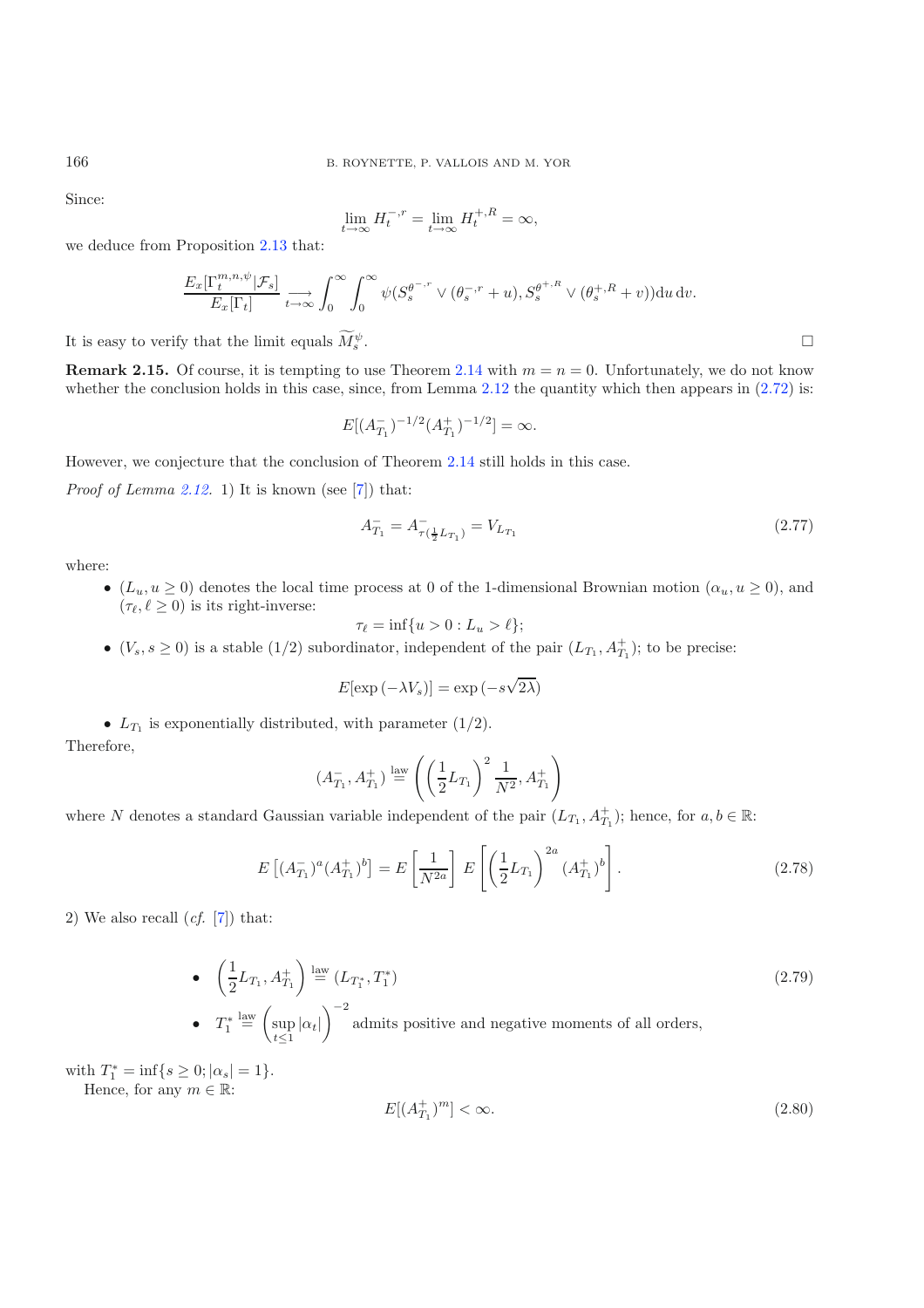3) Observe that the density of occupation formula implies that  $A_t^+$  =  $\int^{\infty}$ 0  $L_t^x$ dx, where  $(L_t^x)$  is the local time process associated with  $(\alpha_t)$ . From Ray-Knight theorem (see [\[9\]](#page-28-14), Chap. XI, Th. 2.2):

$$
\left(L_{T_1}^{1-x}, 0 \le x \le 1\right) \stackrel{\text{law}}{=} \left(R_x^2, 0 \le x \le 1\right),\tag{2.81}
$$

where  $(R_s^2, s \ge 0)$  is a squared Bessel process with dimension 2 started at 0. Consequently:

$$
(L_{T_1}, A_{T_1}^+) \stackrel{\text{law}}{=} \left( R_1^2, \int_0^1 R_s^2 \, \text{d}s \right). \tag{2.82}
$$

<span id="page-15-0"></span>Hence, from Lévy's formula (see  $[9]$ , Chap. XI, Cor. 3.3):

$$
E\left[\exp\left\{-\frac{v^2}{2}A_{T_1}^+\right\}|L_{T_1} = \ell\right] = E\left[\exp\left\{-\frac{v^2}{2}\int_0^1 ds R_s^2\right\}|R_1^2 = \ell\right]
$$

$$
= \frac{v}{\sinh v} \exp\left\{-\frac{\ell}{2}(v\coth v - 1)\right\}.
$$
(2.83)

4) Let us assume  $b < 0$ . Replacing in the elementary formula:

$$
r^{b} = \frac{2^{1+b}}{\Gamma(-b)} \int_{0}^{\infty} e^{-\frac{v^{2}}{2}r} v^{-2b-1} dv
$$

r by  $A_{T_1}^+$ , we get:

$$
(A_{T_1}^+)^b = \frac{2^{1+b}}{\Gamma(-b)} \int_0^\infty v^{-2b-1} \exp\left\{-\frac{v^2}{2} A_{T_1}^+\right\} dv.
$$

Since  $L_{T_1}$  is exponentially distributed with parameter  $(1/2)$ , using  $(2.83)$  we obtain:

<span id="page-15-1"></span>
$$
E\left[ (L_{T_1})^{2a} (A_{T_1}^+)^b \right] = \frac{1}{2} \int_0^\infty \ell^{2a} E\left[ (A_{T_1}^+)^b | L_{T_1} = \ell \right] e^{-\ell/2} d\ell
$$
  

$$
= \frac{2^b}{\Gamma(-b)} \int_{\mathbb{R}^2_+} \ell^{2a} v^{-2b-1} e^{-\frac{\ell}{2}}
$$
  

$$
\times E\left[ \exp\left\{ -\frac{v^2}{2} A_{T_1}^+ \right\} | L_{T_1} = \ell \right] d\ell dv
$$
  

$$
= \frac{2^b}{\Gamma(-b)} \int_{\mathbb{R}^2_+} \frac{\ell^{2a} v^{-2b}}{\sinh v} e^{-\frac{\ell}{2} v \coth v} d\ell dv
$$
  

$$
= \frac{2^{b+2a+1} \Gamma(2a+1)}{\Gamma(-b)} \int_0^\infty \frac{v^{-2b}}{\sinh v} \left( \frac{\tanh v}{v} \right)^{1+2a} dv.
$$

<span id="page-15-2"></span>Hence:

$$
E\left[ (A_{T_1}^{\perp})^a (A_{T_1}^{\perp})^b \right] = E\left[ \frac{1}{N^{2a}} \right] \frac{2^{1+b} \Gamma(2a+1)}{\Gamma(-b)} \int_0^\infty \frac{v^{-2b}}{\sinh v} \left( \frac{\tanh v}{v} \right)^{1+2a} dv. \tag{2.84}
$$
  
It is now clear that, for  $b < 0$ :

$$
E\left[ (A_{T_1}^-)^a (A_{T_1}^+)^b \right] < \infty \quad \text{if and only if} \quad -\frac{1}{2} < a < \frac{1}{2}.\tag{2.85}
$$

In particular, we recover:

$$
E\left[\left(A_{T_1}^+\right)^b\right]<\infty,\quad\text{ for any }\;b<0,\tag{2.86}
$$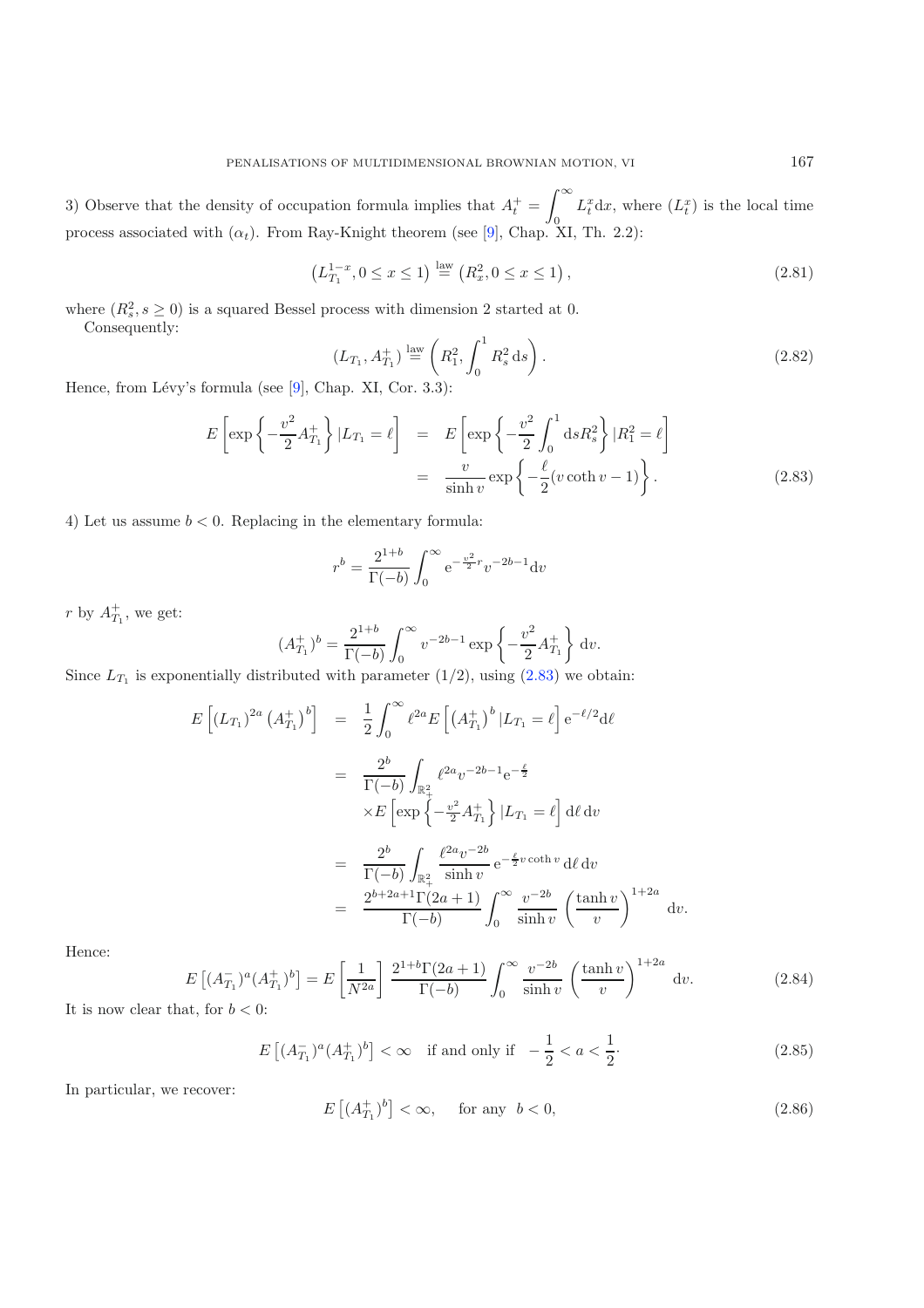which also follows from  $(2.79)$ .

5) Now, we assume:  $b > 0$ .

If  $|a| > 1/2$  let  $p > 1$  such that  $|a/p| > 1/2$ . Denote q the conjugate exponent of p (*i.e.*  $1/p + 1/q = 1$ ),  $a' := a/p$  and  $b' := b/p$ . Applying Hölder's inequality leads to:

$$
E\left[ (A_{T_1}^-)^{a'} (A_{T_1}^+)^{-b'} \right] = E\left[ (A_{T_1}^-)^{a'} (A_{T_1}^+)^{b'} (A_{T_1}^+)^{-2b'} \right]
$$
  

$$
\leq (E\left[ (A_{T_1}^-)^a (A_{T_1}^+)^b \right])^{1/p} \left( E\left[ (A_{T_1}^+)^{-2b'q} \right] \right)^{1/q}.
$$

Consequently [\(2.85\)](#page-15-1) and [\(2.86\)](#page-15-2) imply that  $E\left[ (A_{T_1}^-)^a (A_{T_1}^+)^b \right] = \infty$ .

When  $|a| < 1/2$ , choosing  $p > 1$  such that  $|ap| < 1/2$  we obtain:

<span id="page-16-3"></span>
$$
E\left[ (A_{T_1}^-)^a (A_{T_1}^+)^b \right] \le \left( E\left[ (A_{T_1}^-)^{ap} (A_{T_1}^+)^{-bp} \right] \right)^{1/p} \left( E\left[ (A_{T_1}^+)^{2bq} \right] \right)^{1/q},
$$

<span id="page-16-0"></span>with  $1/p + 1/q = 1$ . It then suffices to apply [\(2.85\)](#page-15-1) together with [\(2.86\)](#page-15-2) to conclude that the left-hand side in the above inequality is finite.  $\Box$ 

## 3. Penalisation related to a cone

1) We keep the notation concerning the d-dimensional canonical Brownian motion, as given in the Introduction, d); in particular, if  $X_0 = x \neq 0$ , there is the skew-product decomposition:

$$
X_t = R_t \Theta_{H_t}, \quad t \ge 0 \tag{3.1}
$$

where  $(R_t, t \ge 0)$  is a Bessel process with index  $\mu = \frac{d}{2} - 1$ . We suppose here that  $d \ge 2$ . 2) Let  $\mathcal O$  be a connected, regular, open set of  $S_{d-1}$ . Let  $0<\lambda_1^2\leq\lambda_2^2\leq\lambda_3^2\leq\ldots$ , and  $\varphi_1,\ldots,\varphi_n,\ldots$  denote a spectral decomposition of  $\tilde{\Delta}$  in  $\mathcal{O}$ , associated with the Dirichlet problem, *i.e.*:

<span id="page-16-4"></span><span id="page-16-1"></span>\n- i) 
$$
\tilde{\Delta}\varphi_n = -\lambda_n^2 \varphi_n;
$$
\n- ii)  $\varphi_n : \overline{\mathcal{O}} \to \mathbb{R}, \varphi_n = 0 \text{ on } \partial\mathcal{O}, \varphi_n \text{ is } C^\infty \text{ in } \mathcal{O};$
\n- iii)  $(\varphi_n, n \geq 1)$  is an orthonormal basis of  $L^2(\mathcal{O});$  (3.2) (for the Riemannian measure on  $\mathcal{O});$
\n- iv)  $\varphi_1 > 0$  in  $\mathcal{O}.$
\n

Note that we denoted by  $\lambda_n^2$  (and not by  $\lambda_n$ ) the eigenvalues of  $\tilde{\Delta}$ , for "aesthetical" reasons which will appear below.

3) We denote by C the cone in  $\mathbb{R}^d$  with vertex at the origin, and basis O, and we define:

$$
T_{\mathcal{C}} = \inf\{t \ge 0 : X_t \notin \mathcal{C}\};\tag{3.3}
$$

$$
T_{\mathcal{O}}^{\Theta} = \inf \{ u \ge 0 : \Theta_u \notin \mathcal{O} \}. \tag{3.4}
$$

The aim of this paragraph is to study the penalisation by the functional

$$
\Gamma_t = 1_{\{T_c > t\}} \exp\left(\frac{\gamma}{2}H_t + \rho R_t\right) \qquad (\gamma \in \mathbb{R}, \, \rho \ge 0).
$$

<span id="page-16-2"></span>Of course, the particular case:  $\gamma = \rho = 0$  amounts to study Brownian motion  $(X_t, t \geq 0)$  conditioned to stay in the cone  $\mathcal{C}$ . We shall prove the following: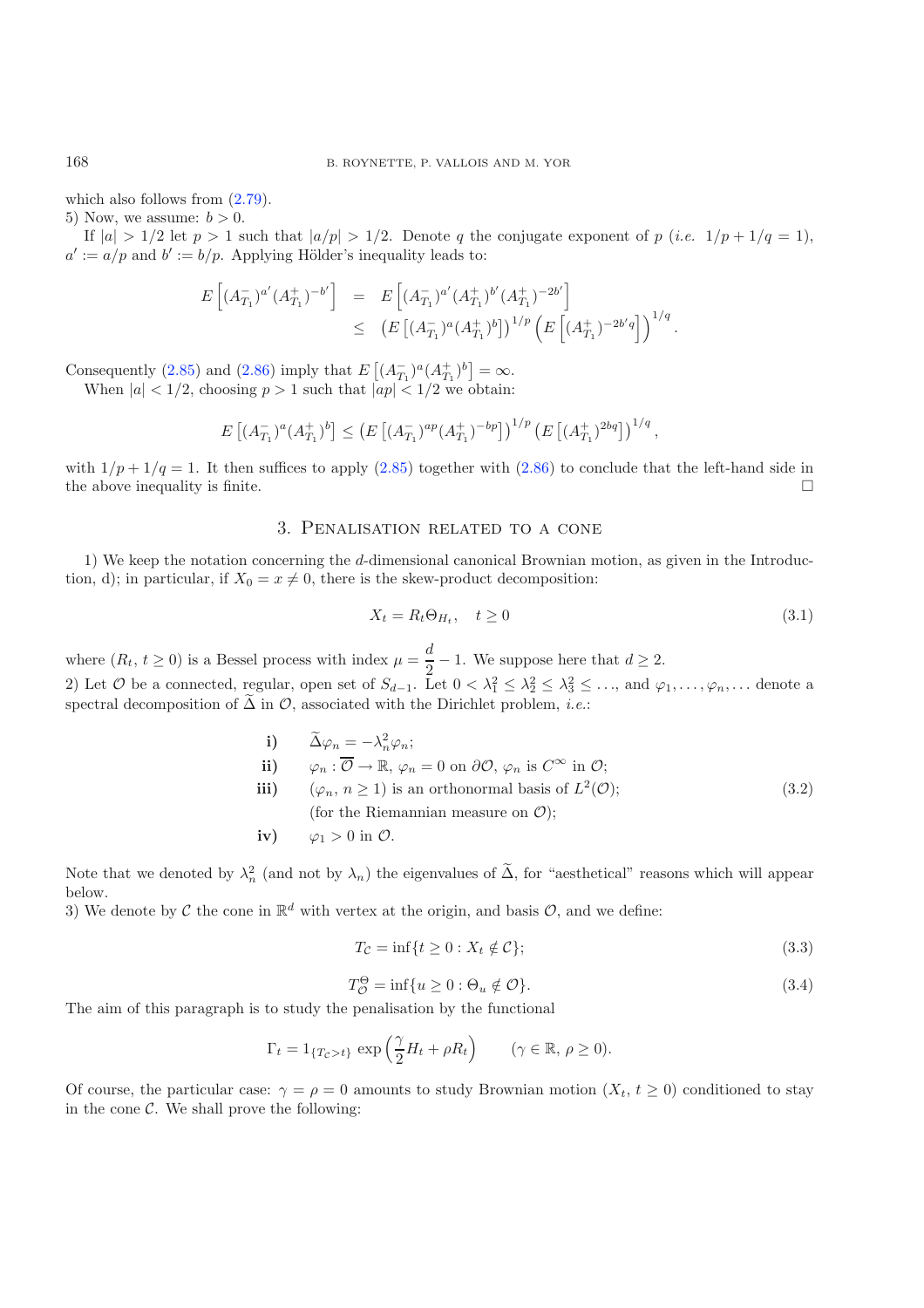**Theorem 3.1.** Let  $x \in \mathcal{C}$   $(x \neq 0)$ , and let  $T_{\mathcal{C}}$  denote the exit time of  $\mathcal{C}$ , as defined by [\(3.3\)](#page-16-1). Let  $\rho \geq 0$ , and  $\gamma \in \mathbb{R}$  such that:  $\mu^2 \geq \gamma - \lambda_1^2$ , where:  $\mu = \frac{d}{2} - 1$ . *Then:*

<span id="page-17-1"></span>*1) For every*  $s \geq 0$ *, and*  $\Lambda_s \in \mathcal{F}_s$ *, the limit as*  $t \to \infty$  *of:* 

<span id="page-17-0"></span>
$$
\frac{E_x \left[1_{\Lambda_s} 1_{\{T_c > t\}} \exp\left(\frac{\gamma}{2} H_t + \rho R_t\right)\right]}{E_x \left[1_{\{T_c > t\}} \exp\left(\frac{\gamma}{2} H_t + \rho R_t\right)\right]}
$$
 exists. (3.5)

*2) This limit equals:*

$$
E_x \left[1_{\Lambda_s} 1_{\{T_c > s\}} M_s\right] \tag{3.6}
$$

*where:*

$$
M_s := k \exp\left(-\frac{\rho^2}{2}s + \frac{\gamma}{2}H_s\right)\varphi_1(\Theta_{H_s})R_s^{-\mu}I_{\nu}(\rho R_s)
$$
\n(3.7)

*with:*

$$
\nu = \sqrt{\mu^2 + \lambda_1^2 - \gamma} \quad \text{and} \quad k = \left(\varphi_1\left(\frac{x}{|x|}\right)|x|^{-\mu}I_{\nu}(\rho|x|)\right)^{-1} \tag{3.8}
$$

*where*  $I_{\nu}$  *denotes the modified Bessel function with index*  $\nu$ *. (cf. [\[4](#page-28-15)], p. 108). 3)* Formula [\(3.6\)](#page-17-0) induces a probability  $Q_x$  on  $(\Omega, \mathcal{F}_\infty)$ . Under this probability  $Q_x$ , the process  $(X_t, t \geq 0)$ *satisfies:*

$$
i) \qquad Q_x \left( T_{\mathcal{C}} = \infty \right) = 1; \tag{3.9}
$$

*ii)* 
$$
(X_t, t \ge 0)
$$
 admits the skew-product decomposition:

$$
X_t = R_t \Theta_{H_t},\tag{3.10}
$$

*where:*

*a)*  $(R_t, t \geq 0)$  *is the "Bessel process with drift", whose generator is given by:* 

$$
\mathcal{L}^{R}: f \to \mathcal{L}^{R} f(r) = \frac{1}{2} f''(r) + \left( \frac{1+2\nu}{2r} + \frac{\rho I_{\nu+1}(\rho r)}{I_{\nu}(\rho r)} \right) f'(r), \tag{3.11}
$$

*see [\[21\]](#page-28-17);*

*b*)  $(\Theta_u, u \geq 0)$  *is a diffusion taking values in O, with generator:* 

$$
\mathcal{L}^{\Theta}: f \to \mathcal{L}^{\Theta} f(\theta) = \frac{1}{2} \tilde{\Delta} f(\theta) + \frac{\nabla \varphi_1}{\varphi_1}(\theta) \cdot \nabla f(\theta)
$$
\n(3.12)

*where the above scalar product and the gradient are taken in the sense of the Riemannian metric on*  $S_{d-1}$ ;

*c)* The processes  $(R_t, t > 0)$  and  $(\Theta_u, u > 0)$  are independent.

(3.13)

**Remark 3.2.** i)  $\rho = 0$  is allowed in Theorem [3.1.](#page-16-2) In this case, the process  $(R_t, t \ge 0)$  is, under  $Q_x$ , a Bessel process with index  $\nu$  ( $\nu$  depends on  $\gamma$  *via* formula [\(3.8\)](#page-17-1)).

i')  $\rho = \gamma = 0$  is allowed in Theorem [3.1.](#page-16-2) In this case,  $(R_t, t \ge 0)$  is, under  $Q_x$ , a Bessel process with index  $\nu = \sqrt{\mu^2 + \lambda^2}.$ 

ii) Note that, when  $\gamma > 0$ , with respect to the penalisation with  $\Gamma_t = 1_{(T_c > t)} \exp(\frac{\gamma}{2}H_t + \rho R_t)$ , the terms  $\exp\left(\frac{\gamma}{2}H_t\right)$  and  $\exp\left(\rho R_t\right)$  play conflicting roles: the term  $\exp\left(\frac{\gamma}{2}H_t\right)$  favors the trajectories for which R is small, whereas the term  $\exp(\rho R_t)$  favors those for which R is large.

This explains, intuitively, that the process  $(R_t, t \ge 0)$  may have, for  $\rho = 0$ , and  $\gamma > 0$ , a smaller "dimension"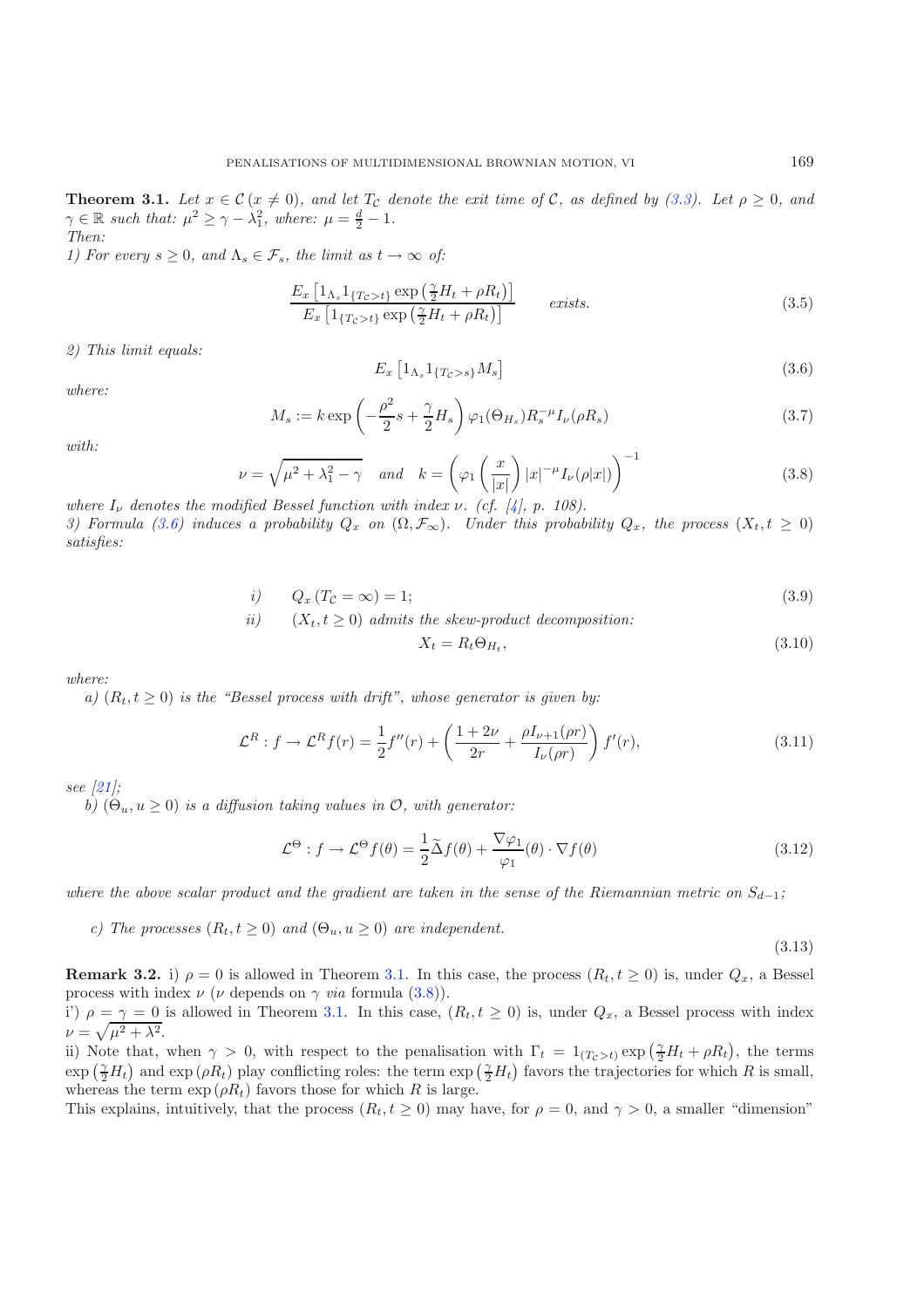than the process  $(R_t, t \geq 0)$  under  $P_x$ . Note that this situation never happens when one penalizes with  $1_{(T_c > t)}$ , *i.e.*: when one considers the Brownian motion in  $\mathbb{R}^d$ , conditioned never to leave the cone  $\mathcal{C}$ . iii) We shall show, in the course of the proof, that:

$$
E_x\left[\exp\left(\frac{\gamma}{2}H_t+\rho R_t\right)\right]<\infty, \text{ for all } t\geq 0,
$$

as soon as:  $\mu^2 + \lambda_1^2 - \gamma \ge 0$ .

iv) If  $\rho > 0$ , and  $\gamma = 0$ , the limit process is "very transient", since:

$$
\frac{\rho I_{\nu+1}(\rho r)}{I_{\nu}(\rho r)} \underset{r \to \infty}{\sim} \rho.
$$
\n(3.14)

Thus, in this case, the process  $(R_t, t \geq 0)$  behaves, as  $t \to \infty$ , as a 1-dimensional Brownian motion with drift  $\rho$ .

We also remark that, if we take  $\rho < 0$  in Theorem 3.1, the limiting probability  $Q_x$  is the same as for  $\rho = 0$ .

<span id="page-18-0"></span>*Proof of Theorem [3.1.](#page-16-2)* 1) We begin with the

**Lemma 3.3.** *Let*  $T_{\mathcal{O}}^{\Theta} = \inf\{u \ge 0 : \Theta_u \notin \mathcal{O}\}\$ , and  $a \in \mathcal{O}$ . Then:

<span id="page-18-2"></span>
$$
P_a\left(T_C^{\Theta} > t\right) = \sum_{n\geq 1} \exp\left(-\frac{\lambda_n^2 t}{2}\right) \varphi_n(a) \int_{\mathcal{O}} \varphi_n(b) db \tag{3.15}
$$

$$
\sum_{t \to \infty} \exp\left(-\frac{\lambda_1^2 t}{2}\right) \varphi_1(a) k', \tag{3.16}
$$

with: 
$$
k' = \int_{\mathcal{O}} \varphi_1(b) db > 0.
$$

*Proof of Lemma [3.3.](#page-18-0)* This lemma is classical. Note  $\tilde{p}_u(a, b)$  the density, with respect to the Riemannian measure (db), of the semi-group of the process  $(\Theta_u, u \ge 0)$ , *i.e.*: the process  $(\Theta_u, u \ge 0)$  killed as it exits from  $\mathcal{O}$ . Then  $(see [1]):$  $(see [1]):$  $(see [1]):$ 

$$
\tilde{p}_u(a,b) = \sum_{n=1}^{\infty} \exp\left(-\frac{\lambda_n^2 u}{2}\right) \varphi_n(a) \varphi_n(b),\tag{3.17}
$$

hence, for every  $a \in \mathcal{O}$ :

$$
P_a(T_{\mathcal{O}}^{\Theta} > t) = E_a\left[1_{\mathcal{O}}(\widetilde{\Theta}_t)\right] = \sum_{n \ge 1} \exp\left(-\frac{\lambda_n^2 t}{2}\right) \varphi_n(a) \int_{\mathcal{O}} \varphi_n(b) db.
$$

2) For every  $x \in \mathbb{R}^d$ ,  $x \neq 0$ , we denote by  $(r, \theta)$  its polar coordinates, with:

$$
x = (r, \theta) , r = |x| , \theta \in S_{d-1}.
$$
 (3.18)

<span id="page-18-1"></span>**Lemma 3.4.** *For every*  $x = (r, \theta)$  *in*  $\mathcal{O}$ *, we have:* 

$$
E_{r,\theta} \left[ 1_{\{T_c > t\}} \exp\left(\frac{\gamma}{2} H_t + \rho R_t\right) \right]_{t \to \infty} \left( k' \varphi_1(\theta) \sqrt{2\pi} \rho^{1+\mu} r^{-\mu} I_{\nu}(\rho r) \right) t^{\mu + \frac{1}{2}} e^{\frac{\rho^2}{2} t}
$$
  
with  $\mu = \frac{d}{2} - 1$ ,  $\nu^2 = \mu^2 - \gamma + \lambda_1^2$ , and  $k' = \int_{\mathcal{O}} \varphi_1(b) db$ .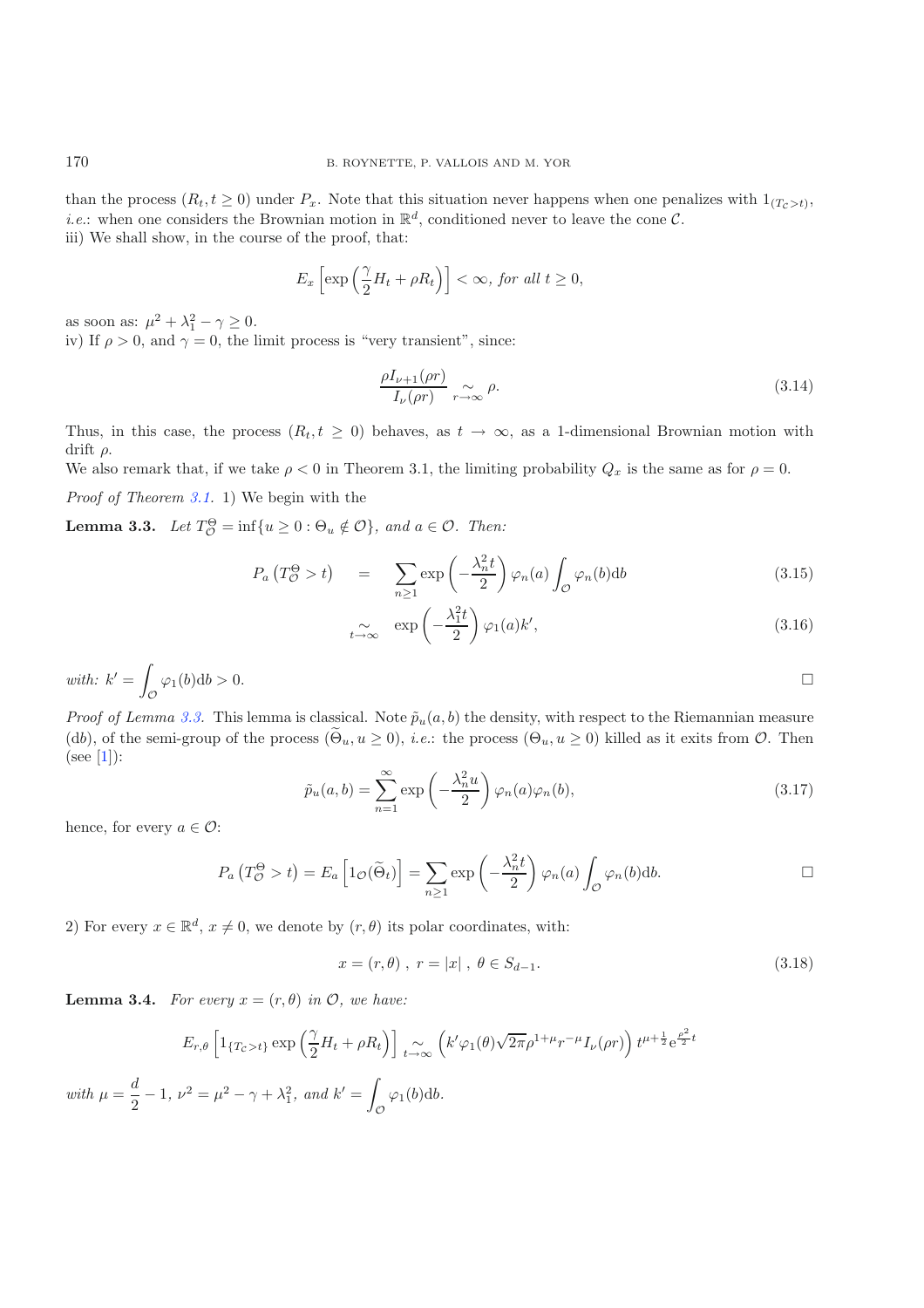*Proof of Lemma [3.4.](#page-18-1)* Conditioning with respect to  $\mathcal{R}_t = \sigma\{R_s, s \leq t\}$ , we get:

$$
E_{r,\theta}\left[1_{\{T_c>t\}}\exp\left(\frac{\gamma}{2}H_t+\rho R_t\right)\right]=E_{r,\theta}\left[\exp\left(\frac{\gamma}{2}H_t+\rho R_t\right)E_{r,\theta}\left[1_{\{T_c>t\}}|\mathcal{R}_t\right]\right].
$$

It is clear that  $(3.1)$  implies:

$$
H_{T_C} = T_C^{\Theta}.
$$
\n(3.19)

Consequently, applying Lemma [3.3,](#page-18-0) we obtain:

$$
E_{r,\theta}\left[1_{\{T_{\mathcal{C}}>t\}}|\mathcal{R}_t\right] = E_{r,\theta}\left[1_{\{H_{T_{\mathcal{C}}>H_t\}}|\mathcal{R}_t\right]}\underset{t\to\infty}{\sim} k'\varphi_1(\theta)\exp\left(-\frac{\lambda_1^2}{2}H_t\right).
$$

<span id="page-19-0"></span>As a result:

$$
E_{r,\theta}\left[1_{\{T_c>t\}}\exp\left(\frac{\gamma}{2}H_t+\rho R_t\right)\right]\underset{t\to\infty}{\sim}k'\varphi_1(\theta)E_r^{(\mu)}\left[\exp\left(\rho R_t+\frac{\gamma}{2}H_t-\frac{\lambda_1^2}{2}H_t\right)\right].
$$

Choosing  $\nu^2 = \mu^2 - \gamma + \lambda_1^2$  and  $\xi_t = \exp(\rho R_t)$  in [\(2.20\)](#page-5-0), we have:

$$
E_r^{(\mu)}\left[\exp\left(\rho R_t + \frac{\gamma}{2}H_t - \frac{\lambda_1^2}{2}H_t\right)\right] = E_r^{(\nu)}\left[\left(\frac{r}{R_t}\right)^{\nu-\mu}\exp\left(\rho R_t\right)\right],\tag{3.20}
$$

with  $\nu^2 = \mu^2 - \gamma + \lambda_1^2$ .

Hence:

$$
E_{r,\theta}\left[1_{\{T_c>t\}}\exp\left(\frac{\gamma}{2}H_t+\rho R_t\right)\right]_{t\to\infty}k'\varphi_1(\theta)E_r^{(\nu)}\left[\left(\frac{r}{R_t}\right)^{\nu-\mu}\exp\left(\rho R_t\right)\right].
$$
\n(3.21)

But, the second term in  $(3.21)$  may be computed explicitly:

$$
E_r^{(\nu)} \left[ \left( \frac{r}{R_t} \right)^{\nu-\mu} \exp \rho R_t \right] = r^{\nu-\mu} \int_0^\infty \frac{e^{\rho y}}{y^{\nu-\mu}} \frac{1}{t} \left( \frac{y}{r} \right)^{\nu} y I_{\nu} \left( \frac{ry}{t} \right) \exp - \left( \frac{r^2 + y^2}{2t} \right) dy
$$
  

$$
= \frac{e^{-\frac{r^2}{2t}}}{tr^{\mu}} \int_0^\infty y^{\mu+1} I_{\nu} \left( \frac{ry}{t} \right) e^{(\rho y - \frac{y^2}{2t})} dy
$$
  

$$
= \frac{e^{\left(\frac{\rho^2}{2}t - \frac{r^2}{2t}\right)}}{tr^{\mu}} \int_0^\infty y^{\mu+1} I_{\nu} \left( \frac{ry}{t} \right) e^{-\frac{1}{2t}(y-\rho t)^2} dy
$$
  

$$
= \frac{e^{\left(\frac{\rho^2}{2}t - \frac{r^2}{2t}\right)}}{\sqrt{tr^{\mu}}} \int_{-\rho\sqrt{t}}^\infty (z\sqrt{t} + \rho t)^{\mu+1} I_{\nu} \left( \frac{r}{t}(z\sqrt{t} + \rho t) \right) e^{-\frac{z^2}{2}} dz
$$
  

$$
\int_{t \to \infty}^\infty \left( \sqrt{2\pi} \rho^{1+\mu} r^{-\mu} I_{\nu}(\rho r) \right) t^{\mu+\frac{1}{2}} e^{\frac{\rho^2}{2}t}.
$$

3) We now prove points 1) and 2) of Theorem [3.1.](#page-16-2) Conditioning with respect to  $\mathcal{F}_s$ , we get:

$$
\frac{E_{r,\theta}[1_{\Lambda_s}1_{\{T_c>t\}}\exp(\frac{\gamma}{2}H_t+\rho R_t)]}{E_{r,\theta}[1_{\{T_c>t\}}\exp(\frac{\gamma}{2}H_t+\rho R_t)]} = \frac{E_{r,\theta}[1_{\Lambda_s}1_{\{T_c>t\}}e^{\frac{\gamma}{2}H_s}E_{r',\theta'}[1_{\{T_c>t-s\}}e^{\frac{\gamma}{2}H_{t-s}+\rho R_{t-s}}]]}{E_{r,\theta}[1_{\{T_c>t\}}\exp(\frac{\gamma}{2}H_t+\rho R_t)]}
$$

with  $r' = |X_s| = R_s$  and  $\theta' = \Theta_{H_s}$ .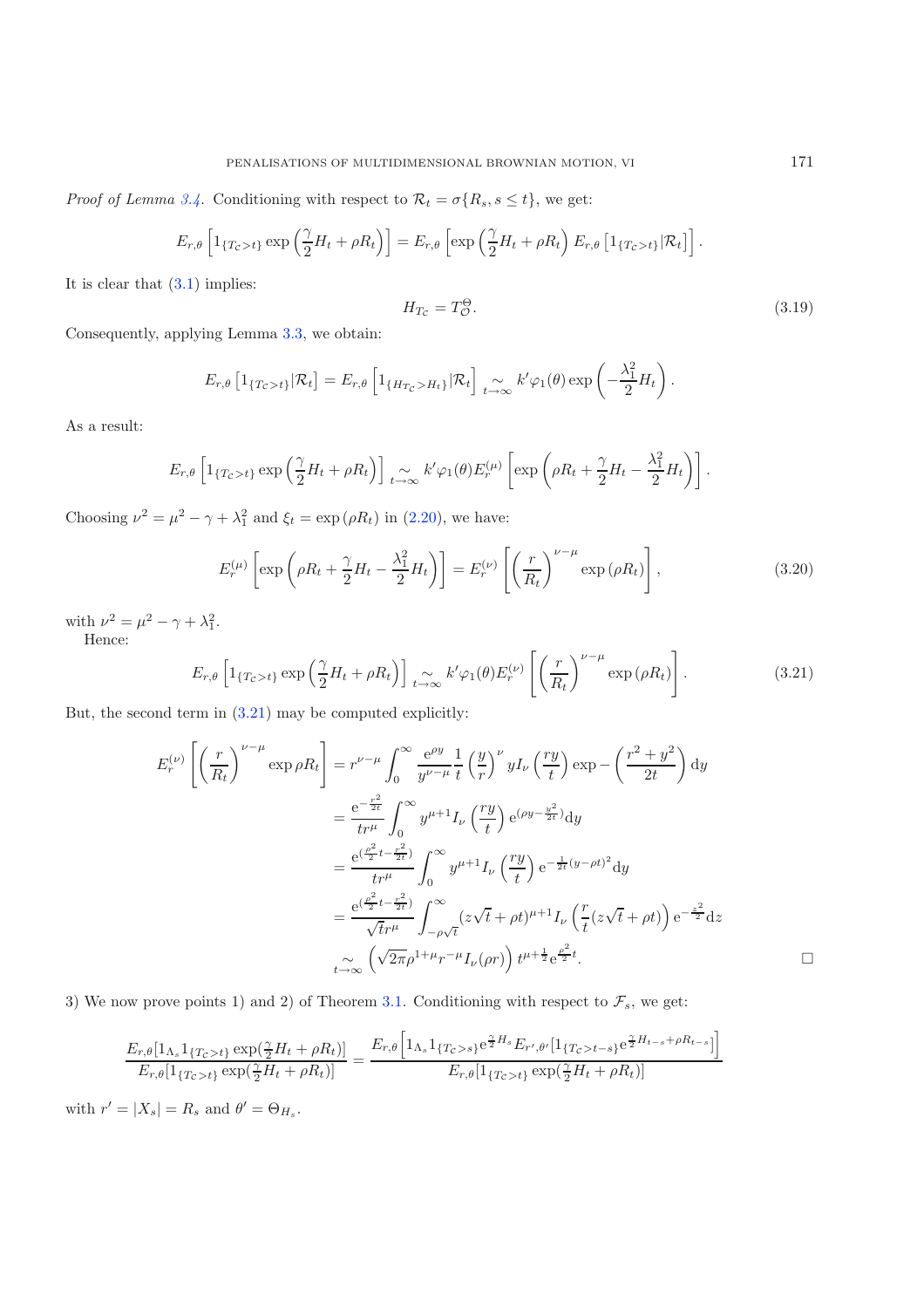Hence, from Lemma [3.4:](#page-18-1)

$$
\frac{E_{r,\theta}\left[1_{\Lambda_s}1_{\{T_c>t\}}\exp\left(\frac{\gamma}{2}H_t+\rho R_t\right)\right]}{E_{r,\theta}\left[1_{\{T_c>t\}}\exp\left(\frac{\gamma}{2}H_t+\rho R_t\right)\right]} \quad \underset{t\to\infty}{\sim} \quad \frac{E_{r,\theta}\left[1_{\Lambda_s}1_{\{T_c>t\}}\left(t-s\right)^{\mu+\frac{1}{2}}e^{\frac{\gamma}{2}H_s}\varphi_1(\Theta_{H_s})R_s^{-\mu}I_{\nu}(\rho R_s)e^{\frac{\rho^2}{2}(t-s)}\right]}{\varphi_1(\theta)r^{-\mu}I_{\nu}(\rho r)e^{\frac{\rho^2t}{2}}t^{\mu+\frac{1}{2}}} \quad \frac{\to}{\phi_2} \quad k E_{r,\theta}\left[1_{\Lambda_s}1_{\{T_c>t\}}\varphi_1(\Theta_{H_s})R_s^{-\mu}I_{\nu}(\rho R_s)e^{-\frac{\rho^2}{2}s+\frac{\gamma}{2}H_s}\right],
$$

with  $k := (\varphi_1(\theta) r^{-\mu} I_{\nu}(\rho r))^{-1}$ .

4) We prove that  $M_s1_{\{T_c > s\}}$  is a positive martingale.

Since  $(\Theta_u, u \ge 0)$  is the diffusion associated with  $\frac{1}{2}\tilde{\Delta}$ , and  $(3.2)$  $(3.2)$  holds, we get:

<span id="page-20-2"></span><span id="page-20-1"></span>
$$
d\varphi_1(\Theta_{H_t}) = dM_t^{(1)} + \frac{1}{2}\tilde{\Delta}\varphi_1(\Theta_{H_t})dH_t
$$
  
= 
$$
dM_t^{(1)} - \frac{\lambda_1^2}{2}\varphi_1(\Theta_{H_t})\frac{dt}{R_t^2}
$$
(3.22)

where  $(M_t^{(1)}, t \ge 0)$  is a local martingale.

On the other hand, denoting by  $\mathcal{L}^{(\mu)}$  the infinitesimal generator of the Bessel semigroup, with index  $\mu$ :

<span id="page-20-0"></span>
$$
\mathcal{L}^{(\mu)}f(r) = \frac{1}{2}f''(r) + \frac{1+2\mu}{2r}f'(r)
$$
\n(3.23)

<span id="page-20-3"></span>an elementary computation, which follows from the classical identity (see  $[4]$ , p. 110)

$$
I_{\nu}''(r) + \frac{1}{r}I_{\nu}'(r) = \left(1 + \frac{\nu^2}{r^2}\right)I_{\nu}(r)
$$

shows that, with:

$$
\Psi(r) := r^{-\mu} I_{\nu}(\rho r) \qquad (r \ge 0)
$$
\n
$$
(3.24)
$$

we get:

$$
\mathcal{L}^{(\mu)}\Psi(r) = \Psi(r)\left[\frac{\rho^2}{2} + \frac{\nu^2 - \mu^2}{2r^2}\right].
$$
\n(3.25)

Thus:

$$
d(R_t^{-\mu}I_{\nu}(\rho R_t)) = dM_t^{(2)} + \left(\frac{\rho^2}{2} + \frac{\nu^2 - \mu^2}{2R_t^2}\right)R_t^{-\mu}I_{\nu}(\rho R_t)dt
$$
\n(3.26)

<span id="page-20-4"></span>where  $(M_t^{(2)}, t \geq 0)$  is a local martingale. We then apply Itô's formula (**Notation**: given our aim in this point 4), we now prefer to use s for the time variable, instead of  $t$ :

$$
d\frac{1}{k}M_s = d\left(e^{-\frac{\rho^2}{2}s + \frac{\gamma}{2}H_s}\varphi_1(\Theta_{H_s})R_s^{-\mu}I_{\nu}(\rho R_s)\right)
$$
  
\n
$$
= \left(-\frac{\rho^2}{2} + \frac{\gamma}{2}\frac{1}{R_s^2}\right)\frac{M_s}{k}ds
$$
  
\n
$$
+ e^{-\frac{\rho^2}{2}s + \frac{\gamma}{2}H_s}R_s^{-\mu}I_{\nu}(\rho R_s)\left(dM_s^{(1)} - \frac{\lambda_1^2}{2}\varphi_1(\Theta_{H_s})\frac{ds}{R_s^2}\right)
$$
  
\n
$$
+ e^{-\frac{\rho^2}{2}s + \frac{\gamma}{2}H_s}\varphi_1(\Theta_{H_s})\left[dM_s^{(2)} + \left\{\left(\frac{\rho^2}{2} + \frac{\nu^2 - \mu^2}{2R_s^2}\right)R_s^{-\mu}I_{\nu}(\rho R_s)\right\}ds\right]
$$
  
\n
$$
= e^{-\frac{\rho^2}{2}s + \frac{\gamma}{2}H_s}\left[R_s^{-\mu}I_{\nu}(\rho R_s)dM_s^{(1)} + \varphi_1(\Theta_{H_s})dM_s^{(2)}\right]
$$
(3.27)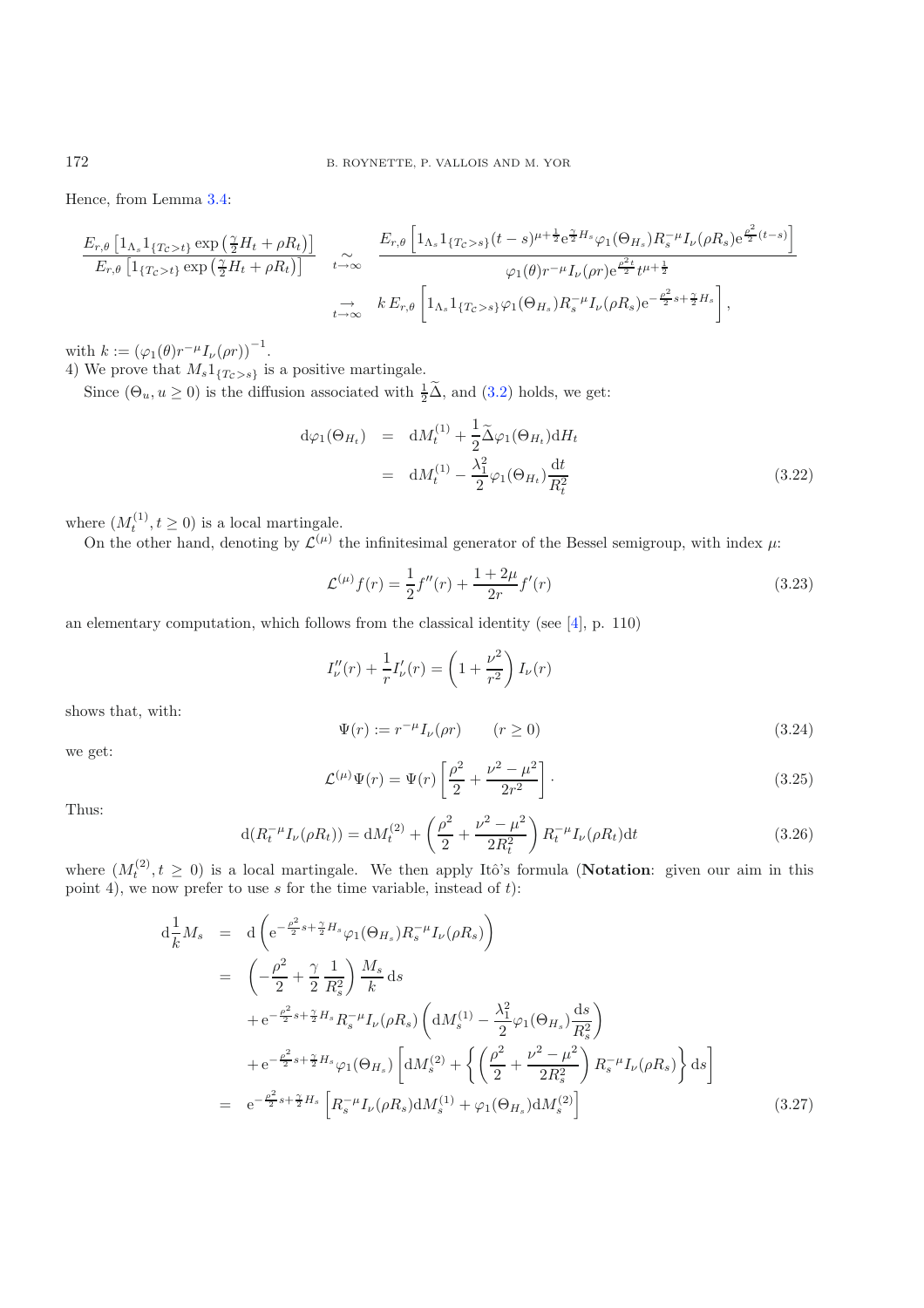since  $\nu^2 = \mu^2 + \lambda_1^2 - \gamma$ .

Recall that  $\varphi_1(x) = 0$  when  $x \in \partial \mathcal{O}$ ; hence  $M_{T_c} = 0$ . This proves that  $(M_s 1_{\{T_c > s\}}, s \geq 0)$  is a local martingale. Since it is positive, it is a supermartingale. Hence, to prove that  $(M_s1_{\{T_c>s\}}, s\geq 0)$  is a martingale, it suffices to prove that  $E_{r,\theta}\left[M_s 1_{\{T_c > s\}}\right] = 1.$ 

<span id="page-21-0"></span>Due to  $(3.17)$  and  $(3.2)$  iii) we have:

$$
E_{r,\theta} \left[ 1_{\{T^{\Theta}_{\mathcal{O}} > t\}} \varphi_1(\Theta_t) \right] = E_{\theta} \left[ \varphi_1(\widetilde{\Theta}_t) \right]
$$
  

$$
= \sum_{n \geq 1} e^{-\frac{\lambda_n^2}{2} t} \varphi_n(\theta) \int_{\mathcal{O}} \varphi_n(b) \varphi_1(b) db
$$
  

$$
= e^{-\frac{\lambda_1^2}{2} t} \varphi_1(\theta).
$$
 (3.28)

We proceed as in the proof of Lemma [3.4,](#page-18-1) taking the conditional expectation with respect to  $\mathcal{R}_t$  and using the previous result we get:

$$
E_{r,\theta} \left[ M_s 1_{\{T_c > s\}} \right] = k E_{r,\theta} \left[ 1_{\{T_c > s\}} \varphi_1(\Theta_{H_s}) e^{\frac{\gamma}{2} H_s - \frac{\rho^2}{2} s} R_s^{-\mu} I_{\nu}(\rho R_s) \right]
$$
  

$$
= k E_{r,\theta} \left[ e^{\frac{\gamma}{2} H_s - \frac{\rho^2}{2} s} R_s^{-\mu} I_{\nu}(\rho R_s) e^{-\frac{\lambda_1^2}{2} H_s} \varphi_1(\theta) \right]
$$
  

$$
= k \varphi_1(\theta) E_r^{(\mu)} \left[ R_s^{-\mu} I_{\nu}(\rho R_s) \exp \left\{ (\gamma - \lambda_1^2) \frac{H_s}{2} - \frac{\rho^2}{2} s \right\} \right].
$$

According to the absolute continuity formula [\(2.20\)](#page-5-0), with  $\nu^2 = \mu^2 - \gamma + \lambda_1^2$ , we have:

$$
E_{r,\theta} \left[ M_s \mathbb{1}_{\{T_c > s\}} \right] = k \varphi_1(\theta) e^{-\frac{\rho^2}{2} s} E_r^{(\nu)} \left[ R_s^{-\mu} I_{\nu}(\rho R_s) \left( \frac{r}{R_s} \right)^{\nu - \mu} \right]
$$
  

$$
= k \varphi_1(\theta) r^{\nu - \mu} e^{-\frac{\rho^2}{2} s} E_r^{(\nu)} \left[ R_s^{-\nu} I_{\nu}(\rho R_s) \right].
$$

But  $\mathcal{L}^{(\nu)}(\tilde{\Psi})(r) = \frac{\rho^2}{2} \tilde{\Psi}(r)$ , with  $\tilde{\Psi}(r) = r^{-\nu} I_{\nu}(\rho r)$ , then:

$$
\left(R_s^{-\nu}I_{\nu}(\rho R_s)e^{-\frac{\rho^2}{2}s},\,s\geq 0\right)\text{ is a martingale under }P_r^{(\nu)}.\tag{3.29}
$$

<span id="page-21-1"></span>Therefore [\(3.8\)](#page-17-1) implies

$$
E_{r,\theta}\left[M_s 1_{\{T_c > s\}}\right] = k\varphi_1(\theta)r^{\nu-\mu}r^{-\nu}I_{\nu}(\rho r) = 1,
$$

from the definition of  $k$ , at the end of point 3) above.

5) Description of the process  $(R_t, t \geq 0)$  under  $Q_x$ .

For every positive functional F, and every  $x \in \mathcal{C}$ ,  $x \neq 0$ , we write:

$$
E_{Q_x}(F(R_s, s \le t)) = kE_{r,\theta} \left[ F(R_s, s \le t) \varphi_1(\Theta_{H_t}) 1_{\{T_c > t\}} e^{-\frac{\rho^2}{2}t + \frac{\gamma}{2}H_t} R_t^{-\mu} I_{\nu}(\rho R_t) \right].
$$
 (3.30)

Then, conditioning with respect to  $\mathcal{R}_t = \sigma\{R_s, s \leq t\}$  and using [\(3.28\)](#page-21-0) we get:

$$
E_{Q_x}\left[F(R_s, s \le t)\right] = kE_r^{(\mu)}\left[F(R_s, s \le t)R_t^{-\mu}I_{\nu}(\rho R_t)e^{-\frac{\rho^2}{2}t - (\frac{\lambda_1^2}{2} - \frac{\gamma}{2})H_t}\right].
$$
\n(3.31)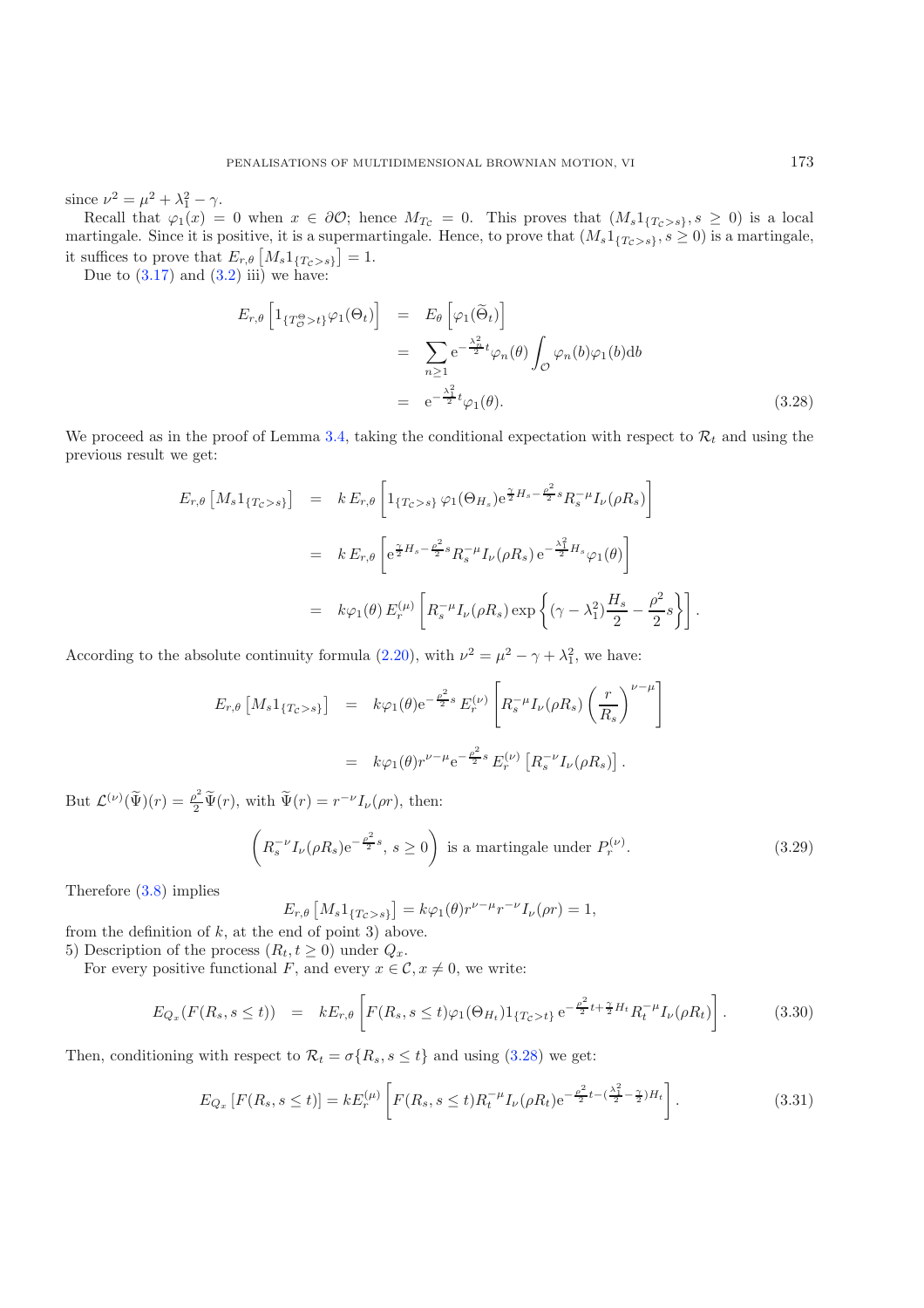Relation [\(3.25\)](#page-20-0) implies that:

$$
\frac{\mathcal{L}^{(\mu)}\Psi(r)}{\Psi(r)} = \frac{\rho^2}{2} + \frac{\nu^2 - \mu^2}{2r^2} = \frac{\rho^2}{2} + \frac{\lambda_1^2 - \gamma}{2r^2},
$$
\n(3.32)

the function  $\Psi$  being defined by  $(3.24)$ .

Consequently,

$$
\left(R_t^{-\mu}I_{\nu}(\rho R_t)e^{-\frac{\rho^2}{2}t-(\frac{\lambda_1^2}{2}-\frac{\gamma}{2})H_t}, t\ge 0\right) \text{ is a martingale under } P_r^{(\mu)},\tag{3.33}
$$

since it is of the form:

$$
\Psi(R_t) \exp\left(-\int_0^t \frac{\mathcal{L}^{(\mu)}\Psi}{\Psi}(R_s)ds\right).
$$

Thus, the function  $\tilde{h}(t, a, r) = \exp\left(-\frac{\rho^2 t}{2} - \right)$  $\left(\frac{\lambda_1^2}{2} - \frac{\gamma}{2}\right)$  $\setminus$ a  $\setminus$  $\Psi(r)$  is a harmonic function for the Markov process  $((t, H_t, R_t), t \geq 0)$ . The formula [\(3.31\)](#page-21-1) then indicates that the process  $(R_t, t \geq 0)$  is under  $Q_x$  the  $\tilde{h}$ -Doob transform of the process  $(R_t, t \ge 0)$  under  $P_t^{(\mu)}$ . Thus, it is a Markov process, with infinitesimal generator  $\mathcal{L}^{\mathcal{R}}$ :

$$
\mathcal{L}^{\mathcal{R}}f(r) = \frac{1}{\tilde{h}}\widetilde{\mathcal{L}}^{\mu}(f\tilde{h})
$$

where  $\widetilde{\mathcal{L}}^{\mu}$  is the infinitesimal generator of the process  $((t, H_t, R_t), t \geq 0)$ . Hence:

$$
\mathcal{L}^{\mathcal{R}}f = \frac{1}{2}f''(r) + \left(\frac{\partial}{\partial r}(\log \tilde{h}) + \frac{1+2\mu}{2r}\right)f'(r) \n= \frac{1}{2}f''(r) + \left(\frac{1}{2r} + \frac{\rho I'_{\nu}(\rho r)}{I_{\nu}(\rho r)}\right)f'(r) \n= \frac{1}{2}f''(r) + \left(\frac{1+2\nu}{2r} + \frac{\rho I_{\nu+1}(\rho r)}{I_{\nu}(\rho r)}\right)f'(r)
$$
\n(3.34)

since from  $([4], p. 110)$  $([4], p. 110)$  $([4], p. 110)$ :

$$
\frac{\mathrm{d}}{\mathrm{d}z} \left( z^{-\nu} I_{\nu}(z) \right) = z^{-\nu} I_{\nu+1}(z). \tag{3.35}
$$

Note that, since:

$$
I_{\nu}(z) \underset{z \to 0}{\sim} \frac{1}{\Gamma(\nu+1)} \left(\frac{z}{2}\right)^{\nu},\tag{3.36}
$$

then:

$$
\frac{\rho I_{\nu+1}(\rho r)}{I_{\nu}(\rho r)} \underset{r \to 0}{\sim} \frac{\rho^2}{2\nu} r,\tag{3.37}
$$

the process  $(R_t, t \geq 0)$  under  $Q_x$  behaves, near 0, as a Bessel process with index  $\nu = \sqrt{\mu^2 + \lambda_1^2 - \gamma}$ . In particular, when  $\rho = 0$ , this process is then a Bessel process whose index equals  $\sqrt{\mu^2 + \lambda_1^2 - \gamma}$ . Thus, the dimension of this Bessel process may be smaller than the original dimension d; this happens if  $\lambda_1^2 < \gamma$ .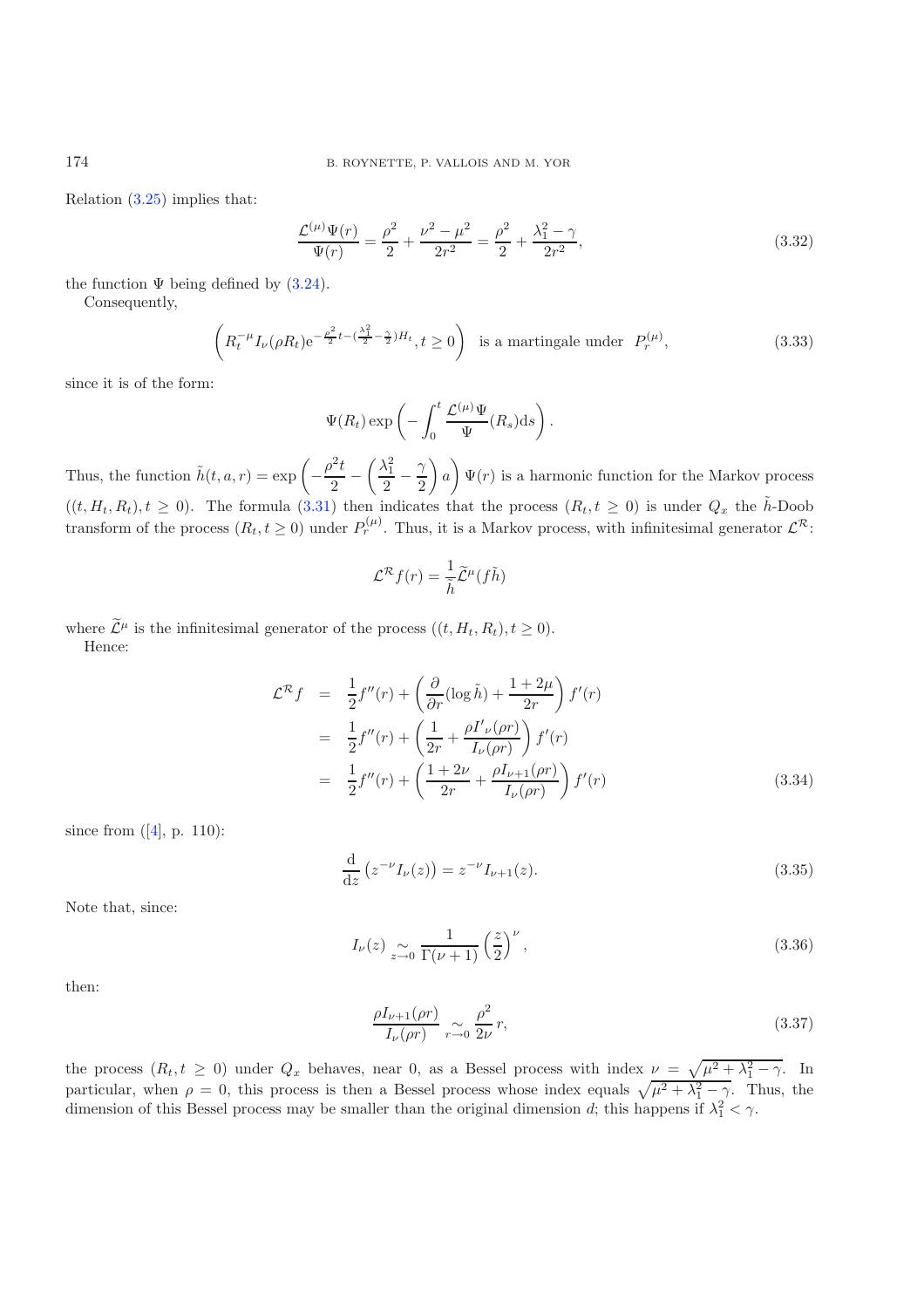6) Description of the process  $(\Theta_u, u \geq 0)$  under  $Q_x$ . i) Let  $f: \mathcal{O} \to \mathbb{R}$  be regular. Since, under  $P_x^{(\mu)}$ ,  $(\Theta_u, u \ge 0)$  is a spherical Brownian motion associated with 1  $\frac{1}{2}\Delta$ , then:

$$
M_t^f \quad := \quad f\left(\Theta_{t \wedge T_{\mathcal{O}}^{\Theta}}\right) - \frac{1}{2} \int_0^{t \wedge T_{\mathcal{O}}^{\Theta}} \widetilde{\Delta} f(\Theta_s) \mathrm{d}s \tag{3.38}
$$

$$
= f(\theta) + \int_0^{t \wedge T_\Theta^{\Theta}} \nabla f(\Theta_s) \cdot d\Theta_s \tag{3.39}
$$

is a  $P_x$ -martingale whose bracket equals  $\int^{t\wedge T_\mathcal{O}^\Theta}$ 0  $|\nabla f|^2(\Theta_s)ds$  (the gradient and its norm being taken in the sense of the Riemannian structure on  $S^{d-1}$ ). Hence, since R and  $\Theta$  are independent, under  $P_x$ :

<span id="page-23-1"></span><span id="page-23-0"></span>
$$
\widetilde{M}_t^f := f\left(\Theta_{H_{t\wedge T_c}}\right) - \frac{1}{2} \int_0^{t\wedge T_c} \widetilde{\Delta}f(\Theta_{H_s}) \mathrm{d}H_s \tag{3.40}
$$

$$
= f(\theta) + \int_0^{t \wedge T_c} \nabla f(\Theta_{H_s}) \cdot d\Theta_{H_s}
$$
\n(3.41)

<span id="page-23-2"></span>is a  $P_x$ -martingale whose bracket is equal to  $\int_0^{t \wedge T_c}$  $|\nabla f|^2(\Theta_{H_s}) \, \mathrm{d}H_s.$ 

In the same way:

$$
M_t^{(1)} = \varphi_1(\theta) + \int_0^t \nabla \varphi_1(\Theta_{H_s}) \cdot d\Theta_{H_s},
$$
\n(3.42)

where  $M_t^{(1)}$  has been introduced in [\(3.22\)](#page-20-2).

ii)  $(M_{t\wedge T_c}, t \geq 0)$  is a  $P_x$  positive martingale and, from Girsanov's theorem

$$
\widetilde{M}_t^f - \int_0^{t \wedge T_c} \frac{1}{M_s} d\langle \widetilde{M}^f, M \rangle_s \text{ is a } Q_x \text{ local martingale.}
$$
\n(3.43)

<span id="page-23-3"></span>iii) We now determine the bracket  $\langle \overline{M}^f, M \rangle$ . Since the bracket of  $\overline{M}^f$  and of  $M^{(2)}$  (which was introduced in  $(3.26)$ ) is equal to 0, as R and  $\Theta$  are independent, we deduce from  $(3.27)$ ,  $(3.41)$  and  $(3.42)$ :

$$
d\langle \widetilde{M}^f, M \rangle_t = k e^{-\frac{\rho^2}{2}t + \frac{\gamma}{2}H_t} R_t^{-\mu} I_{\nu}(\rho R_t) (\nabla f \cdot \nabla \varphi_1) (\Theta_{H_t}) dH_t
$$
  
= 
$$
M_t \left( \nabla f \cdot \frac{\nabla \varphi_1}{\varphi_1} \right) (\Theta_{H_t}) dH_t,
$$

for any  $t \leq T_{\mathcal{C}}$ .

Relations  $(3.40)$  and  $(3.43)$  imply:

$$
f(\Theta_{H_t})1_{\{T_c > t\}} - \frac{1}{2} \int_0^{t \wedge T_c} \tilde{\Delta}f(\Theta_{H_s}) \mathrm{d}H_s - \int_0^{t \wedge T_c} \left(\nabla f \cdot \frac{\nabla \varphi_1}{\varphi_1}\right) (\Theta_{H_s}) \mathrm{d}H_s \tag{3.44}
$$

is a  $Q_x$ -martingale.

Performing the time change  $H_t = u$  in [\(3.44\)](#page-23-3), we deduce:

$$
f(\Theta_u)1_{\{T^{\Theta}_\mathcal{O} > u\}} - \frac{1}{2} \int_0^{u \wedge T^{\Theta}_\mathcal{O}} \widetilde{\Delta} f(\Theta_s) ds - \int_0^{u \wedge T^{\Theta}_\mathcal{O}} \left(\frac{\nabla f \cdot \nabla \varphi_1}{\varphi_1}\right)(\Theta_s) ds
$$

is a martingale.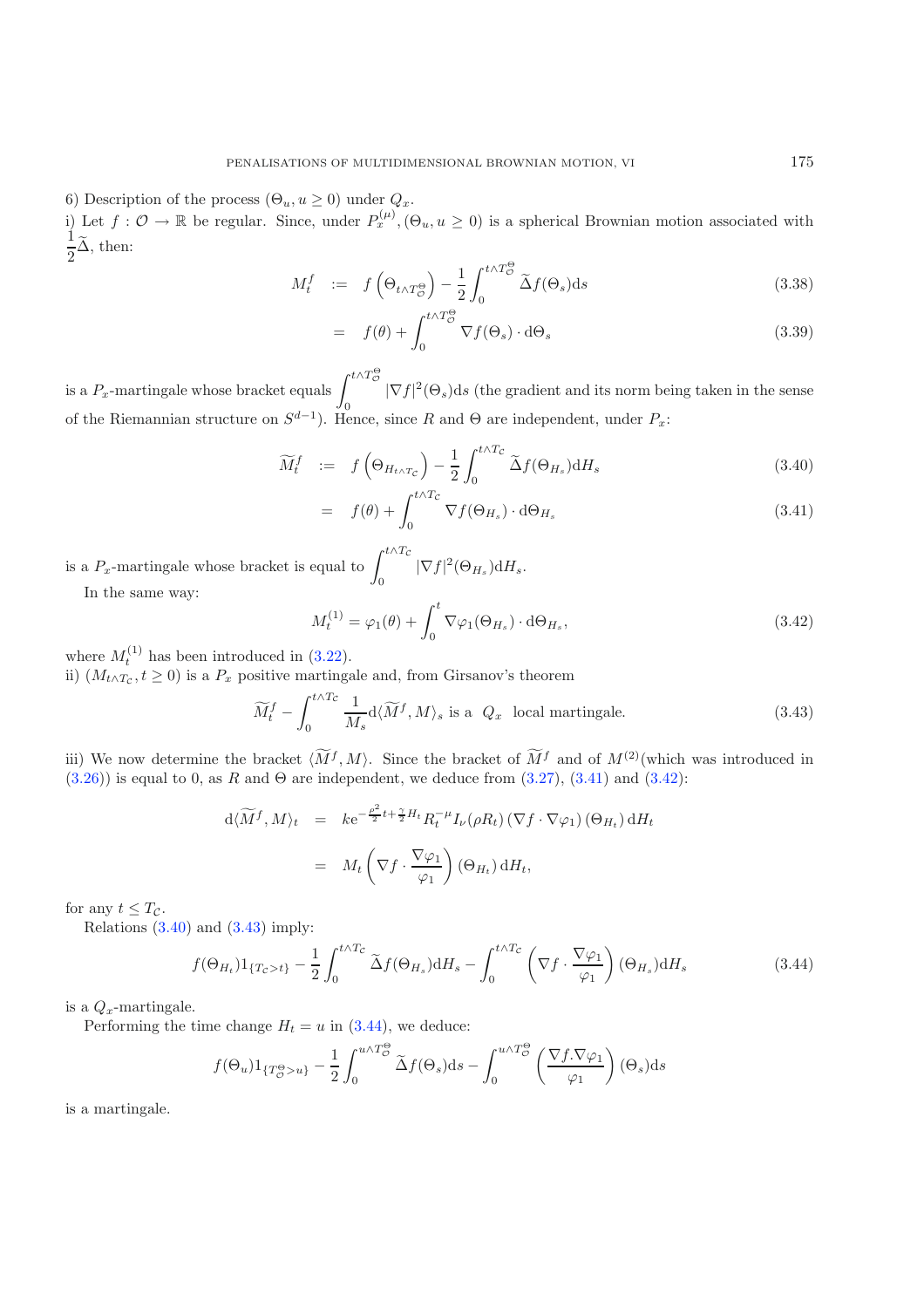Thus, from Stroock and Varadhan [\[20](#page-28-19)],  $(\Theta_u, u \geq 0)$  is a diffusion process, with infinitesimal generator: 1  $\frac{1}{2}\widetilde{\Delta} + \frac{\nabla \varphi_1}{\varphi_1} \nabla.$ 

7) We prove that, under  $Q_x$ ,  $T_c = \infty$ ., a.s.

This follows from the fact that the normal derivative of  $\varphi_1$  on the boundary of  $\mathcal O$  does not vanish. Thus:

$$
\frac{\nabla \varphi_1}{\varphi_1}(\theta) \underset{\theta \to \partial \mathcal{O}}{\sim} \frac{\overrightarrow{n}}{d(\theta, \partial \mathcal{O})}
$$

where  $d(\theta, \partial \mathcal{O})$  denotes the distance of  $\theta$  to the boundary of  $\mathcal{O}$ , and where  $\overrightarrow{n}$  is the inward normal vector. This implies that the process  $(\Theta_u, u \ge 0)$  under  $Q_x$  has, in the neighborhood of the boundary of  $\mathcal{O}$ , "a radial part which behaves like a BES  $(3)$  process", hence which does not reach the boundary.

8) We prove the independence, under  $Q_x$ , of  $(R_t, t \ge 0)$  and  $(\Theta_u, u \ge 0)$ .

<span id="page-24-0"></span>For the sake of simplicity, we shall only give the proof for dimension  $d = 2$ . Under  $P_x$ , we write the complex-valued Brownian motion:

$$
X_t := x_t + iy_t = |X_t| \exp\left(i\beta_{H_t}^{(1)}\right) ,
$$

where

$$
\beta_{H_t}^{(1)} = \text{Im}\left(\int_0^t \frac{dX_s}{X_s}\right) = \int_0^t \frac{x_s \, dy_s - y_s \, dx_s}{|X_s|^2}.
$$
\n(3.45)

 $(|X_t|, t \geq 0)$  decomposes as a semi-martingale:

• under 
$$
P_x
$$
:  $|X_t| = \beta_t^{(2)} + \frac{1}{2} \int_0^t \frac{ds}{|X_s|};$   
\n• under  $Q_x$ :  $|X_t| = \tilde{\beta}_t^{(2)} + \int_0^t h(|X_s|) ds,$  (3.46)

for a certain h, where  $\beta^{(2)}$ , resp.:  $\tilde{\beta}^{(2)}$ , is a  $P_x$ , resp.:  $Q_x$  Brownian motion. Moreover:

$$
d\beta_t^{(2)} = \frac{x_t dx_t + y_t dy_t}{|X_t|},
$$

which implies:

$$
d\langle \beta^{(2)}, \ \beta^{(1)}_H \rangle_t = 0;
$$

hence, from Knight's representation theorem of continuous orthogonal martingales,  $(\beta_t^{(2)})$  and  $(\beta_u^{(1)})$  are two independent real-valued Brownian motions. After applying Girsanov's theorem to go from  $P_x$  to  $Q_x$ , we obtain likewise that  $(\tilde{\beta}_t^{(2)}, t \ge 0)$  and  $(\tilde{\beta}_u^{(1)}, u \ge 0)$ , which are respectively the martingale parts of  $(\beta_u^{(2)})$  and  $(\beta_u^{(1)})$ under  $Q_x$  are two independent  $Q_x$  Brownian motions.

Moreover, from  $(3.46)$ ,  $(|X_t|, t \ge 0)$  is the solution, under  $Q_x$ , of an SDE with driving Brownian motion  $(\widetilde{\beta}_t^{(2)})$ ; likewise, from point 6) of the proof, or even more directly in dimension 2,  $(\beta_u^{(1)})_{u\geq0}$  solves an SDE directed by  $(\widetilde{\beta}_u^{(1)})$ .

Consequently,  $(|X_t|, t \ge 0)$  and  $(\beta_u^{(1)}, u \ge 0)$  are independent under  $Q_x$ .

For dimensions  $d > 2$ , we leave the variant of this proof to the reader.

We shall now end this Section [3](#page-16-0) by giving, for  $d = 2$ , a slightly different form of Theorem [3.1,](#page-16-2) where we make  $\rho = \gamma = 0$ , to simplify matters. This time, we shall use the skew-product decomposition given by  $(2.1),...,(2.5)$  $(2.1),...,(2.5)$  $(2.1),...,(2.5)$ :

$$
X_t = R_t \, \exp(i\beta_{H_t}) \tag{3.47}
$$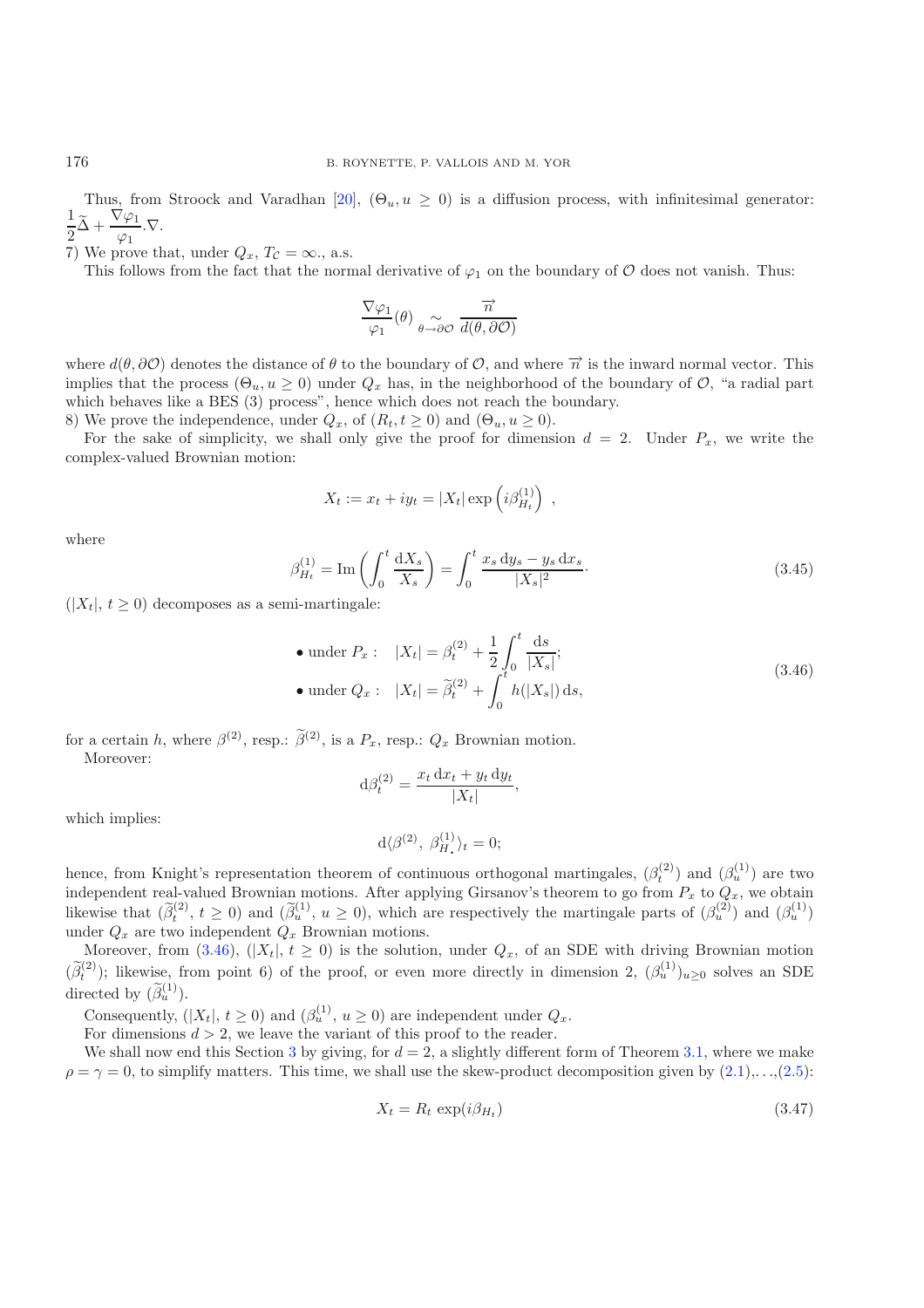where  $(R_t, t \geq 0)$  denotes a Bessel process with dimension 2 (or index 0). We denote, for  $\theta_t = \beta_{H_t}$ :

<span id="page-25-3"></span><span id="page-25-2"></span>
$$
\overline{\theta}_t = \sup_{s \le t} \theta_s = S_{H_t}^{\beta} = \sup_{u \le H_t} \beta_u \tag{3.48}
$$

and

<span id="page-25-0"></span>
$$
\underline{\theta}_t = \inf_{s \le t} \theta_s = I_{H_t}^{\beta} = \inf_{u \le H_t} \beta_u.
$$
\n(3.49)

On the other hand,  $\theta_-\$  and  $\theta_+\$  denote two reals such that:

$$
\theta_- < 0 < \theta_+ \tag{3.50}
$$

and we now propose to study the penalisations with  $\Gamma_t := 1_{\{\overline{\theta}_t < \theta_+, \underline{\theta}_t > \theta_-\}}$ . When  $\theta_- > -\pi$  and  $\theta_+ < \pi$ , this study is a particular case of Theorem [3.1,](#page-16-2) with  $\rho = \gamma = 0$ .

<span id="page-25-1"></span>In what follows, x is a point of  $\mathbb{R}^2$  whose first coordinate is strictly positive, while the second one is 0, and we shall write x for  $(x, 0)$ .

**Theorem 3.5.** *Let* x *be as just assumed. 1) For every*  $s \geq 0$ *, and every*  $\Lambda_s \in \mathcal{F}_s$ *, the limit:* 

<span id="page-25-4"></span>
$$
Q_x(\Lambda_s) := \lim_{t \to \infty} \frac{E_x \left[ 1_{\Lambda_s} 1_{\{\overline{\theta}_t < \theta_+, \underline{\theta}_t > \theta_-\}} \right]}{E_x \left[ 1_{\{\overline{\theta}_t < \theta_+, \underline{\theta}_t > \theta_-\}} \right]} \qquad exists. \tag{3.51}
$$

*This limit equals*

$$
Q_x(\Lambda_s) = E_x(1_{\Lambda_s} M_s) \tag{3.52}
$$

*with*

$$
M_s := k'R_s^{\lambda} \sin(\lambda(\theta_+ - \theta_s)) 1_{\{\overline{\theta}_s < \theta_+, \underline{\theta}_s > \theta_-\}}
$$
\n(3.53)

*and*

$$
\lambda = \frac{\pi}{\theta_+ - \theta_-} \,, \quad k' = \frac{1}{x^{\lambda}} \frac{1}{\sin(\lambda \theta_+)}.
$$
\n(3.54)

*Moreover,*  $(M_s, s \geq 0)$  *is a positive martingale such that*  $M_0 = 1$ *. 2) Formula [\(3.52\)](#page-25-0) induces a probability on*  $(\Omega, \mathcal{F}_{\infty})$ *, and under*  $Q_x$ *, the process*  $(X_t, t \geq 0)$  *writes:* 

$$
X_t = R_t e^{i\beta H_t} \tag{3.55}
$$

*where:*

- a)  $(R_t, t \geq 0)$  *and*  $(\beta_u, u \geq 0)$  *are independent*
- b)  $(R_t, t \geq 0)$  *is a Bessel process with dimension*  $2(1 + \lambda)$ *, and*

$$
H_t = \int_0^t \frac{\mathrm{d}s}{R_s^2}.\tag{3.56}
$$

c)  $(\beta_u, u \geq 0)$  *is distributed as the solution of the SDE:* 

$$
Z_u = \hat{\beta}_u - \lambda \int_0^u \cot(\lambda(\theta + - Z_s)) \, ds \tag{3.57}
$$

*where*  $(\widehat{\beta}_u, u \ge 0)$  *is a Brownian motion.* 

*In particular, the process*  $(\beta_t, t \geq 0)$  *never reaches the levels*  $\theta_-$  *and*  $\theta_+$ *, although:* 

$$
\sup_{s\leq t}\beta_s \underset{t\to\infty}{\to} \theta_+ \quad a.s., \quad \inf_{s\leq t}\beta_s \underset{t\to\infty}{\to} \theta_- \quad a.s.
$$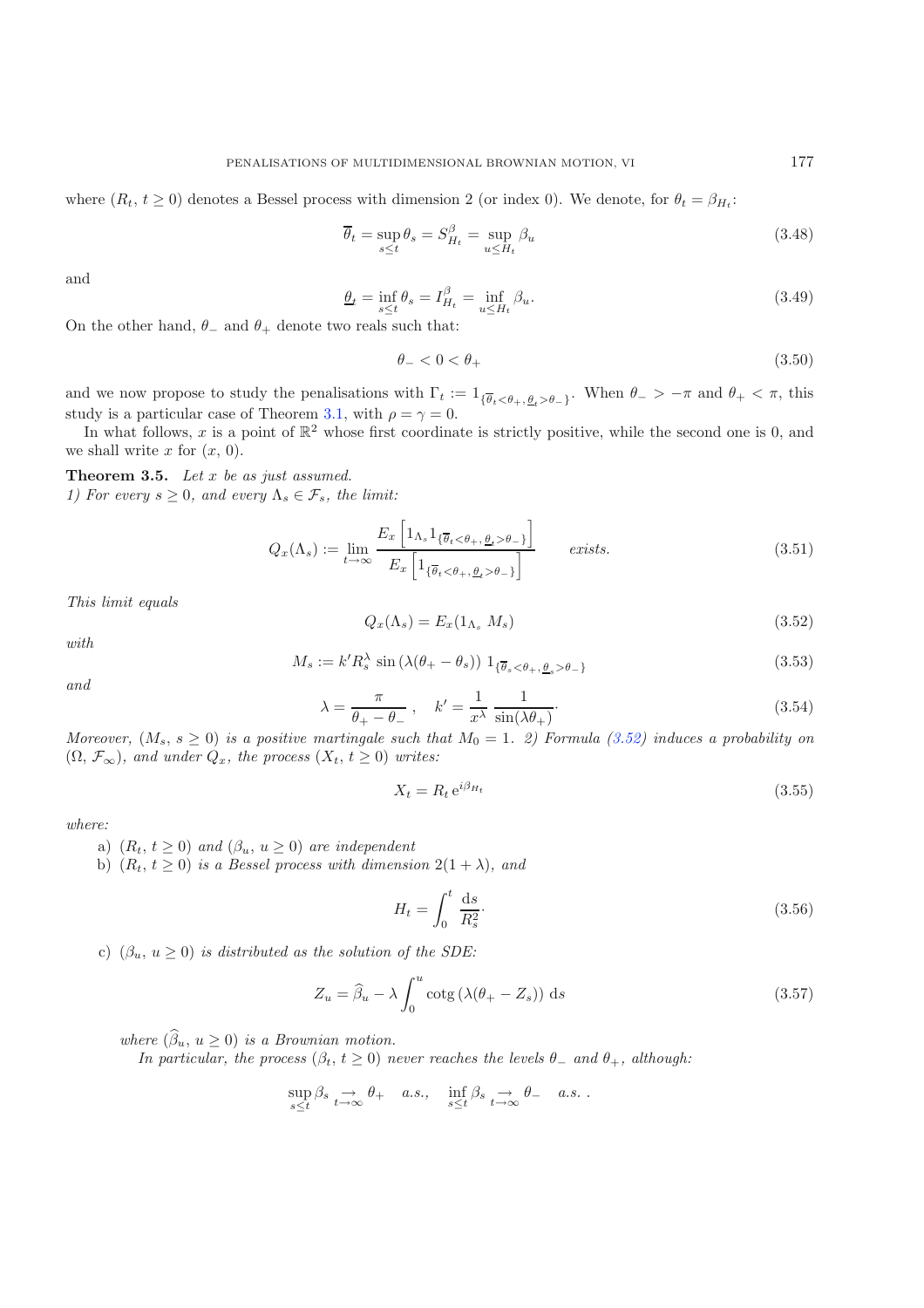<span id="page-26-0"></span>*Proof of Theorem [3.5.](#page-25-1)* It is essentially the same as that of Theorem [3.1.](#page-16-2) We briefly indicate the main lines. 1) When written in our present context, formula [\(3.17\)](#page-18-2) yields the density of the process  $(\beta_t, t \ge 0)$  killed when it exits the interval  $[\theta_-, \theta_+]$ :

$$
P(S_u^{\beta} \langle \theta_+, I_u^{\beta} \rangle \theta_-, \beta_u \in dx) = \sum_{k \ge 1} \left\{ \cos \left( \frac{k \pi x}{\theta_+ - \theta_-} \right) - \cos \left( \frac{k \pi (2\theta_+ - x)}{\theta_+ - \theta_-} \right) \right\} e^{-\frac{k^2 \pi^2 u}{2(\theta_+ - \theta_-)^2}} \times \frac{1}{\theta_+ - \theta_-} 1_{\{\theta_- < x < \theta_+\}} dx. \tag{3.58}
$$

Consequently:

$$
P(S_u^{\beta}(\theta_+, I_u^{\beta})\theta_-) = P(u < T_{\theta_+} \wedge T_{\theta_-}) \underset{u \to \infty}{\sim} Ce^{-\frac{\lambda^2 u}{2}}, \qquad (3.59)
$$

where:

$$
C = \frac{1}{\theta_+ - \theta_-} \int_{\theta_-}^{\theta_+} (\cos(\lambda x) - \cos(\lambda(2\theta_+ - x))) dx.
$$

We have:

$$
C = \frac{2\sin\left(\lambda\theta_{+}\right)}{\theta_{+} - \theta_{-}} \int_{\theta_{-}}^{\theta_{+}} \sin\left(\lambda(\theta_{+} - x)\right) dx = \frac{4\sin\left(\lambda\theta_{+}\right)}{\pi}.
$$
\n(3.60)

From formulae [\(3.48\)](#page-25-2), [\(3.49\)](#page-25-3), [\(3.59\)](#page-26-0), and the independence of  $H_t$  from  $(\beta_u)$ , we deduce, for every starting point  $(r, 0)$ :

$$
P_r(\overline{\theta}_t \langle \theta_+, \underline{\theta}_t \rangle \theta_-) \underset{t \to \infty}{\sim} C E_r \left[ e^{-\frac{\lambda^2 H_t}{2}} \right]. \tag{3.61}
$$

<span id="page-26-1"></span>Applying [\(2.20\)](#page-5-0) with  $\xi_t = 1, \mu = 0$  and  $\nu = \lambda$ , we get:

$$
E_r\left[e^{-\frac{\lambda^2 H_t}{2}}\right] = E_r^{(\lambda)}\left[\left(\frac{r}{R_t}\right)^{\lambda}\right].
$$
\n(3.62)

Reasoning as in the proof of Lemma [2.3,](#page-4-0) we obtain:

$$
E_r^{(\lambda)} \left[ \left( \frac{r}{R_t} \right)^{\lambda} \right]_{t \to \infty} \left( \frac{r}{\sqrt{t}} \right)^{\lambda} \frac{1}{2^{\lambda/2}} \frac{\Gamma(1 + \lambda/2)}{\Gamma(1 + \lambda)}.
$$
 (3.63)

Finally, we get:

$$
P_r(\overline{\theta}_t < \theta_+, \underline{\theta}_t > \theta_-) \underset{t \to \infty}{\sim} \frac{4 \sin(\lambda \theta_+)}{\pi 2^{\lambda/2}} \frac{\Gamma(1 + \lambda/2)}{\Gamma(1 + \lambda)} \left(\frac{r}{\sqrt{t}}\right)^\lambda. \tag{3.64}
$$

Observe that the Markov property implies:

$$
E_x \left[ 1_{\{\overline{\theta}_t < \theta_+, \underline{\theta}_t > \theta_- \}} \big| \mathcal{F}_s \right] = 1_{\{\overline{\theta}_s < \theta_+, \underline{\theta}_s > \theta_- \}} g(R_s, \theta_+ - \theta_s, \theta_- - \theta_s, t - s)
$$

with

$$
g(r, \theta_+, \theta_-, u) = P_r \left( \overline{\theta}_u < \theta_+, \underline{\theta}_u > \theta_- \right).
$$

Consequently [\(3.64\)](#page-26-1) implies:

$$
\lim_{t \to \infty} \frac{E_x \left[ 1_{\{\overline{\theta}_t < \theta_+, \theta_t > \theta_- \}} |\mathcal{F}_s \right]}{P_x \left( \overline{\theta}_t < \theta_+, \theta_t > \theta_- \right)} = 1_{\{\overline{\theta}_s < \theta_+, \theta_s > \theta_- \}} \frac{\sin \left( \lambda(\theta_+ - \theta_s) \right)}{\sin \left( \lambda \theta_+ \right)} \left( \frac{R_s}{x} \right)^{\lambda}.
$$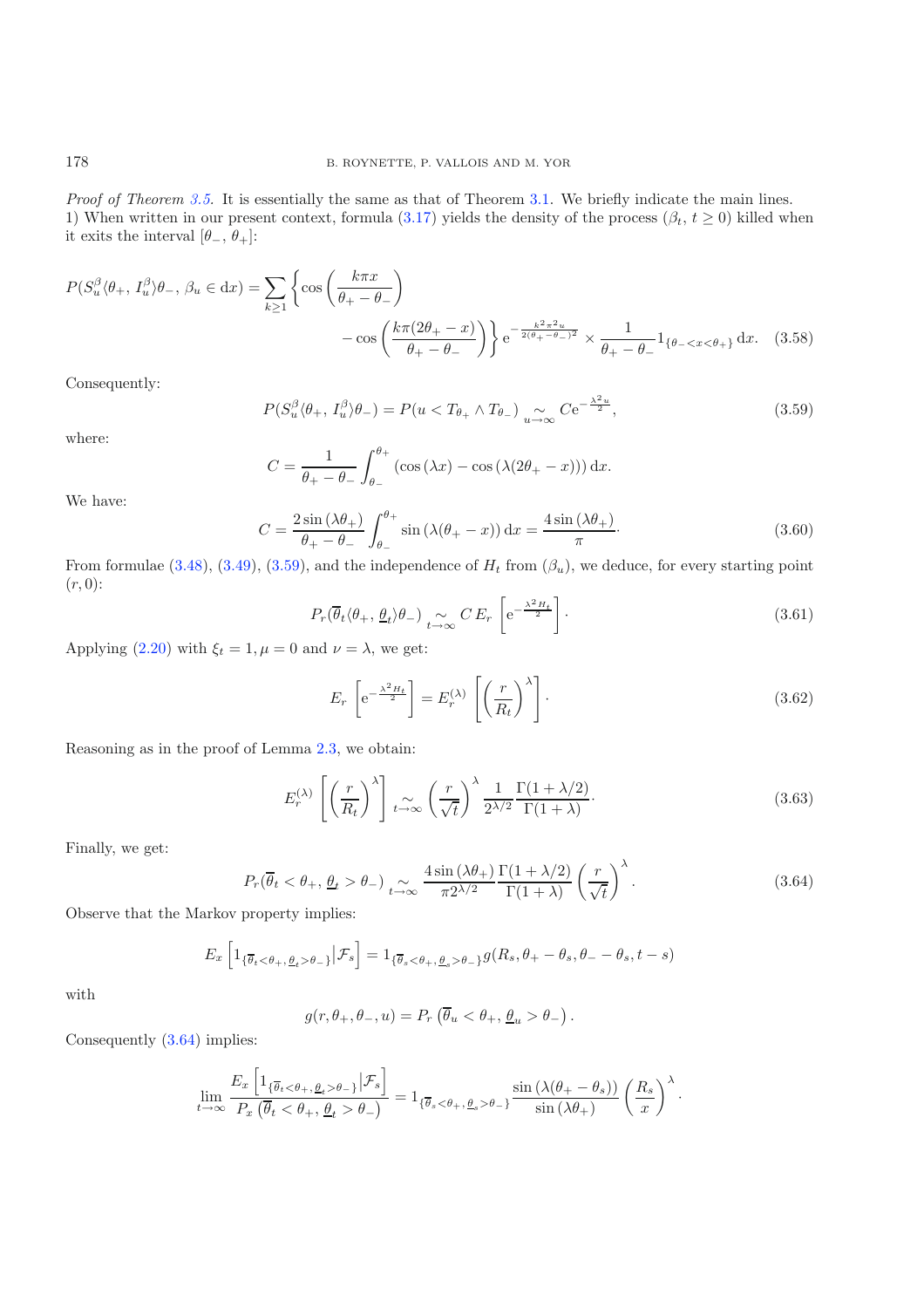This proves the first part of Theorem [3.5,](#page-25-1) if we admit for a while that  $E_x[M_t] = 1$ . This equality is actually a direct consequence of the next step 2).

2) We now verify that  $(R_s^{\lambda} \sin (\lambda(\theta_+ - \theta_s)), s \ge 0)$  is a martingale under  $P_x$  and  $M_0 = 1$ .

<span id="page-27-2"></span>Indeed,  $(R_s^{\lambda} \sin (\lambda(\theta_+ - \theta_s)), s \ge 0)$  is the imaginary part of the conformal martingale  $(R_s^{\lambda} \exp (i\lambda(\theta_+ - \theta_s)), s \ge 0)$ . Moreover, we have, by Itô's formula:  $\lambda$ 

$$
R_t^{\lambda} \sin \left(\lambda(\theta_+ - \theta_t)\right) = x^{\lambda} \sin \left(\lambda \theta_+\right) + \lambda \int_0^{\cdot} R_s^{\lambda - 1} \sin \left(\lambda(\theta_+ - \theta_s)\right) \mathrm{d}B_s
$$

$$
+ \frac{\lambda^2}{2} \int_0^t R_s^{\lambda - 2} \sin \left(\lambda(\theta_+ - \theta_s)\right) \mathrm{d}s - \lambda \int_0^t R_s^{\lambda} \cos \left(\lambda(\theta_+ - \theta_s)\right) \mathrm{d}\theta_s
$$

$$
- \frac{\lambda^2}{2} \int_0^t R_s^{\lambda} \sin \left(\lambda(\theta_+ - \theta_s)\right) \frac{\mathrm{d}s}{R_s^2}
$$

$$
= x^{\lambda} \sin \left(\lambda \theta_+ \right) + \lambda \int_0^t R_s^{\lambda - 1} \sin \left(\lambda(\theta_+ - \theta_s)\right) \mathrm{d}B_s
$$

$$
- \lambda \int_0^t R_s^{\lambda} \cos \left(\lambda(\theta_+ - \theta_s)\right) \mathrm{d}\theta_s \tag{3.65}
$$

where  $(B_s, s \geq 0)$  is the driving Brownian motion of  $(R_s, s \geq 0)$ .

3) We now compute the law of  $(R_t, t \geq 0)$  under  $Q_x$ .

<span id="page-27-1"></span>We have, for every functional  $F \geq 0$ :

<span id="page-27-0"></span>
$$
E_{Q_x}[F(R_s, s \le t)] = k' E_x \left[ F(R_s, s \le t) R_t^{\lambda} \sin(\lambda(\theta_t - \theta_t)) 1_{\{\overline{\theta}_t < \theta_+, \underline{\theta}_t > \theta_-\}} \right]
$$
\n
$$
= k' E_x \left[ F(R_s, s \le t) R_t^{\lambda} \chi(H_t) \right]
$$
\n
$$
(3.66)
$$

where

$$
\chi(u) = E\left[\sin\left(\lambda(\theta_{+} - \beta_{u})\right)1_{\{S_{u}^{\beta} < \theta_{+}, I_{u}^{\beta} > \theta_{-}\}}\right]
$$
\n(3.67)

$$
= \sin(\lambda \theta_+) e^{-\frac{\lambda^2 u}{2}} \tag{3.68}
$$

by an easy martingale argument.

Plugging  $(3.68)$  in  $(3.66)$ , we get:

$$
E_{Q_x}\left[F(R_s, s \le t)\right] = k' \sin\left(\lambda \theta_+\right) E_x\left[F(R_s, s \le t) R_t^{\lambda} e^{-\frac{\lambda^2 H_t}{2}}\right].
$$

Using [\(2.20\)](#page-5-0) with  $\mu = 0, \xi_t = R_t^{\lambda}$  and  $\nu = \lambda$  and the definition of k' in [\(3.54\)](#page-25-4), we obtain:

$$
E_{Q_x}[F(R_s, s \le t)] = E_x^{(\lambda)}[F(R_s, s \le t)].
$$

This proves that, under  $Q_x$ ,  $(R_s, s \ge 0)$  is a Bessel process with index  $\lambda$ , *i.e.* with dimension  $2(1 + \lambda)$ . In particular, this process is transient.

4) Computation of the law of  $\beta$  under  $Q_x$ .

Relation [\(3.65\)](#page-27-2) implies that:

$$
M_t = 1 + \lambda k' \int_0^t R_s^{\lambda - 1} \sin \left(\lambda (\theta_+ - \theta_s)\right) \mathrm{d}B_s - \lambda k' \int_0^t R_s^{\lambda} \cos \left(\lambda (\theta_+ - \theta_s)\right) \mathrm{d}\beta_{H_s}.\tag{3.69}
$$

 $(B_s, s \ge 0)$  being the driving Brownian motion of  $(R_s, s \ge 0)$  is independent from  $(\beta_u, u \ge 0)$ . Since  $(M_t)$  is a positive  $P_x$ -martingale then Girsanov's theorem provides us with:

$$
\beta_{H_t} = \widehat{\gamma}_t - \lambda \int_0^t \frac{R_s^{\lambda} \cos(\lambda(\theta_+ - \theta_s))}{R_s^{\lambda} \sin(\lambda(\theta_+ - \theta_s))} d\langle \beta_H, \beta_H \rangle_s = \widehat{\gamma}_t - \lambda \int_0^t \cot(\lambda(\theta_+ - \beta_{H_s})) dH_s.
$$

 $\Box$